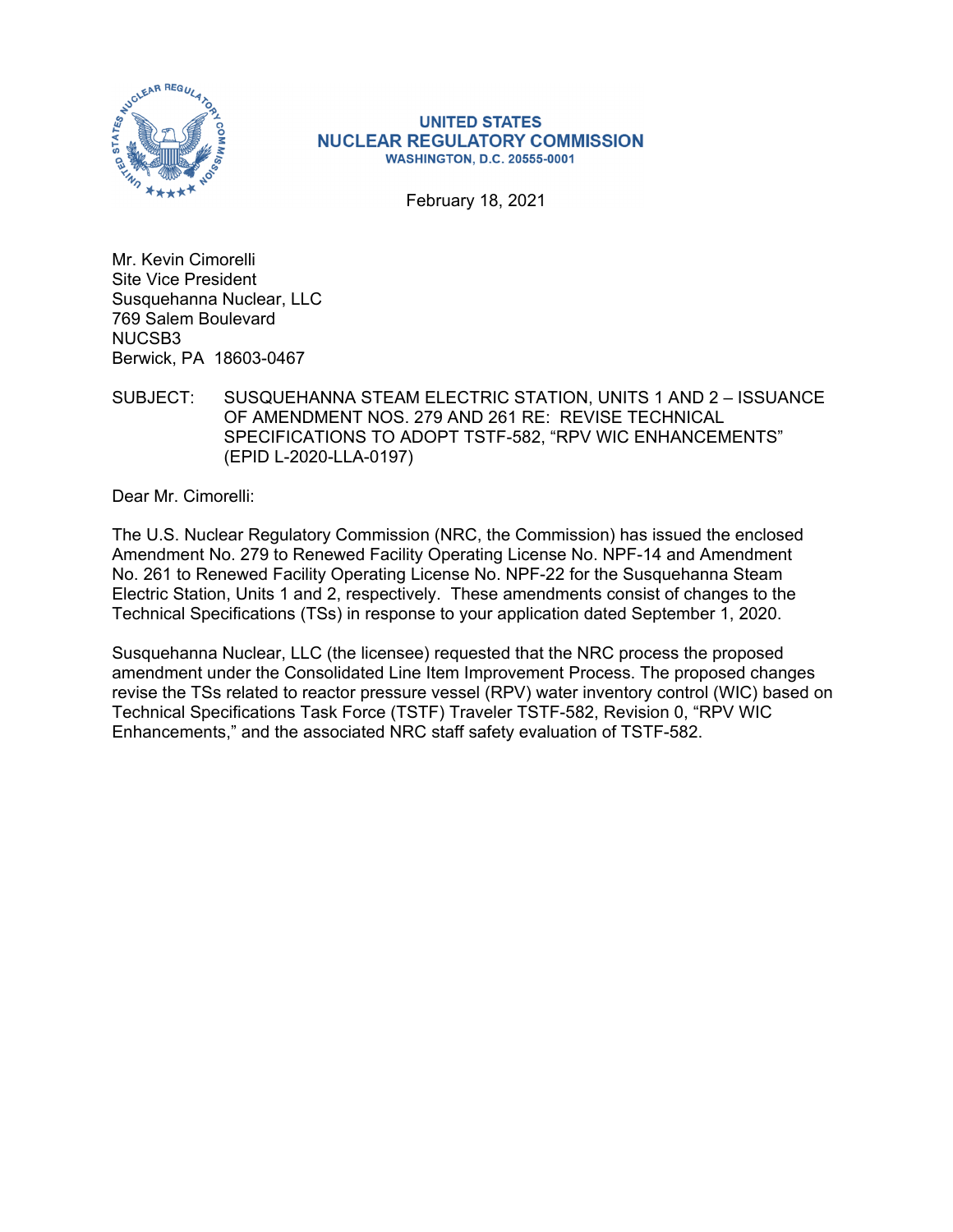A copy of the related safety evaluation is also enclosed. Notice of Issuance will be included in the Commission's monthly *Federal Register* notice.

Sincerely,

*/RA/* 

Sujata Goetz, Project Manager Plant Licensing Branch I Division of Operating Reactor Licensing Office of Nuclear Reactor Regulation

Docket Nos. 50-387 and 50-388

Enclosures:

- 1. Amendment No. 279 to License No. NPF-14
- 2. Amendment No. 261 to License No. NPF-22
- 3. Safety Evaluation

cc: Listserv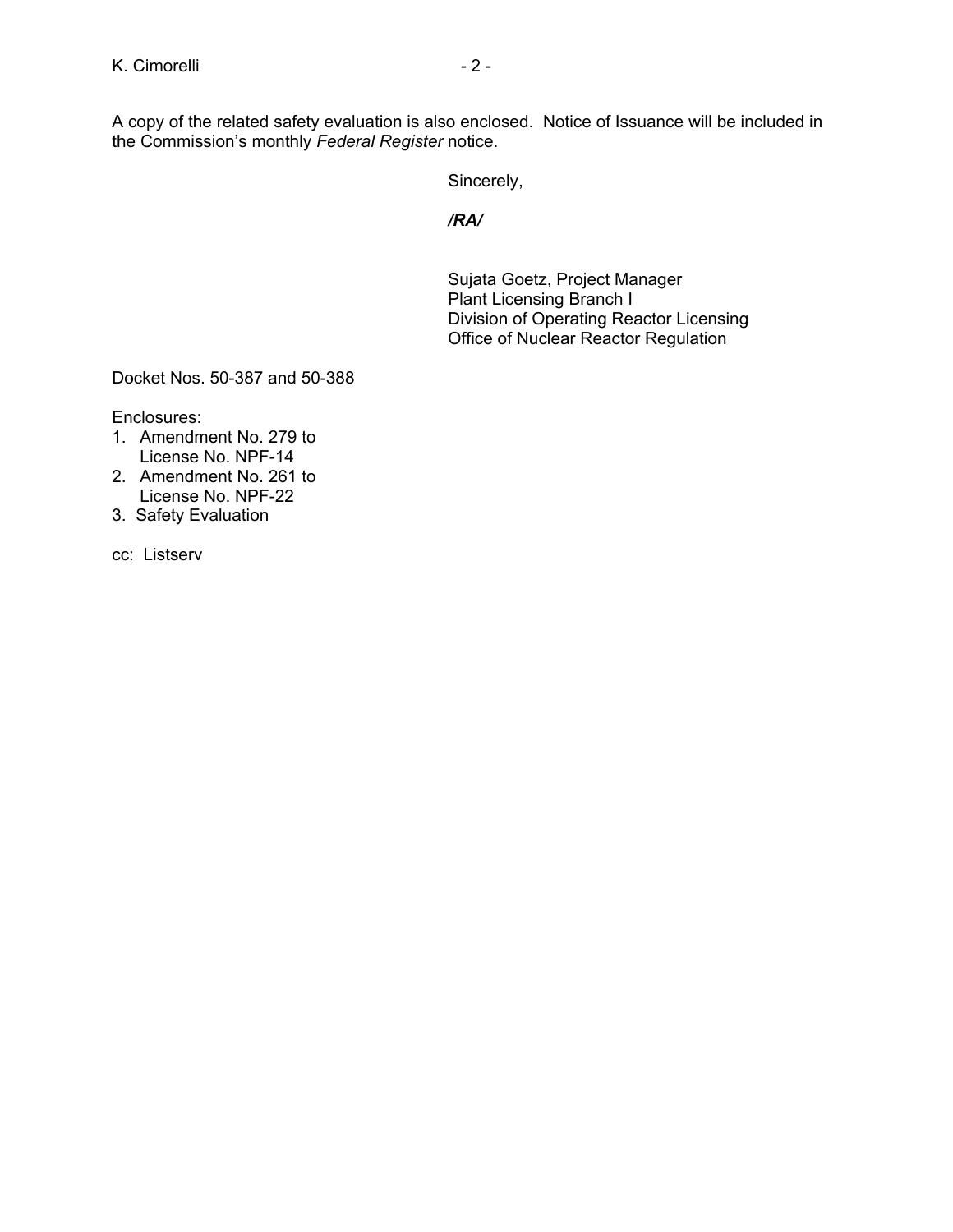SUBJECT: SUSQUEHANNA STEAM ELECTRIC STATION, UNITS 1 AND 2 – ISSUANCE OF AMENDMENT NOS. 279 AND 261 RE: REVISE TECHNICAL SPECIFICATIONS TO ADOPT TSTF-582, "RPV WIC ENHANCEMENTS" (EPID L-2020-LLA-0197) DATED FEBRUARY 18, 2021

#### **DISTRIBUTION:**

PUBLIC PM File Copy RidsNrrDssStsb Resource RidsRgn1MailCenter Resource RidsACRS\_MailCTR Resource RidsNrrDorlLpl1 Resource RidsNrrLALRonewicz Resource RidsNrrLAJBurkhardt Resource RidsNrrPMSusquehanna Resource TSweat, NRR

# **ADAMS Accession No.: ML20342A237**

| <b>OFFICE</b> | NRR/DORL/LPL1/PM | NRR/DORL/LPL1/LA | NRR/DSS/STSB/BC  |
|---------------|------------------|------------------|------------------|
| <b>NAME</b>   | SGoetz           | LRonewicz        | VCusumano        |
| <b>IDATE</b>  | 12/14/2020       | 12/14/2020       | 11/10/2020       |
| <b>OFFICE</b> | OGC – NLO        | NRR/DORL/LPL1/BC | NRR/DORL/LPL1/PM |
| <b>NAME</b>   | MWood            | JDanna           | SGoetz           |
| DATE          | 1/15/2021        | 2/18/2021        | 2/18/2021        |

**OFFICIAL RECORD COPY**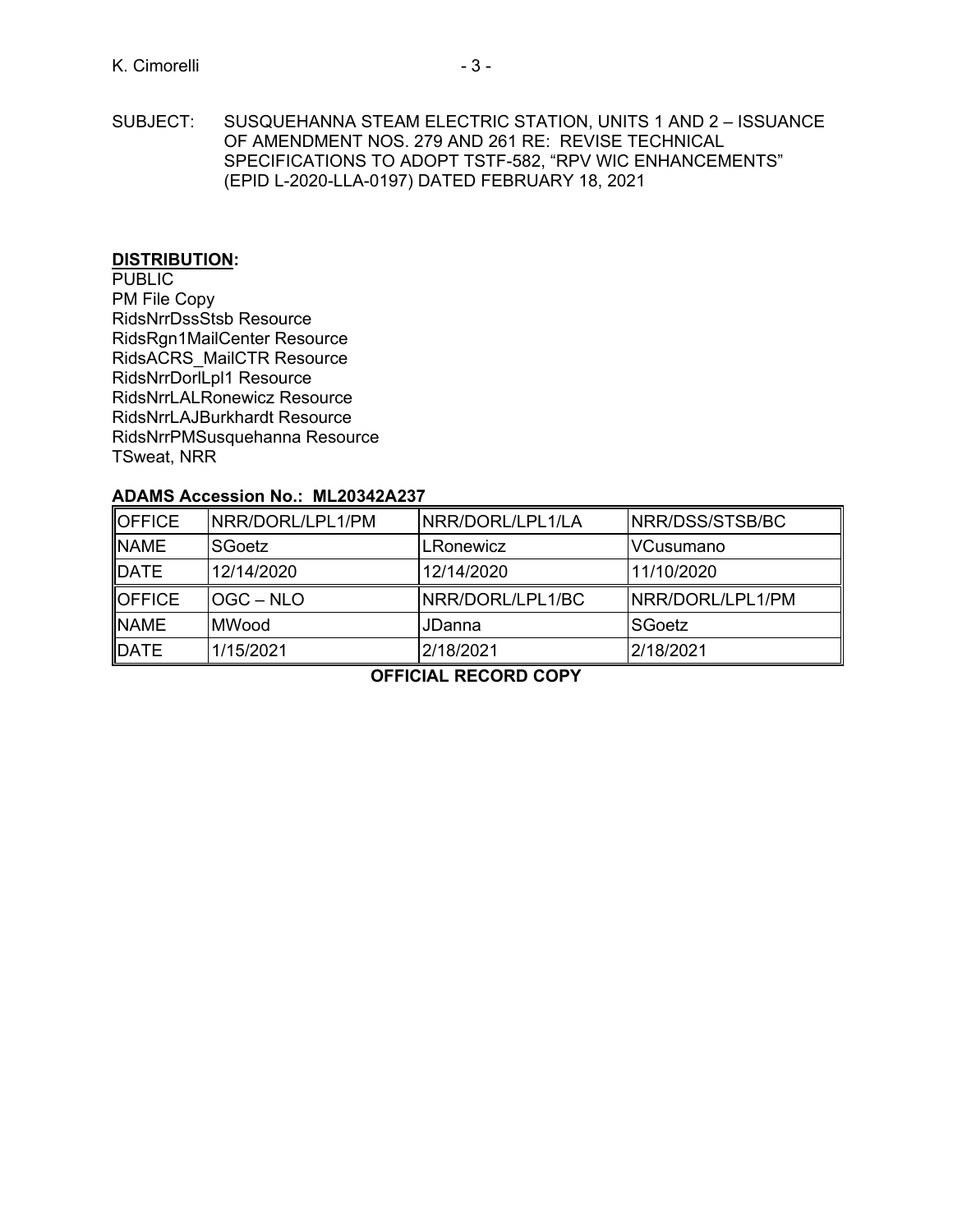

#### **UNITED STATES NUCLEAR REGULATORY COMMISSION WASHINGTON, D.C. 20555-0001**

# SUSQUEHANNA NUCLEAR, LLC

# ALLEGHENY ELECTRIC COOPERATIVE, INC.

# DOCKET NO. 50-387

# SUSQUEHANNA STEAM ELECTRIC STATION, UNIT 1

# AMENDMENT TO RENEWED FACILITY OPERATING LICENSE

Amendment No. 279 Renewed License No. NPF-14

- 1. The U.S. Nuclear Regulatory Commission (NRC or the Commission) has found that:
	- A. The application for the amendment filed by Susquehanna Nuclear, LLC, dated September 1, 2020, complies with the standards and requirements of the Atomic Energy Act of 1954, as amended (the Act), and the Commission's regulations set forth in 10 CFR Chapter I;
	- B. The facility will operate in conformity with the application, the provisions of the Act, and the regulations of the Commission;
	- C. There is reasonable assurance: (i) that the activities authorized by this amendment can be conducted without endangering the health and safety of the public, and (ii) that such activities will be conducted in compliance with the Commission's regulations;
	- D. The issuance of this amendment will not be inimical to the common defense and security or to the health and safety of the public; and
	- E. The issuance of this amendment is in accordance with 10 CFR Part 51 of the Commission's regulations and all applicable requirements have been satisfied.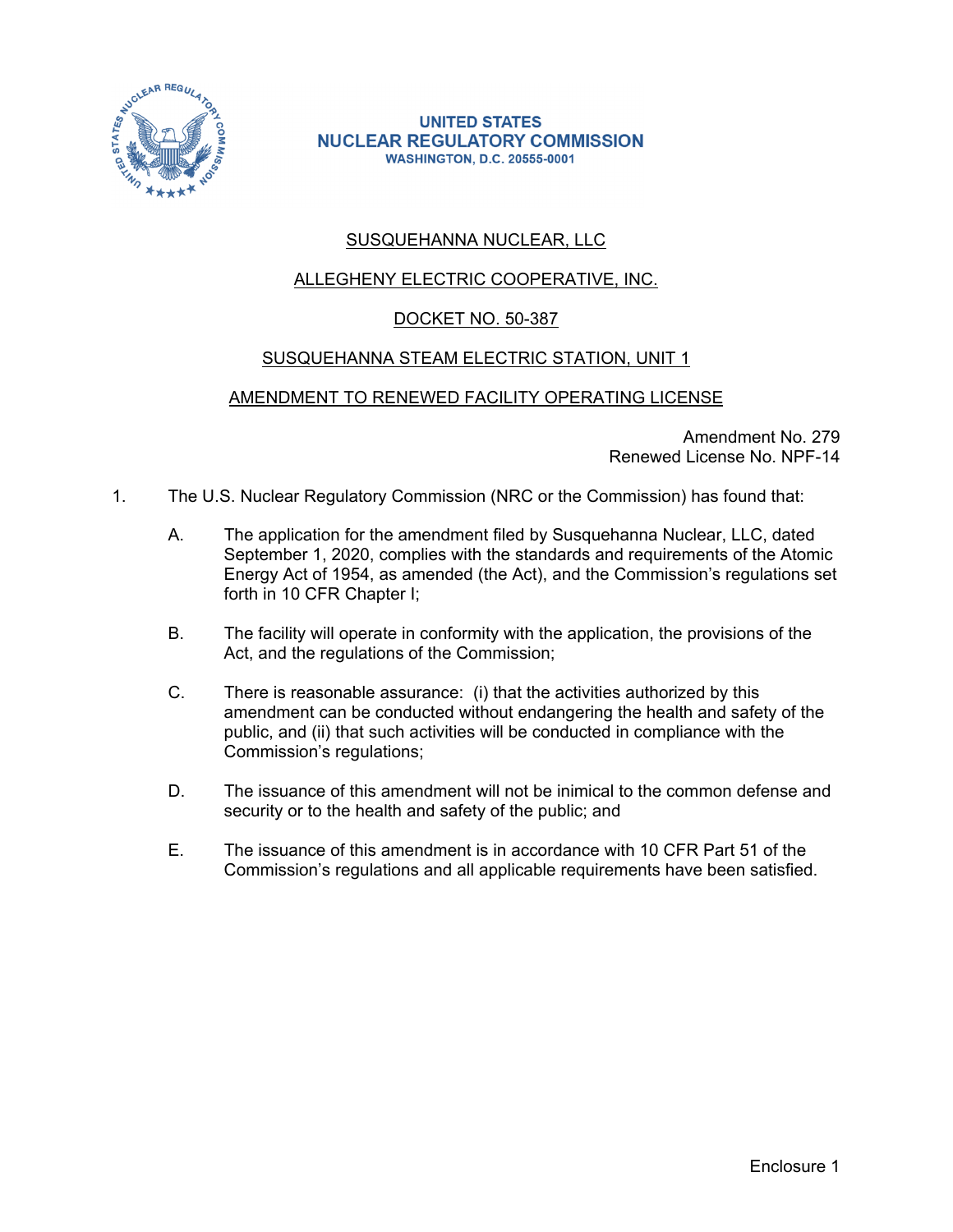- 2. Accordingly, the license is amended by changes to the Technical Specifications as indicated in the attachment to this license amendment and paragraph 2.C.(2) of Renewed Facility Operating License No. NPF-14 is hereby amended to read as follows:
	- (2) Technical Specifications and Environmental Protection Plan

The Technical Specifications contained in Appendix A, as revised through Amendment No. 279, and the Environmental Protection Plan contained in Appendix B are hereby incorporated in the license. Susquehanna Nuclear, LLC shall operate the facility in accordance with the Technical Specifications and the Environmental Protection Plan.

3. This license amendment is effective as of its date of issuance and shall be implemented within 90 days.

# FOR THE NUCLEAR REGULATORY COMMISSION

James G. Danna, Chief Plant Licensing Branch I Division of Operating Reactor Licensing Office of Nuclear Reactor Regulation

Attachment: Changes to the Renewed Facility Operating License and Technical **Specifications** 

Date of Issuance: February 18, 2021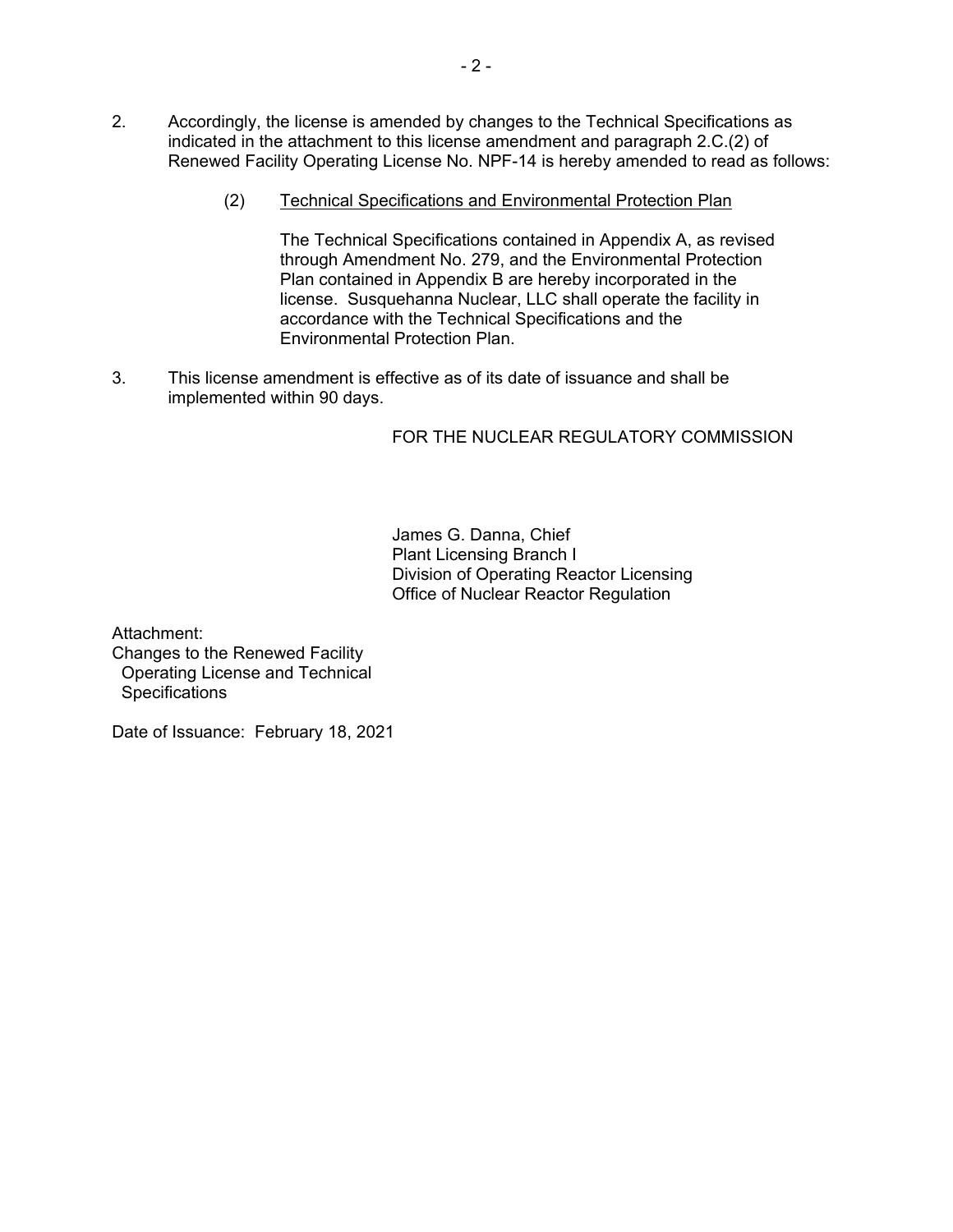#### ATTACHMENT TO LICENSE AMENDMENT NO. 279

#### SUSQUEHANNA STEAM ELECTRIC STATION, UNIT 1

# RENEWED FACILITY OPERATING LICENSE NO. NPF-14

#### DOCKET NO. 50-387

Replace the following page of the Renewed Facility Operating License with the attached revised page. The revised page is identified by amendment number and contains a marginal line indicating the area of change.

| <b>REMOVE</b> | <b>INSERT</b> |
|---------------|---------------|
| Page 3        | Page 3        |

Replace the following pages of the Appendix A, Technical Specifications, with the attached revised pages. The revised pages are identified by amendment number and contain a marginal line indicating the areas of change.

| <b>REMOVE</b> | <b>INSERT</b> |
|---------------|---------------|
| $1.1 - 3$     | $1.1 - 3$     |
| $3.3 - 44$    | $3.3 - 44$    |
| $3.3 - 47a$   | $3.3 - 47a$   |
| $3.3 - 47b$   | $3.3 - 47b$   |
| $3.3 - 47c$   | $3.3 - 47c$   |
| $3.3 - 71$    | $3.3 - 71$    |
| $3.3 - 72$    | $3.3 - 72$    |
| $3.5 - 8$     | $3.5 - 8$     |
| $3.5 - 8a$    | $3.5 - 8a$    |
| $3.5 - 9$     | $3.5 - 9$     |
| $3.5 - 9a$    | --            |
| $3.5 - 10$    | $3.5 - 10$    |
| $3.5 - 11$    | $3.5 - 11$    |
| $3.8 - 19$    | $3.8 - 19$    |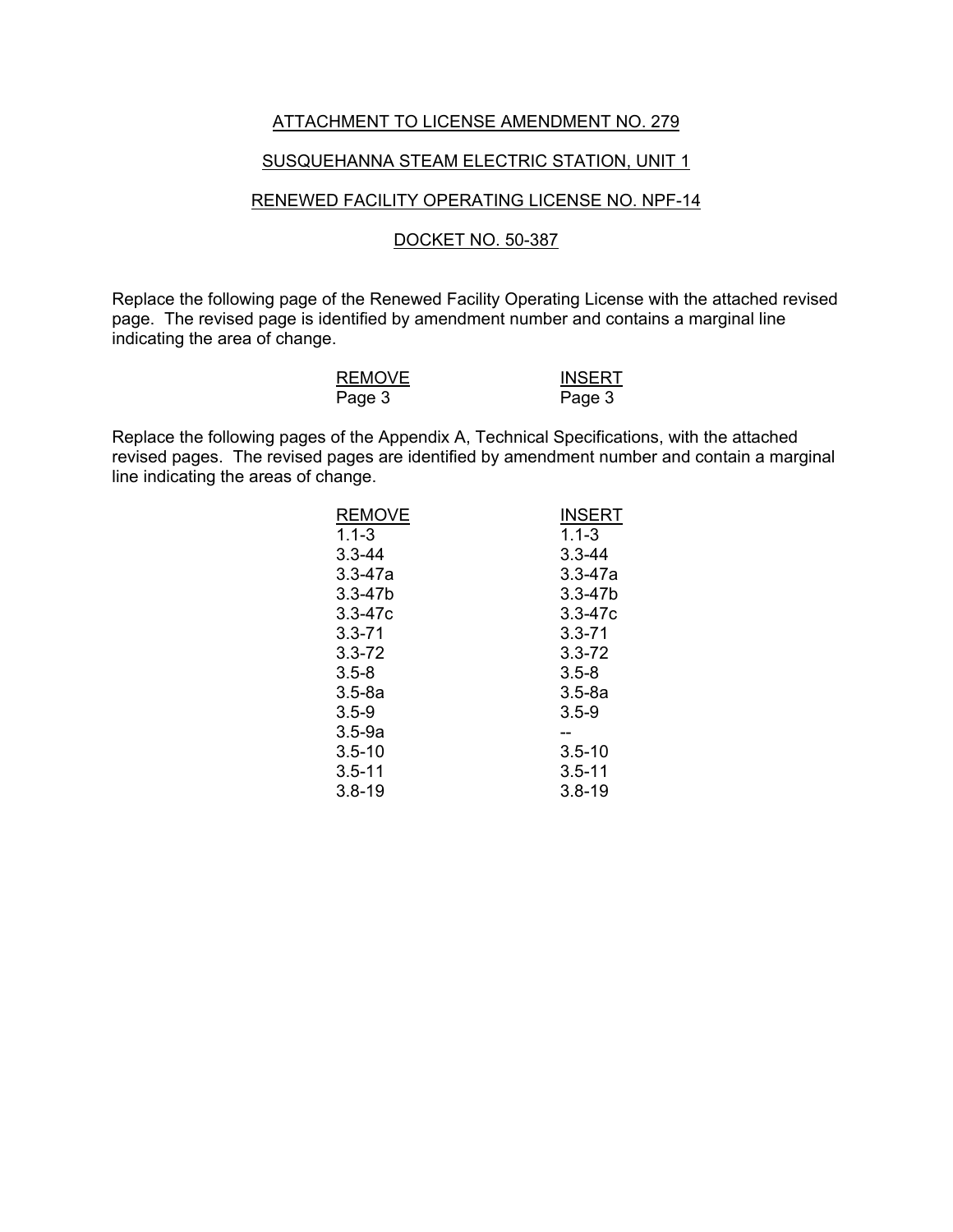- (3) Susquehanna Nuclear, LLC, pursuant to the Act and 10 CFR Parts 30, 40, and 70, to receive, posses, and use at any time any byproduct, source and special nuclear material as sealed neutron sources for reactor startup, sealed neutron sources for reactor instrumentation and radiation monitoring equipment calibration, and as fission detectors in amounts as required;
- (4) Susquehanna Nuclear, LLC, pursuant to the Act and 10 CFR Parts 30, 40, and 70 to receive, posses, and use in amounts as required any byproduct, source or special nuclear material without restriction to chemical or physical form, for sample analysis or instrument calibration or associated with radioactive apparatus or components; and
- (5) Susquehanna Nuclear, LLC, pursuant to the Act and 10 CFR Parts 30, 40, and 70 to possess, but not separate, such byproduct and special nuclear materials as may be produced by the operation of the facility.
- C. This license shall be deemed to contain and is subject to the conditions specified in the Commission's regulations set forth in 10 CFR Chapter I and is subject to all applicable provisions of the Act and to the rules, regulations and orders of the Commission nor or hereafter in effect; and is subject to the additional conditions specified or incorporated below:

# (1) Maximum Power Level

Susquehanna Nuclear, LLC is authorized to operate the facility at reactor core power levels not in excess of 3952 megawatts thermal in accordance with the conditions specified herein. The preoperational tests, startup tests and other items identified in License Conditions 2.C.(36), 2.C.(37), 2.C.(38), and 2.C.(39) to this license shall be completed as specified.

# (2) Technical Specifications and Environmental Protection Plan

The Technical Specifications contained in Appendix A, as revised through Amendment No. 279, and the Environmental Protection Plan contained in Appendix B are hereby incorporated in the license. Susquehanna Nuclear, LLC shall operate the facility in accordance with the Technical Specifications and the Environmental Protection Plan.

For Surveillance Requirements (SRs) that are new in Amendment 178 to Facility Operating License No. NPF-14, the first performance is due at the end of the first surveillance interval that begins at implementation of Amendment 178. For SRs that existed prior to Amendment 178, including SRs with modified acceptance criteria and SRs whose frequency of performance is being extended, the first performance is due at the end of the first surveillance interval that begins on the date the Surveillance was last performed prior to implementation of Amendment 178.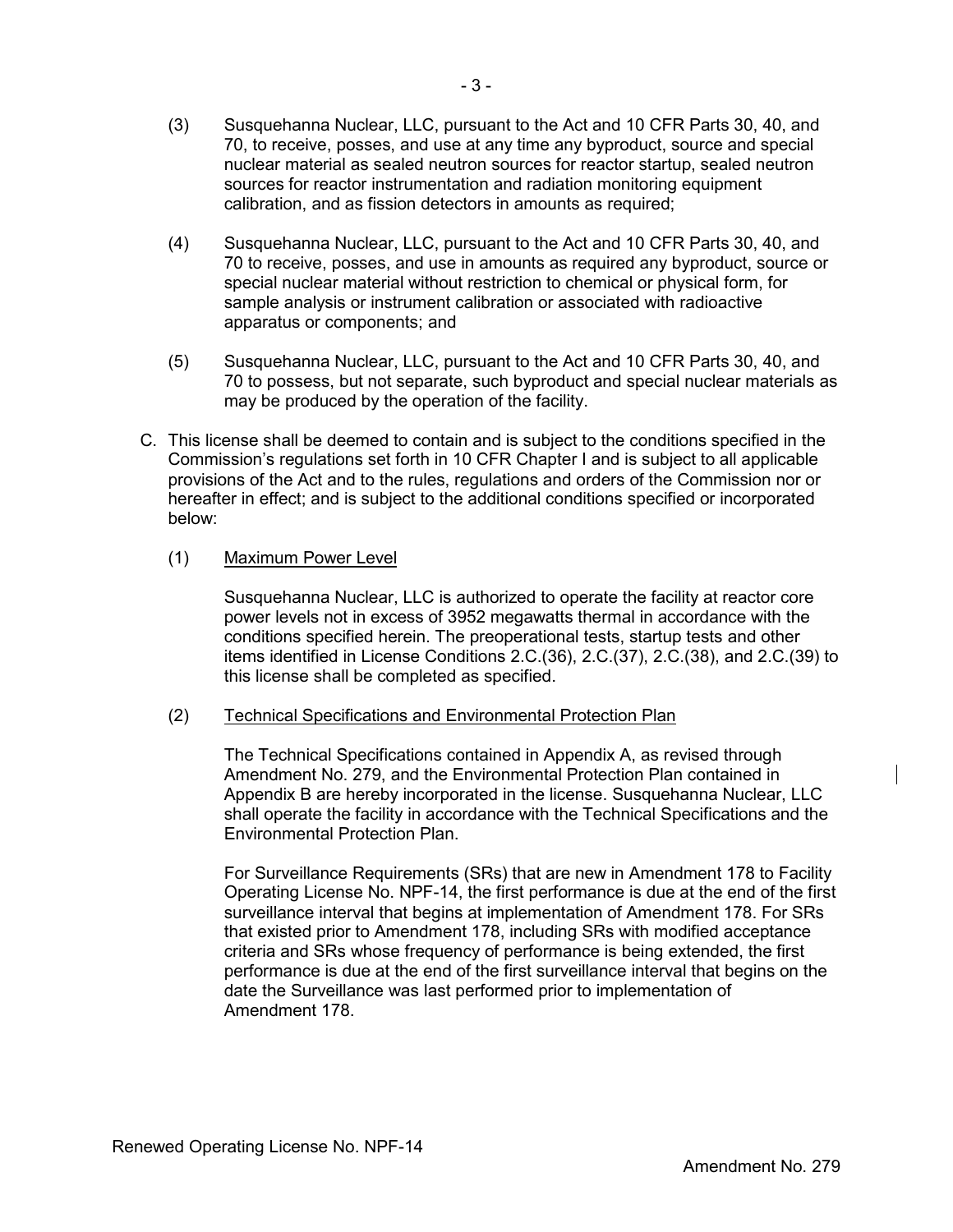| <b>DOSE EQUIVALENT I-131</b><br>(continued) | <b>Concentration and Dose Conversion Factors for</b><br>Inhalation, Submersion, and Ingestion," EPA, 1988, as<br>described in Regulatory Guide 1.183. The factors in the<br>column headed "effective" yield doses corresponding to<br>the CEDE. The conversion factors that are used for the<br>calculation of EDE (or DDE) from external exposure<br>(submersion) shall be those listed in Table III.1 of Federal<br>Guidance Report 12, "External Exposure to Radionuclides<br>in Air, Water, and Soil," EPA, 1993, as described in<br>Regulatory Guide 1.183. The factors in the column<br>headed "effective" yield doses corresponding to the EDE. |  |  |
|---------------------------------------------|--------------------------------------------------------------------------------------------------------------------------------------------------------------------------------------------------------------------------------------------------------------------------------------------------------------------------------------------------------------------------------------------------------------------------------------------------------------------------------------------------------------------------------------------------------------------------------------------------------------------------------------------------------|--|--|
| <b>DRAIN TIME</b>                           | The DRAIN TIME is the time it would take for the water<br>inventory in and above the Reactor Pressure Vessel<br>(RPV) to drain to the top of the active fuel (TAF) seated in<br>the RPV assuming:                                                                                                                                                                                                                                                                                                                                                                                                                                                      |  |  |
|                                             | a) The water inventory above the TAF is divided by the<br>limiting drain rate;                                                                                                                                                                                                                                                                                                                                                                                                                                                                                                                                                                         |  |  |
|                                             | b) The limiting drain rate is the larger of the drain rate<br>through a single penetration flow path with the highest<br>flow rate, or the sum of the drain rates through multiple<br>penetration flow paths susceptible to a common mode<br>failure for all penetration flow paths below the TAF<br>except:                                                                                                                                                                                                                                                                                                                                           |  |  |
|                                             | 1. Penetration flow paths connected to an intact<br>closed system, or isolated by manual or automatic<br>valves that are closed and administratively<br>controlled in the closed position, blank flanges, or<br>other devices that prevent flow of reactor coolant<br>through the penetration flow paths;                                                                                                                                                                                                                                                                                                                                              |  |  |
|                                             | 2. Penetration flow paths capable of being isolated by<br>valves that will close automatically without offsite<br>power prior to the RPV water level being equal to<br>the TAF when actuated by RPV water level<br>isolation instrumentation; or                                                                                                                                                                                                                                                                                                                                                                                                       |  |  |
|                                             | 3. Penetration flow paths with isolation devices that<br>can be closed prior to the RPV water level being<br>equal to the TAF by a dedicated operator trained in<br>the task, who in continuous communication with the<br>control room, is stationed at the controls, and is<br>capable of closing the penetration flow path<br>isolation device without offsite power.                                                                                                                                                                                                                                                                                |  |  |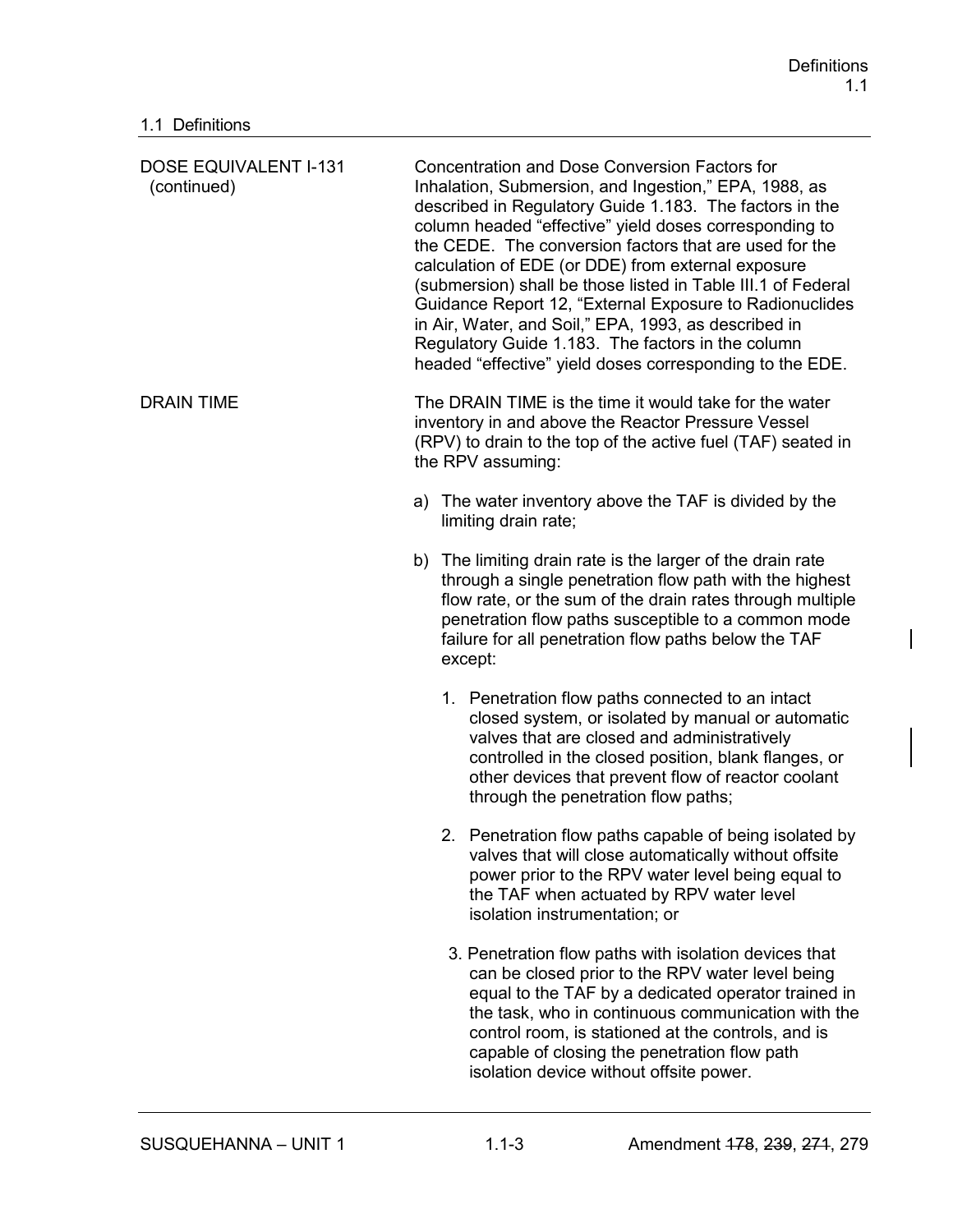$\overline{\phantom{a}}$ 

# Table 3.3.5.1-1 (page 3 of 6) Emergency Core Cooling System Instrumentation

|    | <b>FUNCTION</b>                                                     | <b>APPLICABLE</b><br><b>MODES OR</b><br><b>OTHER</b><br><b>SPECIFIED</b><br><b>CONDITIONS</b> | <b>REQUIRED</b><br><b>CHANNELS PER</b><br><b>FUNCTION</b> | <b>CONDITIONS</b><br><b>REFERENCED</b><br><b>FROM</b><br><b>REQUIRED</b><br><b>ACTION A.1</b> | <b>SURVEILLANCE</b><br><b>REQUIREMENTS</b>                   | <b>ALLOWABLE</b><br><b>VALUE</b>     |
|----|---------------------------------------------------------------------|-----------------------------------------------------------------------------------------------|-----------------------------------------------------------|-----------------------------------------------------------------------------------------------|--------------------------------------------------------------|--------------------------------------|
| 2. | <b>LPCI</b> System<br>(continued)<br>f.<br><b>Manual Initiation</b> | 1,2,3                                                                                         | 2<br>1 per subsystem                                      | C                                                                                             | SR 3.3.5.1.5                                                 | <b>NA</b>                            |
| 3. | <b>High Pressure Coolant</b><br>Injection (HPCI)<br>System          |                                                                                               |                                                           |                                                                                               |                                                              |                                      |
|    | Reactor Vessel<br>a.<br>Water Level-Low<br>Low, Level 2             | 1,<br>$2^{(d)}$ , $3^{(d)}$                                                                   | 4                                                         | <sub>B</sub>                                                                                  | SR 3.3.5.1.1<br>SR 3.3.5.1.2<br>SR 3.3.5.1.4<br>SR 3.3.5.1.5 | $> -45$ inches                       |
|    | Drywell Pressure-<br>b.<br>High                                     | 1,<br>$2^{(d)}$ , $3^{(d)}$                                                                   | 4                                                         | B                                                                                             | SR 3.3.5.1.2<br>SR 3.3.5.1.3<br>SR 3.3.5.1.5                 | $\leq$ 1.88 psig                     |
|    | Reactor Vessel<br>$\mathbf{c}$<br>Water Level-<br>High, Level 8     | 1,<br>$2^{(d)}$ , $3^{(d)}$                                                                   | 2                                                         | C                                                                                             | SR 3.3.5.1.2<br>SR 3.3.5.1.3<br>SR 3.3.5.1.5                 | $< 55.5$ inches                      |
|    | Condensate<br><sub>d</sub><br>Storage Tank<br>Level-Low             | 1,<br>$2^{(d)}$ , $3^{(d)}$                                                                   | $\overline{2}$                                            | D                                                                                             | SR 3.3.5.1.2<br>SR 3.3.5.1.3<br>SR 3.3.5.1.5                 | $>$ 40.5 inches above<br>tank bottom |

(d) With reactor steam dome pressure > 150 psig.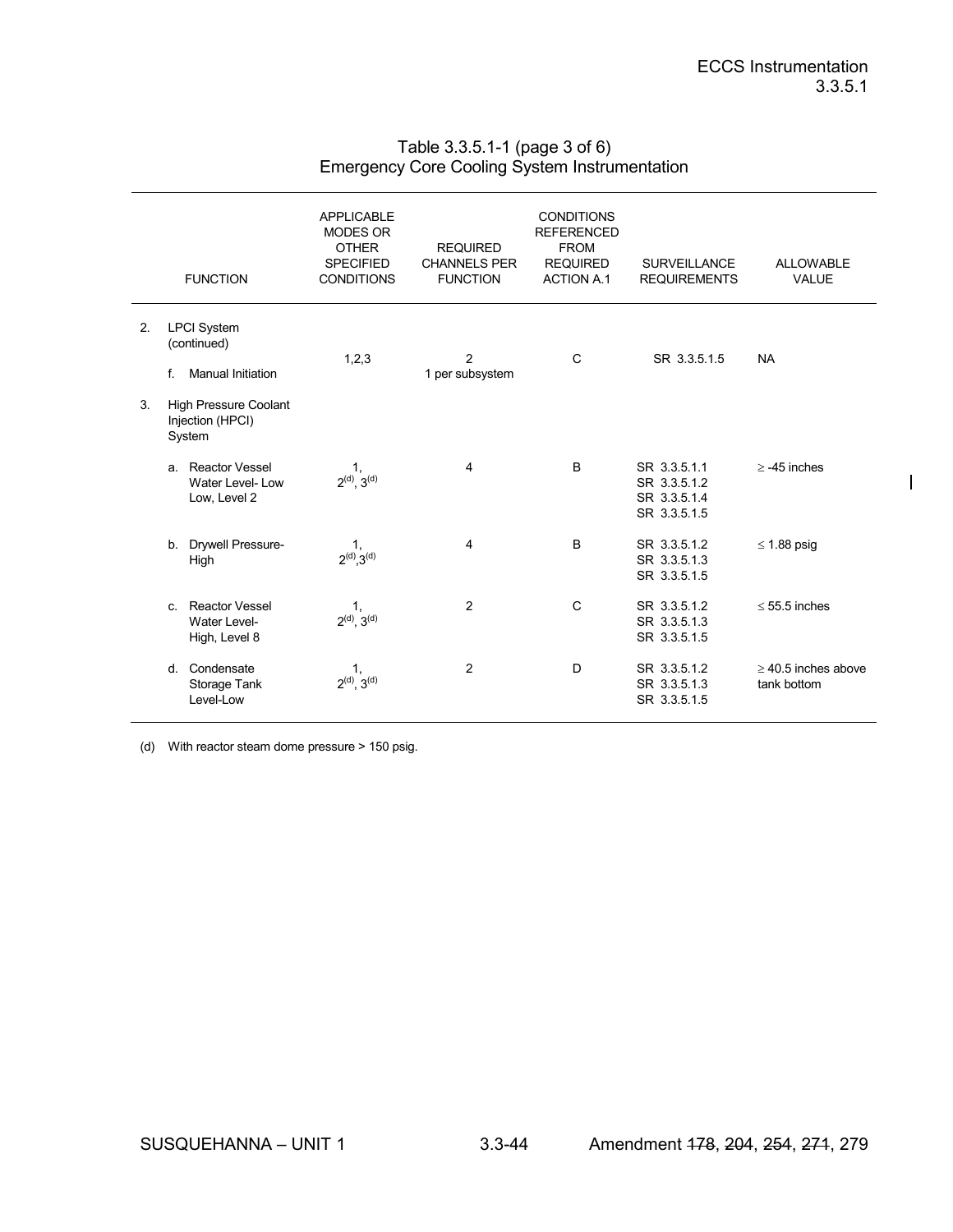#### 3.3 INSTRUMENTATION

| 3.3.5.2        | Reactor Pressure Vessel (RPV) Water Inventory Control Instrumentation                                      |
|----------------|------------------------------------------------------------------------------------------------------------|
| LCO 3.3.5.2    | The RPV Water Inventory Control instrumentation for each Function in<br>Table 3.3.5.2-1 shall be OPERABLE. |
| APPLICABILITY: | According to Table 3.3.5.2-1.                                                                              |

### ACTIONS

| Separate Condition entry is allowed for each channel. |
|-------------------------------------------------------|
|                                                       |

| <b>CONDITION</b>                       |       | <b>REQUIRED ACTION</b>                                                                 | <b>COMPLETION TIME</b> |
|----------------------------------------|-------|----------------------------------------------------------------------------------------|------------------------|
| A. One or more channels<br>inoperable. | A.1   | Initiate action to place<br>channel in trip.                                           | Immediately            |
|                                        | OR    |                                                                                        |                        |
|                                        | A.2.1 | Declare associated<br>penetration flow path(s)<br>incapable of automatic<br>isolation. | Immediately            |
|                                        |       | <b>AND</b>                                                                             |                        |
|                                        | A.2.2 | Initiate action to calculate<br>DRAIN TIME.                                            | Immediately            |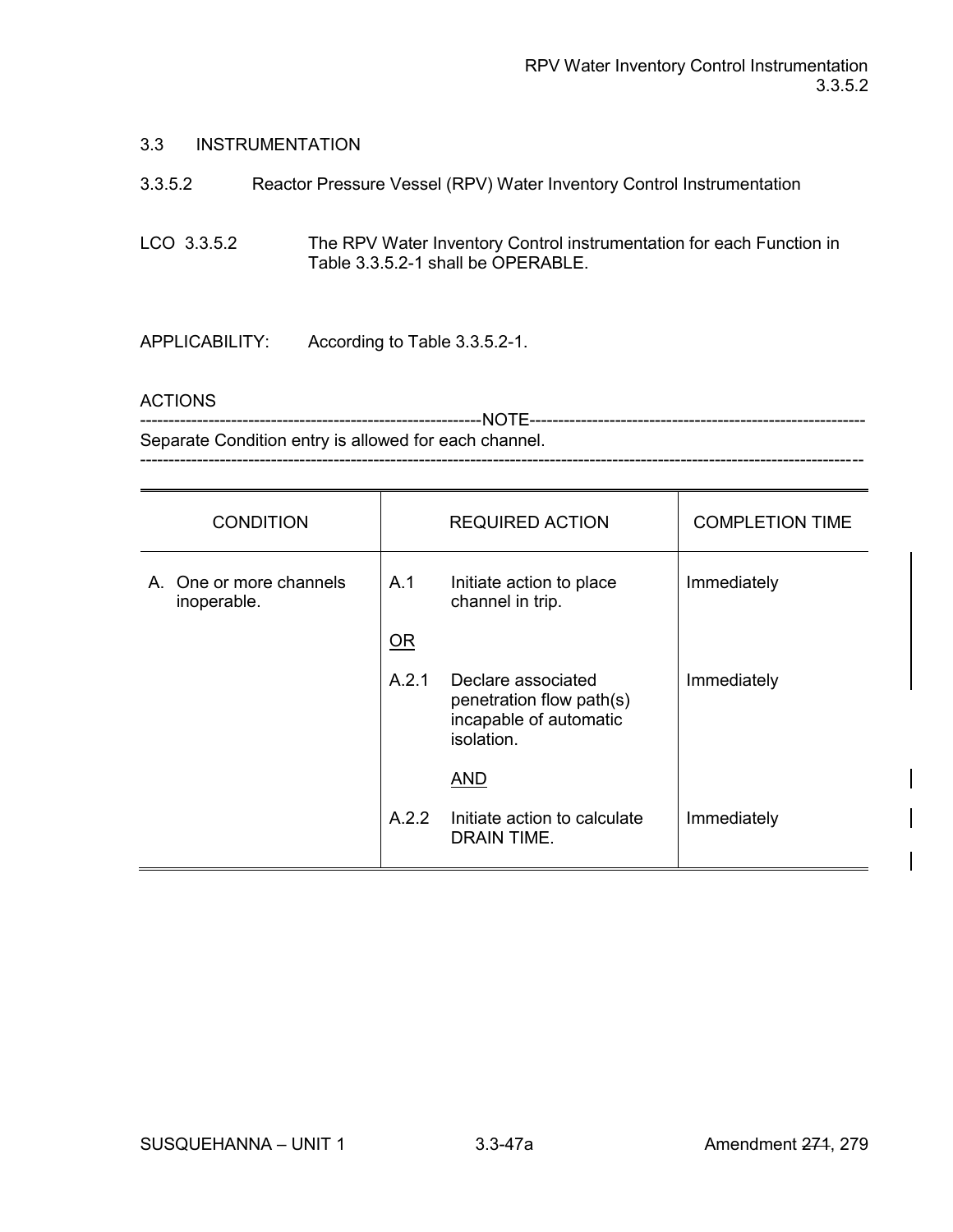#### SURVEILLANCE REQUIREMENTS

------------------------------------------------------------NOTE----------------------------------------------------------- These SRs apply to each Function in Table 3.3.5.2-1. -------------------------------------------------------------------------------------------------------------------------------

|              | <b>SURVEILLANCE</b>                                               | <b>FREQUENCY</b>                                                              |
|--------------|-------------------------------------------------------------------|-------------------------------------------------------------------------------|
| SR 3.3.5.2.1 | Perform CHANNEL CHECK.                                            | In accordance with<br>the Surveillance<br><b>Frequency Control</b><br>Program |
| SR 3.3.5.2.2 | A test of all required contacts does not have to be<br>performed. |                                                                               |
|              | Perform CHANNEL FUNCTIONAL TEST.                                  | In accordance with<br>the Surveillance<br><b>Frequency Control</b><br>Program |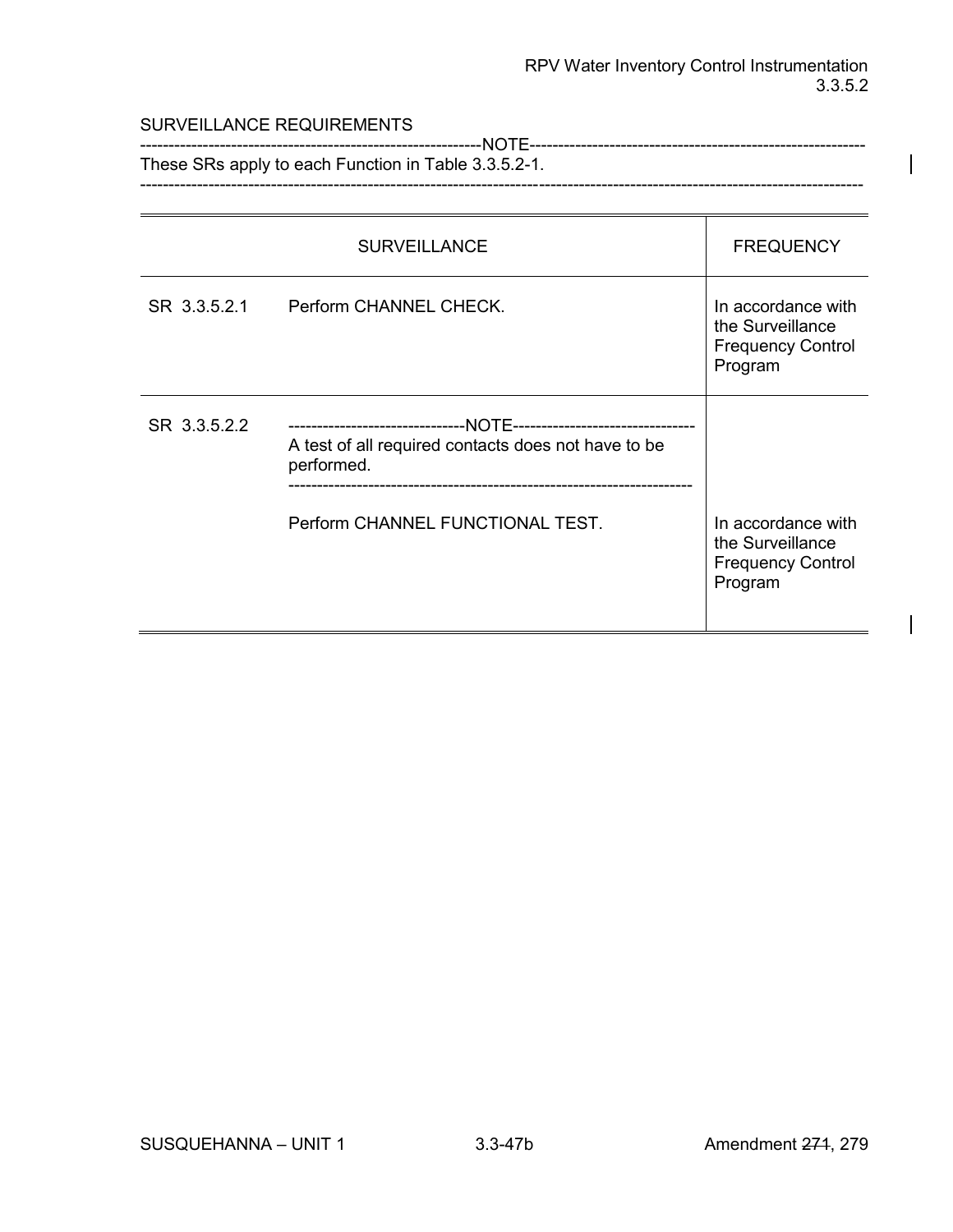| <b>FUNCTION</b>                                     | APPLICABLE MODES<br>OR OTHER SPECIFIED<br><b>CONDITIONS</b> | <b>REQUIRED</b><br><b>CHANNELS PER</b><br><b>FUNCTION</b> | <b>ALLOWABLE</b><br><b>VALUE</b> |
|-----------------------------------------------------|-------------------------------------------------------------|-----------------------------------------------------------|----------------------------------|
| 1. Not Used                                         |                                                             |                                                           |                                  |
| 2. Not Used                                         |                                                             |                                                           |                                  |
| 3. RHR System Isolation                             |                                                             |                                                           |                                  |
| a. Reactor Vessel Water Level - Low, Level 3        | (a)                                                         | 2 in one trip system                                      | $\geq$ 11.5 inches               |
| 4. Reactor Water Cleanup (RWCU) System<br>Isolation |                                                             |                                                           |                                  |
| a. Reactor Vessel Water Level - Low Low,<br>Level 2 | (a)                                                         | 2 in one trip system                                      | $\ge$ -45 inches                 |

# Table 3.3.5.2-1 (page 1 of 1) RPV Water Inventory Control Instrumentation

(a) When automatic isolation of the associated penetration flow path(s) is credited in calculating DRAIN TIME.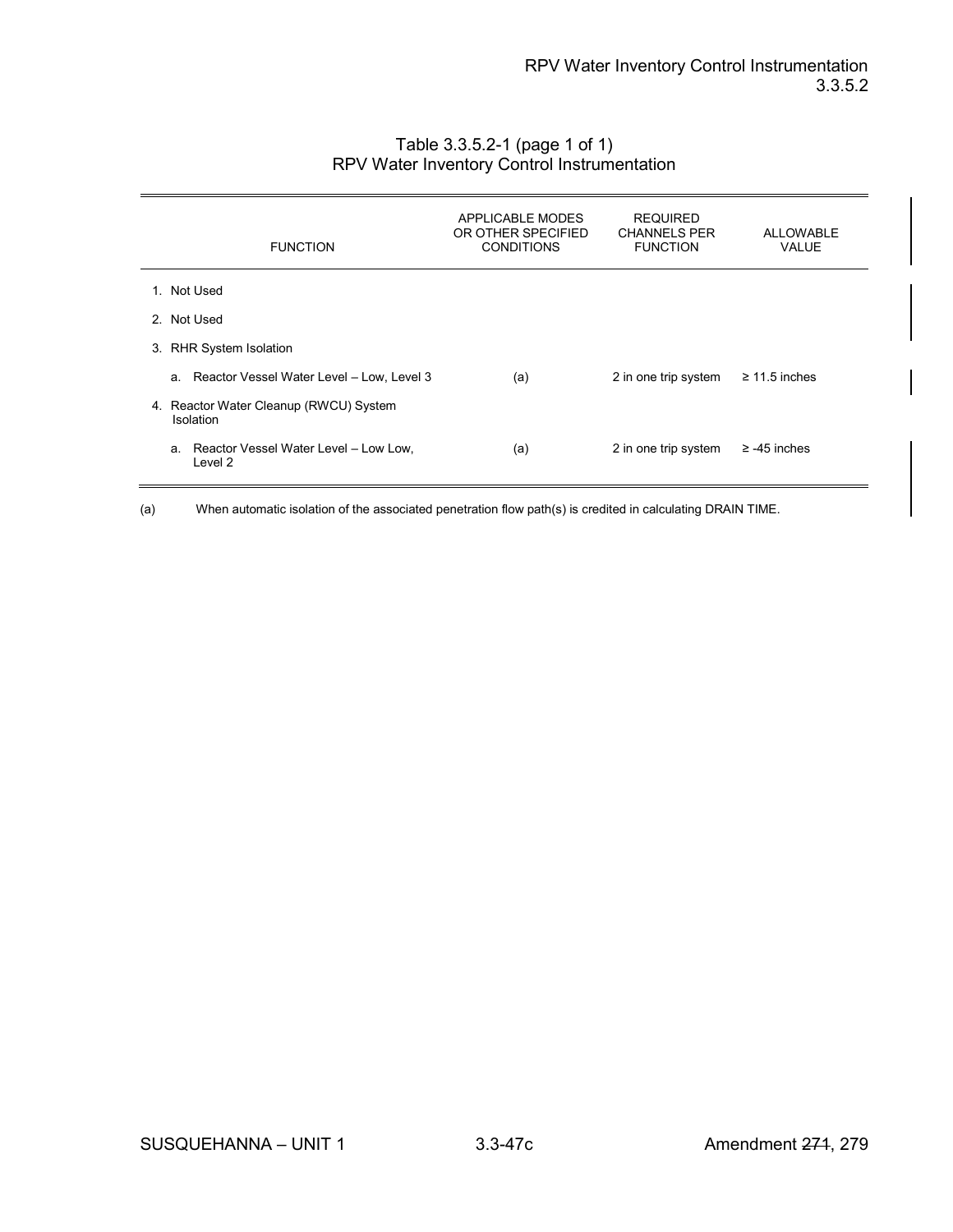|                | <b>FUNCTION</b>                                                          | <b>APPLICABLE</b><br>MODES OR<br><b>OTHER</b><br><b>SPECIFIED</b><br><b>CONDITIONS</b> | <b>REQUIRED</b><br><b>CHANNELS</b><br>PER TRIP<br><b>SYSTEM</b> | <b>CONDITIONS</b><br><b>REFERENCED</b><br><b>FROM</b><br><b>REQUIRED</b><br><b>ACTION A.1</b> | <b>SURVEILLANCE</b><br><b>REQUIREMENTS</b>                   | <b>ALLOWABLE</b><br><b>VALUE</b> |
|----------------|--------------------------------------------------------------------------|----------------------------------------------------------------------------------------|-----------------------------------------------------------------|-----------------------------------------------------------------------------------------------|--------------------------------------------------------------|----------------------------------|
|                | 1. Reactor Vessel Water<br>Level - Low Low,<br>Level <sub>2</sub>        | 1, 2, 3                                                                                | 2                                                               | B                                                                                             | SR 3.3.7.1.1<br>SR 3.3.7.1.2<br>SR 3.3.7.1.4<br>SR 3.3.7.1.5 | $\ge$ -45 inches                 |
|                | 2. Drywell Pressure -<br>High                                            | 1, 2, 3                                                                                | 2                                                               | B                                                                                             | SR 3.3.7.1.2<br>SR 3.3.7.1.3<br>SR 3.3.7.1.5                 | $\leq$ 1.88 psig                 |
|                | 3. Unit 1 Refuel Floor High<br><b>Exhaust Duct Radiation</b><br>– High   | (a)                                                                                    | $\mathbf{1}$                                                    | B                                                                                             | SR 3.3.7.1.1<br>SR 3.3.7.1.2<br>SR 3.3.7.1.4<br>SR 3.3.7.1.5 | $\leq$ 25 mR/hr                  |
|                | 4. Unit 2 Refuel Floor<br><b>High Exhaust Duct</b><br>Radiation - High   | (a)                                                                                    | $\mathbf{1}$                                                    | B                                                                                             | SR 3.3.7.1.1<br>SR 3.3.7.1.2<br>SR 3.3.7.1.4<br>SR 3.3.7.1.5 | $\leq$ 25 mR/hr                  |
|                | 5. Unit 1 Refuel Floor Wall<br><b>Exhaust Duct Radiation</b><br>– High   | (a)                                                                                    | $\mathbf{1}$                                                    | B                                                                                             | SR 3.3.7.1.1<br>SR 3.3.7.1.2<br>SR 3.3.7.1.4<br>SR 3.3.7.1.5 | $\leq$ 28 mR/hr                  |
|                | 6. Unit 2 Refuel Floor Wall<br><b>Exhaust Duct Radiation</b><br>$-$ High | (a)                                                                                    | $\mathbf{1}$                                                    | B                                                                                             | SR 3.3.7.1.1<br>SR 3.3.7.1.2<br>SR 3.3.7.1.4<br>SR 3.3.7.1.5 | $\leq$ 28 mR/hr                  |
| 7 <sup>1</sup> | <b>Railroad Access</b><br><b>Shaft Exhaust</b><br>Duct Radiation - High  | (b)                                                                                    | $\mathbf{1}$                                                    | B                                                                                             | SR 3.3.7.1.1<br>SR 3.3.7.1.2<br>SR 3.3.7.1.4<br>SR 3.3.7.1.5 | $\leq$ 7 mR/hr                   |
|                | 8. Main Control Room<br>Outside Air Intake<br>Radiation - High           | 1, 2, 3,<br>(a)                                                                        | $\mathbf{1}$                                                    | C                                                                                             | SR 3.3.7.1.1<br>SR 3.3.7.1.2<br>SR 3.3.7.1.4<br>SR 3.3.7.1.5 | $\leq$ 5 mR/hr                   |
|                | 9. Manual Initiation                                                     | 1, 2, 3<br>(a)                                                                         | 1                                                               | В                                                                                             | SR 3.3.7.1.5                                                 | n/a                              |

# Table 3.3.7.1-1 (page 1 of 1) Control Room Emergency Outside Air Supply System Instrumentation

(a) During CORE ALTERATIONS and during movement of irradiated fuel assemblies in the secondary containment.

(b) During movement of irradiated fuel assemblies within the Railroad Access Shaft, and above the Railroad Access Shaft with the Railroad Access Shaft Equipment Hatch open.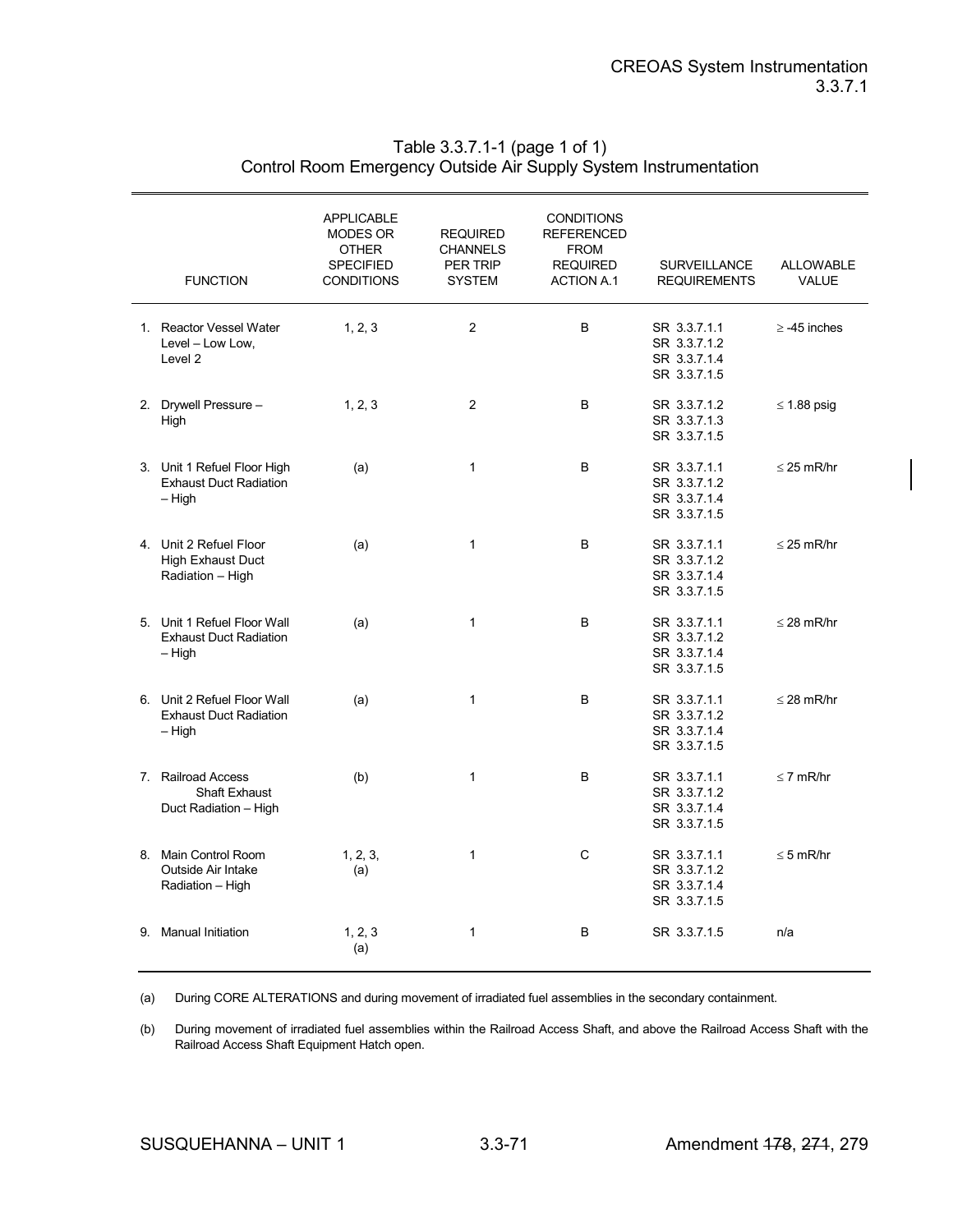# 3.3 INSTRUMENTATION

- 3.3.8.1 Loss of Power (LOP) Instrumentation
- LCO 3.3.8.1 The LOP instrumentation for each Function in Table 3.3.8.1-1 shall be OPERABLE.

# APPLICABILITY: MODES 1, 2, and 3

#### **ACTIONS**

--------------------------------------------------------------NOTE----------------------------------------------------------- Separate Condition entry is allowed for each channel.

----------------------------------------------------------------------------------------------------------------------------------

| <b>CONDITION</b>                                                               |            | <b>REQUIRED ACTION</b>                                                   | <b>COMPLETION TIME</b> |
|--------------------------------------------------------------------------------|------------|--------------------------------------------------------------------------|------------------------|
| A. One or more required<br>channels inoperable.                                | A.1        | Enter the Condition<br>referenced in Table 3.3.8.1-1<br>for the channel. | Immediately            |
| B. As required by Required<br>Action A.1 and referenced<br>in Table 3.3.8.1-1. | <b>B.1</b> | Place channel in trip.                                                   | 1 hour                 |
| C. As required by Required<br>Action A.1 and referenced<br>in Table 3.3.8.1-1. | C.1        | Restore the inoperable<br>channel.                                       | 1 hour                 |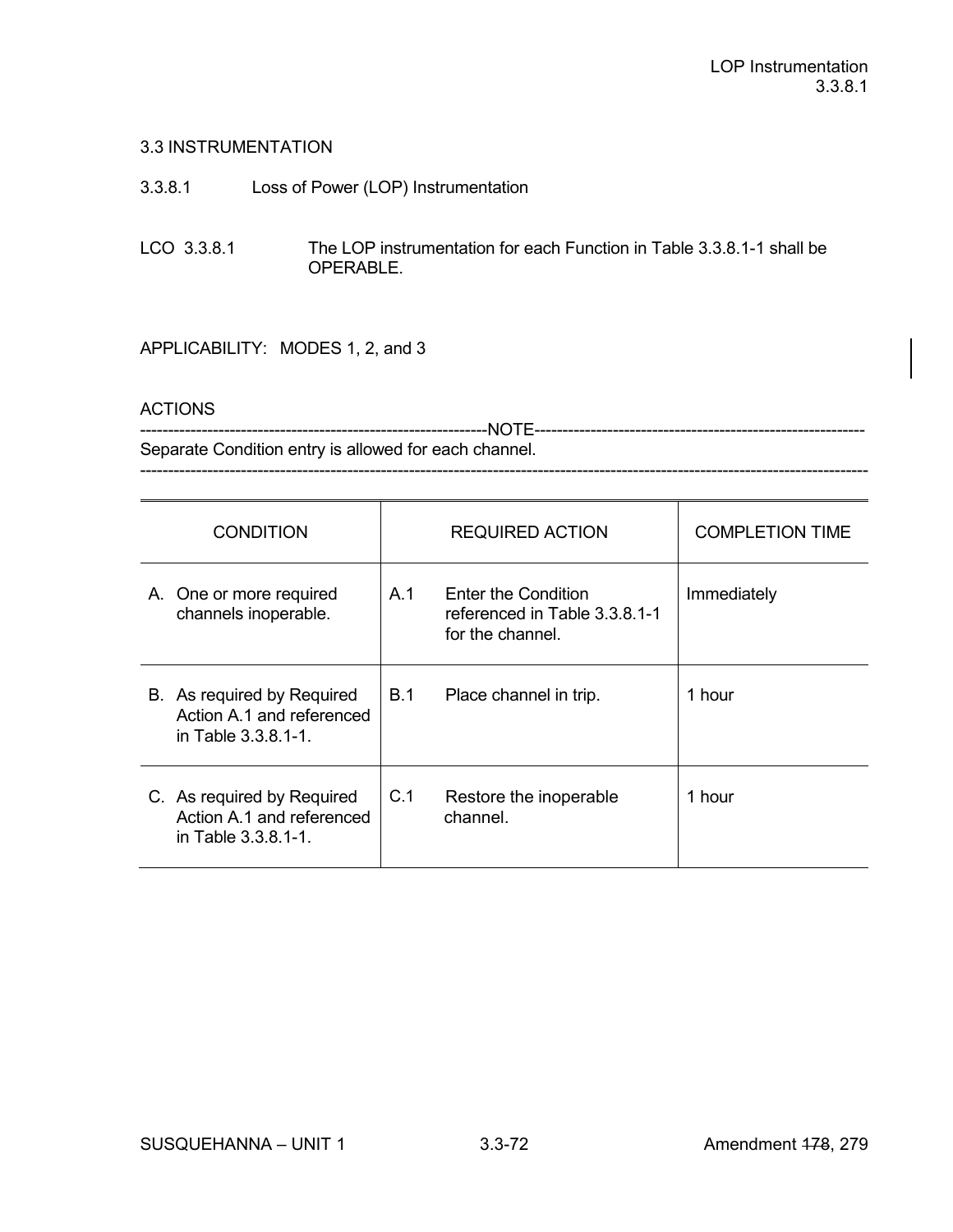- 3.5 EMERGENCY CORE COOLING SYSTEMS (ECCS), REACTOR PRESSURE VESSEL (RPV) WATER INVENTORY CONTROL, AND REACTOR CORE ISOLATION COOLING (RCIC) SYSTEM
- 3.5.2 RPV Water Inventory Control
- LCO 3.5.2 DRAIN TIME of RPV water inventory to the top of active fuel (TAF) shall be  $\geq$  36 hours.

# AND

One low pressure ECCS injection/spray subsystem shall be OPERABLE.

---NOTE----------A Low Pressure Coolant Injection (LPCI) subsystem may be considered OPERABLE during alignment and operation for decay heat removal if capable of being manually realigned and not otherwise inoperable. --------------------------------------------------------------------------------------------------

APPLICABILITY: MODES 4 and 5

#### ACTIONS

| <b>CONDITION</b>                                                                          |     | <b>REQUIRED ACTION</b>                                                                                                   | <b>COMPLETION TIME</b> |
|-------------------------------------------------------------------------------------------|-----|--------------------------------------------------------------------------------------------------------------------------|------------------------|
| A. Required ECCS<br>injection/spray subsystem<br>inoperable.                              | A.1 | <b>Restore required ECCS</b><br>injection/spray subsystem to<br><b>OPERABLE</b> status.                                  | 4 hours                |
| <b>B.</b> Required Action and<br>associated Completion<br>Time of Condition A not<br>met. | B.1 | Initiate action to establish a<br>method of water injection<br>capable of operating without<br>offsite electrical power. | Immediately            |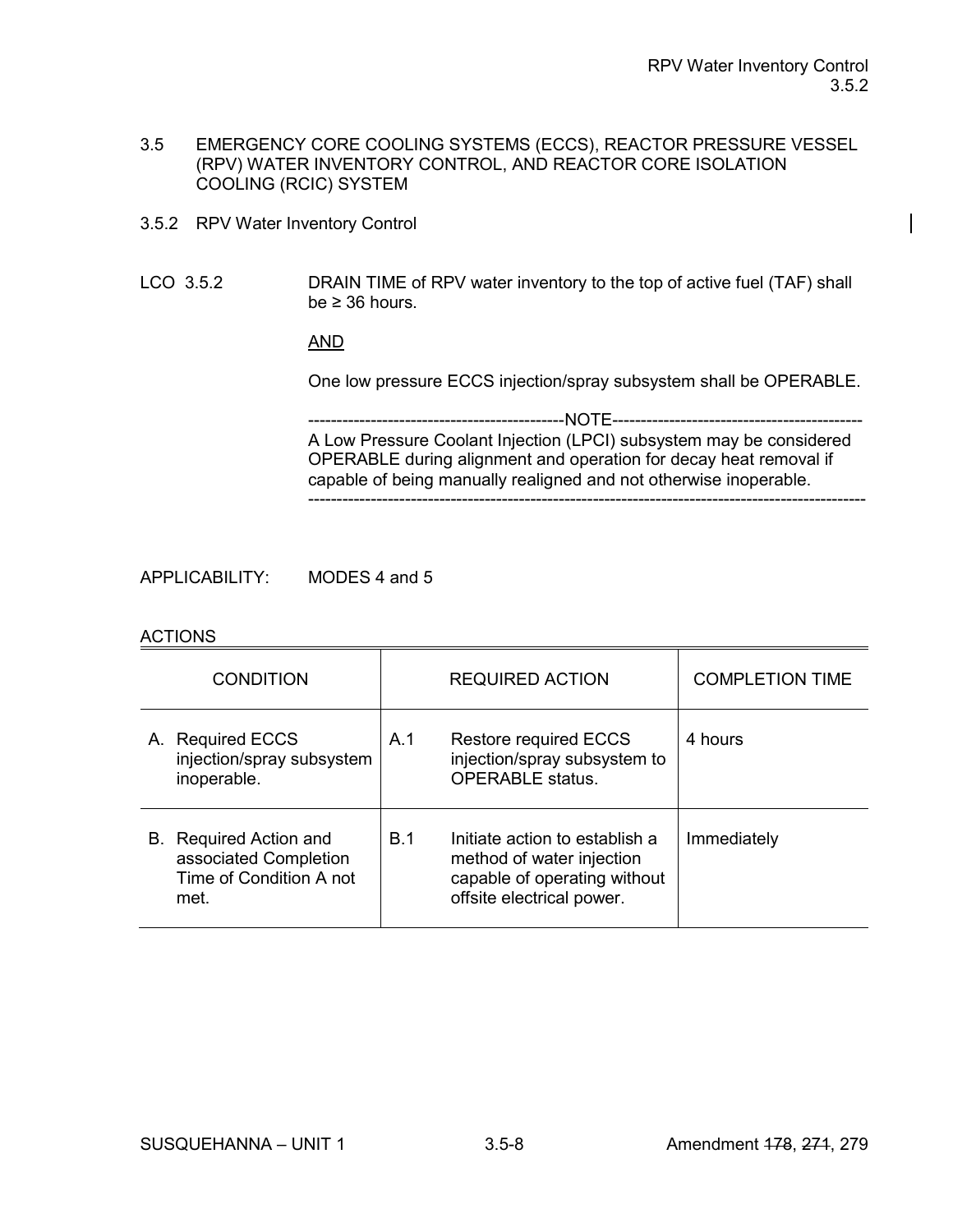ACTIONS (continued)

| <b>CONDITION</b>                                       |            | <b>REQUIRED ACTION</b>                                                                                                                   | <b>COMPLETION TIME</b> |
|--------------------------------------------------------|------------|------------------------------------------------------------------------------------------------------------------------------------------|------------------------|
| C. DRAIN TIME < 36 hours<br>C.1<br>and $\geq 8$ hours. |            | Verify secondary<br>containment boundary is<br>capable of being established<br>in less than the DRAIN<br>TIME.                           | 4 hours                |
|                                                        | <b>AND</b> |                                                                                                                                          |                        |
|                                                        | C.2        | Verify each secondary<br>containment penetration<br>flow path is capable of being<br>isolated in less than the<br>DRAIN TIME.            | 4 hours                |
|                                                        | <b>AND</b> |                                                                                                                                          |                        |
|                                                        | C.3        | Verify one standby gas<br>treatment (SGT) subsystem<br>is capable of being placed in<br>operation in less than the<br><b>DRAIN TIME.</b> | 4 hours                |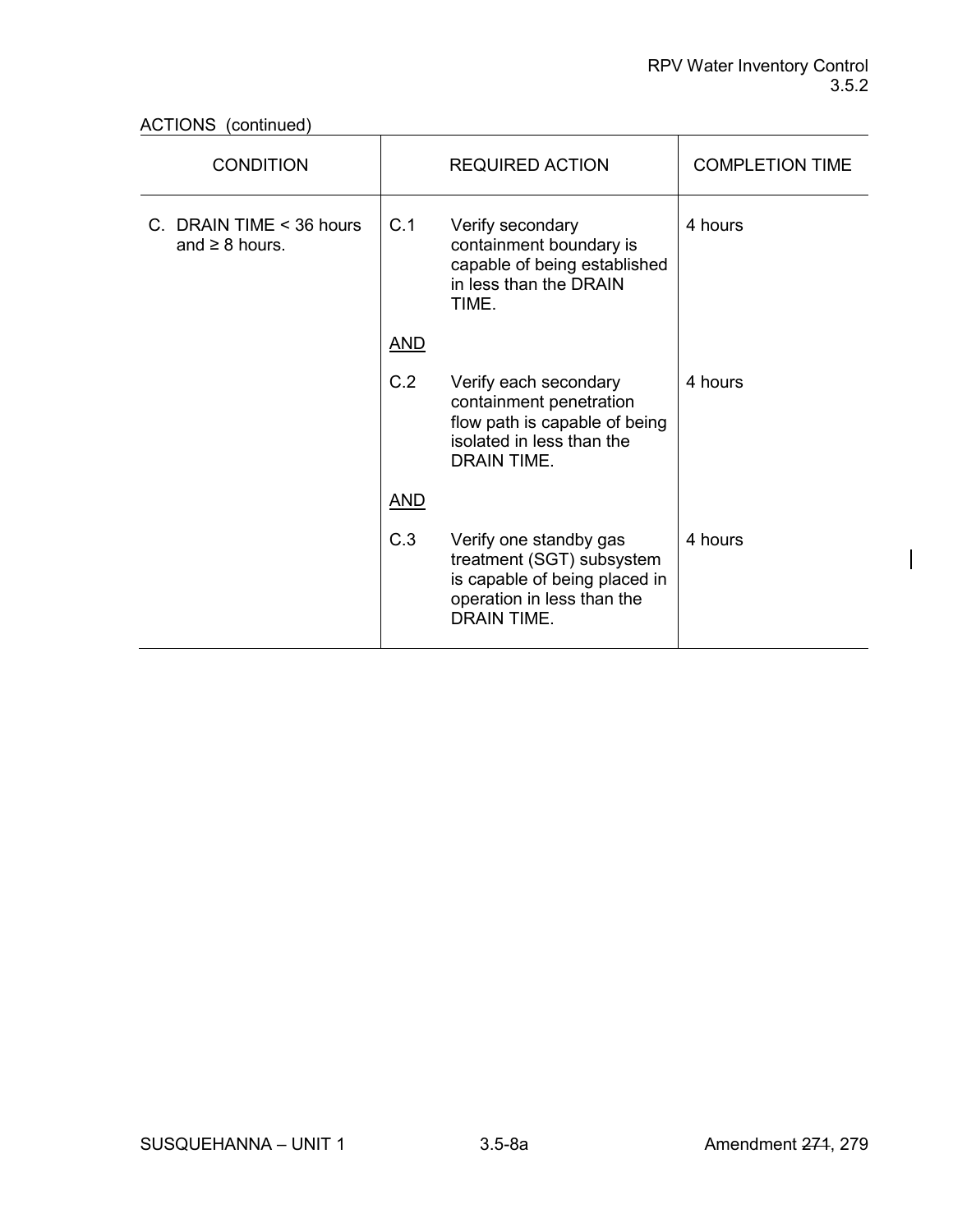ACTIONS (continued)

| <b>CONDITION</b>                |            | <b>REQUIRED ACTION</b>                                                                                                                                                                                  | <b>COMPLETION TIME</b> |
|---------------------------------|------------|---------------------------------------------------------------------------------------------------------------------------------------------------------------------------------------------------------|------------------------|
| D. DRAIN TIME < 8 hours.<br>D.1 |            | ----------- NOTE -------------<br><b>Required ECCS</b><br>injection/spray subsystem or<br>additional method of water<br>injection shall be capable of<br>operating without offsite<br>electrical power. |                        |
|                                 |            | Initiate action to establish an<br>additional method of water<br>injection with water sources<br>capable of maintaining RPV<br>water level > TAF for<br>$\geq$ 36 hours.                                | Immediately            |
|                                 | <b>AND</b> |                                                                                                                                                                                                         |                        |
|                                 | D.2        | Initiate action to establish<br>secondary containment<br>boundary.                                                                                                                                      | Immediately            |
|                                 | <b>AND</b> |                                                                                                                                                                                                         |                        |
|                                 | D.3        | Initiate action to isolate each<br>secondary containment<br>penetration flow path or verify<br>it can be automatically or<br>manually isolated from the<br>control room.                                | Immediately            |
|                                 | <b>AND</b> |                                                                                                                                                                                                         |                        |
|                                 | D.4        | Initiate action to verify one<br>SGT subsystem is capable of<br>being placed in operation.                                                                                                              | Immediately            |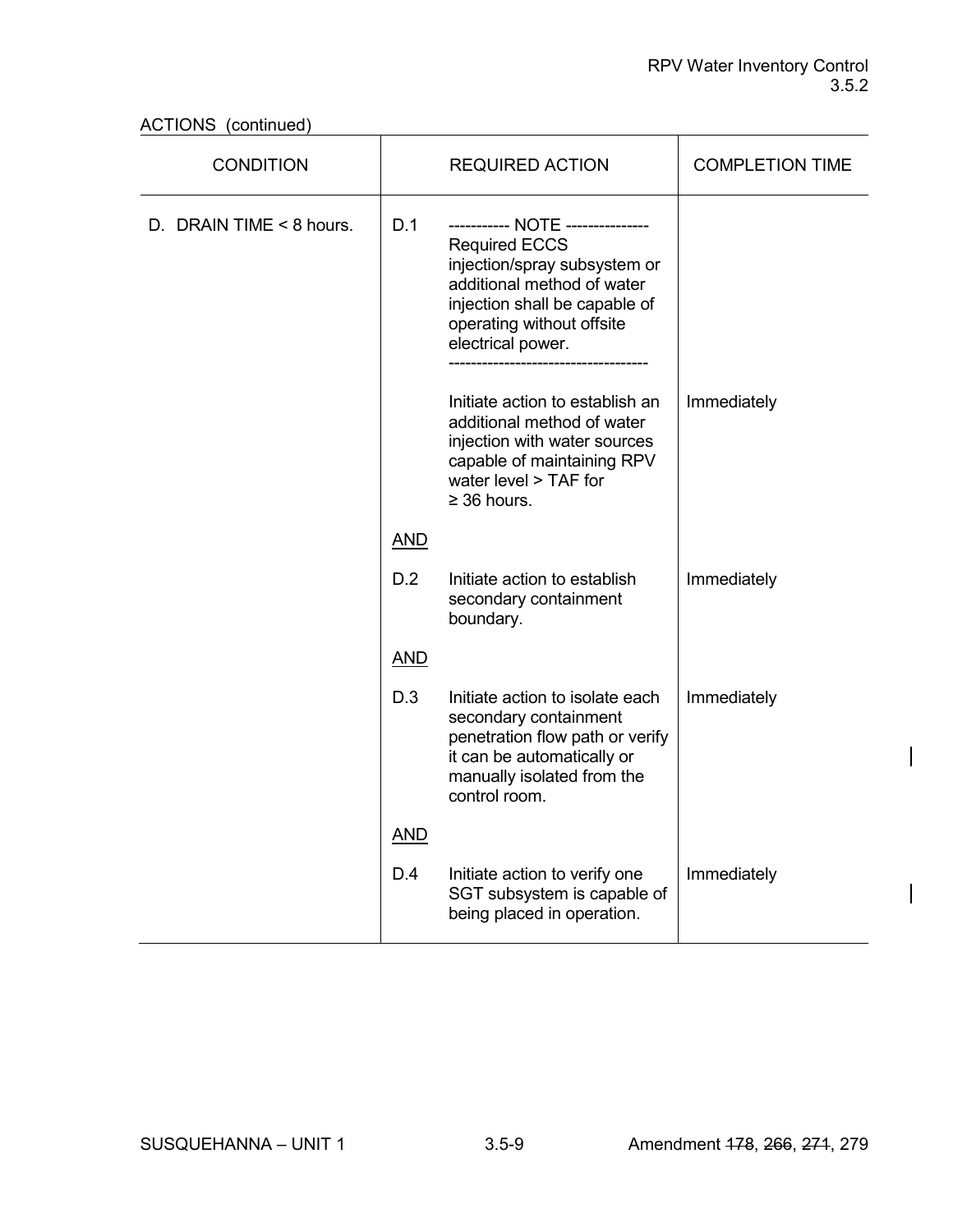# ACTIONS (continued)<br>
The continued of the continued of the continued of the continued of the continued of the continued of the continued of the continued of the continued of the continued of the continued of the continued

| <b>CONDITION</b>                                                                        | <b>REQUIRED ACTION</b>                                              | <b>COMPLETION TIME</b> |
|-----------------------------------------------------------------------------------------|---------------------------------------------------------------------|------------------------|
| E. Required Action and<br>associated Completion<br>Time of Condition C or D<br>not met. | E.1<br>Initiate action to restore<br>DRAIN TIME to $\geq$ 36 hours. | Immediately            |
| <b>OR</b>                                                                               |                                                                     |                        |
| DRAIN TIME $<$ 1 hour.                                                                  |                                                                     |                        |

# SURVEILLANCE REQUIREMENTS

|            | <b>SURVEILLANCE</b>                                                                                                                                                                                      | <b>FREQUENCY</b>                                                               |
|------------|----------------------------------------------------------------------------------------------------------------------------------------------------------------------------------------------------------|--------------------------------------------------------------------------------|
| SR 3.5.2.1 | In accordance with<br>the Surveillance<br><b>Frequency Control</b><br>Program                                                                                                                            |                                                                                |
| SR 3.5.2.2 | Verify, for a required LPCI subsystem, the<br>suppression pool water level is $\geq 20$ ft 0 inches.                                                                                                     | In accordance with<br>the Surveillance<br><b>Frequency Control</b><br>Program  |
| SR 3.5.2.3 | Verify, for a required Core Spray (CS) subsystem,<br>the:<br>a. Suppression pool water level is $\geq 20$ ft 0 inches;<br>or<br>Condensate storage tank water level is $\geq 49\%$ of<br>b.<br>capacity. | In accordance with<br>the Surveillance<br><b>Frequency Control</b><br>Program. |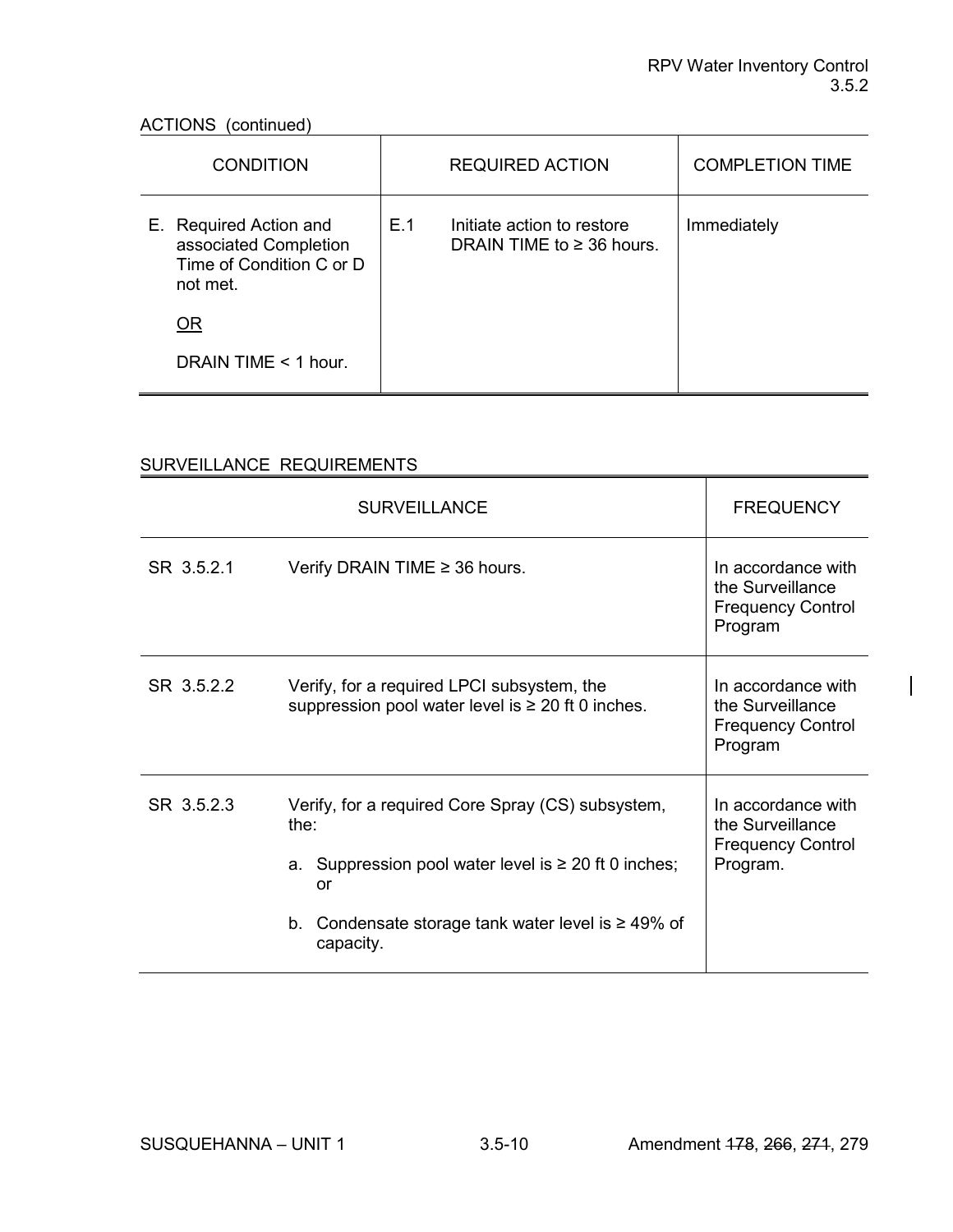# SURVEILLANCE REQUIREMENTS (continued)

|            | <b>SURVEILLANCE</b>                                                                                                                                                                                                                                                               | <b>FREQUENCY</b>                                                              |
|------------|-----------------------------------------------------------------------------------------------------------------------------------------------------------------------------------------------------------------------------------------------------------------------------------|-------------------------------------------------------------------------------|
| SR 3.5.2.4 | Verify, for the required ECCS injection/spray<br>subsystem, the piping is filled with water from the<br>pump discharge valve to the injection valve.                                                                                                                              | In accordance with<br>the Surveillance<br><b>Frequency Control</b><br>Program |
| SR 3.5.2.5 | <b>Not Used</b>                                                                                                                                                                                                                                                                   |                                                                               |
| SR 3.5.2.6 | -------------------------NOTES--------------------------------<br>1. Operation may be through the test return line.<br>2. Credit may be taken for normal system operation<br>to satisfy this SR.<br>Operate the required ECCS injection/spray<br>subsystem for $\geq 10$ minutes. | In accordance with<br>the Surveillance<br><b>Frequency Control</b><br>Program |
| SR 3.5.2.7 | Verify each valve credited for automatically isolating a<br>penetration flow path actuates to the isolation position<br>on an actual or simulated isolation signal.                                                                                                               | In accordance with<br>the Surveillance<br><b>Frequency Control</b><br>Program |
| SR 3.5.2.8 | Vessel injection/spray may be excluded.                                                                                                                                                                                                                                           |                                                                               |
|            | Verify the required ECCS injection/spray subsystem<br>can be manually operated.                                                                                                                                                                                                   | In accordance with<br>the Surveillance<br><b>Frequency Control</b><br>Program |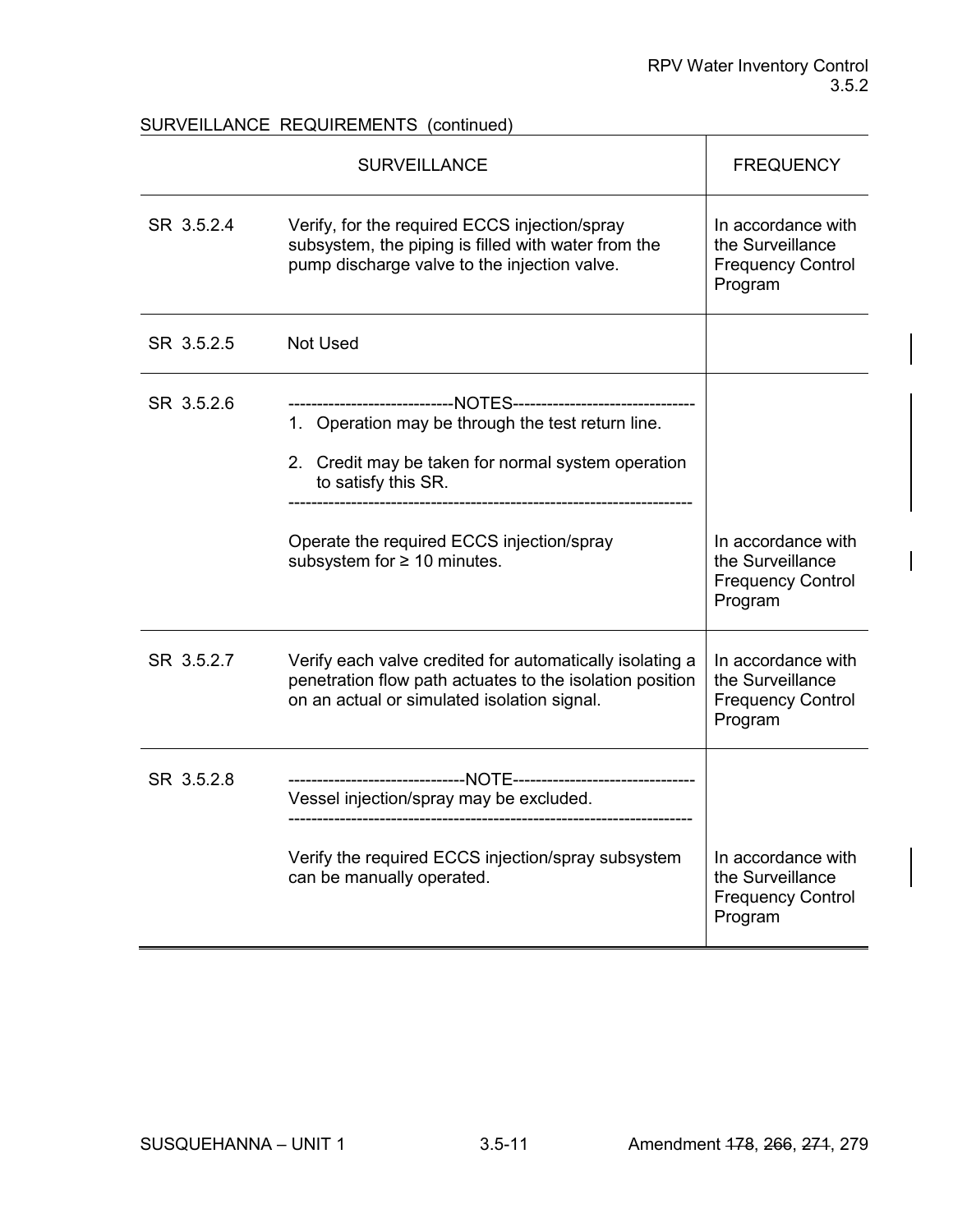# SURVEILLANCE REQUIREMENTS

|            | <b>SURVEILLANCE</b>                                                     |                                                                 |                                      |  |
|------------|-------------------------------------------------------------------------|-----------------------------------------------------------------|--------------------------------------|--|
| SR 3.8.2.1 | The following SRs must be met but are not required<br>to be performed:  |                                                                 |                                      |  |
|            | SR 3.8.1.3;<br>SR 3.8.1.9;<br>SR 3.8.1.10;                              | SR 3.8.1.14; and<br>SR 3.8.1.16.                                |                                      |  |
|            | Unit 1 Specification 3.8.1 are applicable:                              | For required Unit 1 AC sources, the following SRs of            | In accordance with<br>applicable SRs |  |
|            | SR 3.8.1.1;<br>SR 3.8.1.3;<br>SR 3.8.1.4;<br>SR 3.8.1.5;<br>SR 3.8.1.6; | SR 3.8.1.9;<br>SR 3.8.1.10;<br>SR 3.8.1.14; and<br>SR 3.8.1.16. |                                      |  |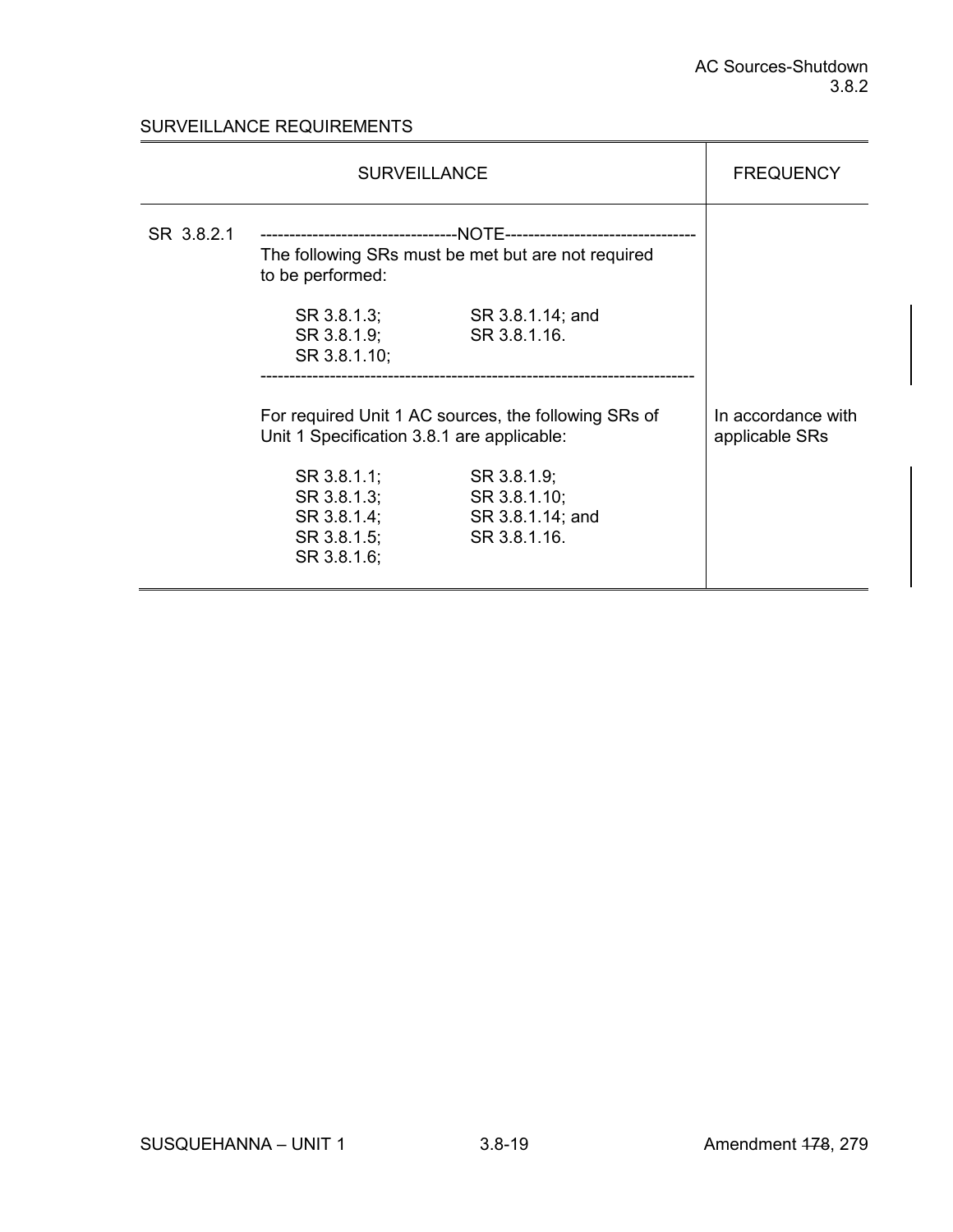

#### **UNITED STATES NUCLEAR REGULATORY COMMISSION WASHINGTON, D.C. 20555-0001**

# SUSQUEHANNA NUCLEAR, LLC

# ALLEGHENY ELECTRIC COOPERATIVE, INC.

# DOCKET NO. 50-388

# SUSQUEHANNA STEAM ELECTRIC STATION, UNIT 2

# AMENDMENT TO RENEWED FACILITY OPERATING LICENSE

Amendment No. 261 Renewed License No. NPF-22

- 1. The U.S. Nuclear Regulatory Commission (NRC or the Commission) has found that:
	- A. The application for the amendment filed by Susquehanna Nuclear, LLC, dated September 1, 2020, complies with the standards and requirements of the Atomic Energy Act of 1954, as amended (the Act), and the Commission's regulations set forth in 10 CFR Chapter I;
	- B. The facility will operate in conformity with the application, the provisions of the Act, and the regulations of the Commission;
	- C. There is reasonable assurance: (i) that the activities authorized by this amendment can be conducted without endangering the health and safety of the public, and (ii) that such activities will be conducted in compliance with the Commission's regulations;
	- D. The issuance of this amendment will not be inimical to the common defense and security or to the health and safety of the public; and
	- E. The issuance of this amendment is in accordance with 10 CFR Part 51 of the Commission's regulations and all applicable requirements have been satisfied.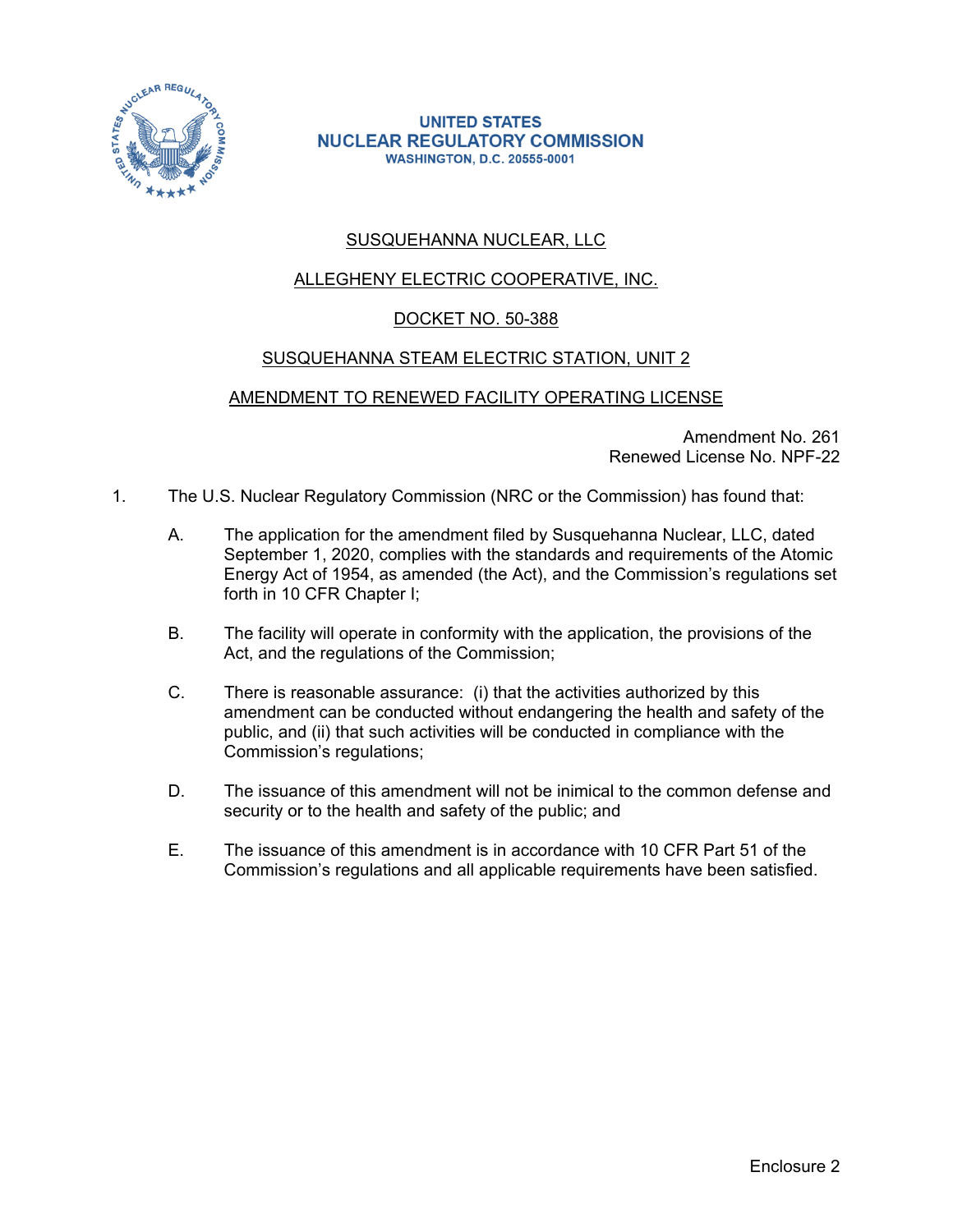- 2. Accordingly, the license is amended by changes to the Technical Specifications as indicated in the attachment to this license amendment and paragraph 2.C.(2) of Renewed Facility Operating License No. NPF-22 is hereby amended to read as follows:
	- (2) Technical Specifications and Environmental Protection Plan

The Technical Specifications contained in Appendix A, as revised through Amendment No. 261, and the Environmental Protection Plan contained in Appendix B are hereby incorporated in the license. Susquehanna Nuclear, LLC shall operate the facility in accordance with the Technical Specifications and the Environmental Protection Plan.

3. This license amendment is effective as of its date of issuance and shall be implemented within 90 days.

# FOR THE NUCLEAR REGULATORY COMMISSION

James G. Danna, Chief Plant Licensing Branch I Division of Operating Reactor Licensing Office of Nuclear Reactor Regulation

Attachment: Changes to the Renewed Facility Operating License and Technical **Specifications** 

Date of Issuance: February 18, 2021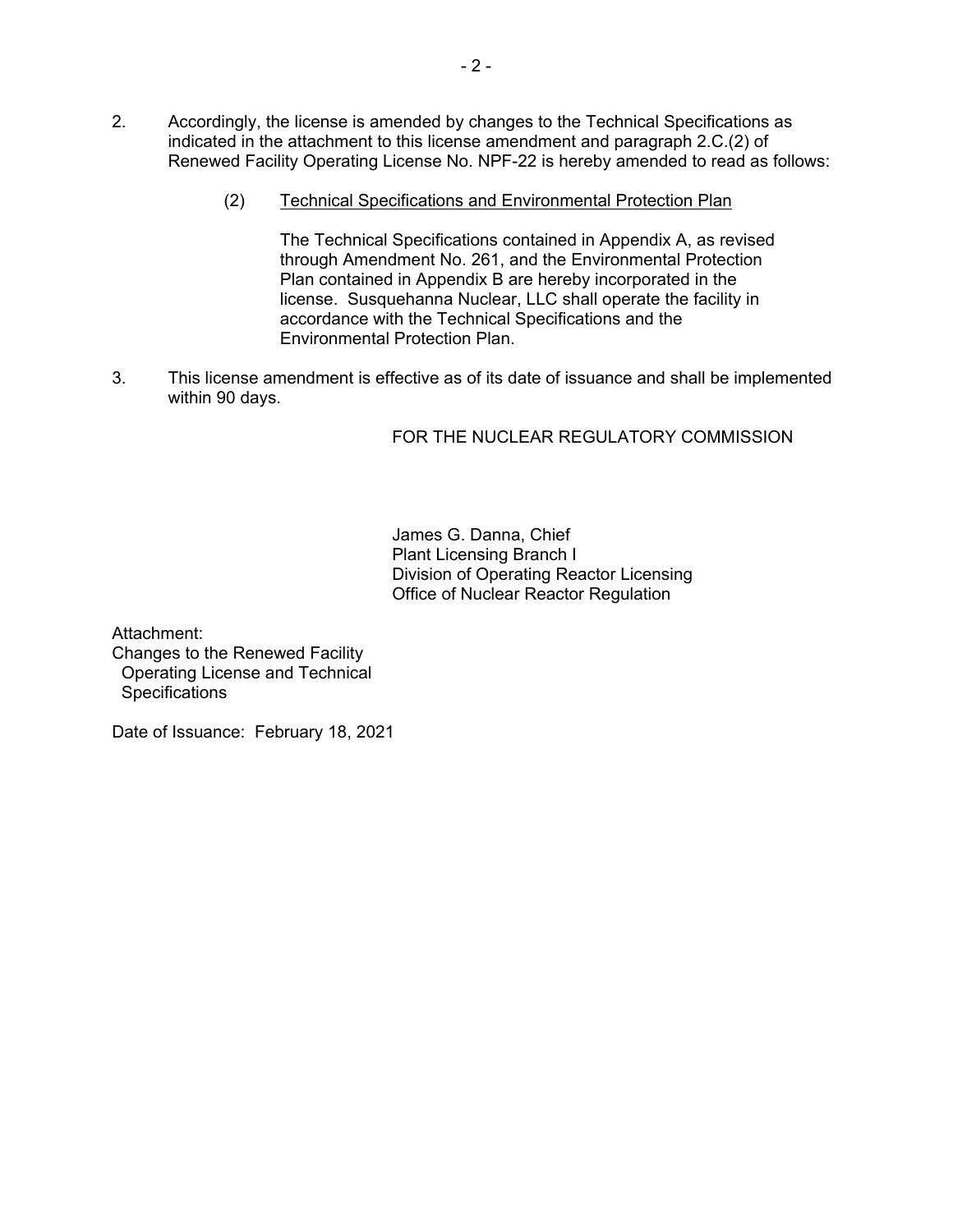#### ATTACHMENT TO LICENSE AMENDMENT NO. 261

#### SUSQUEHANNA STEAM ELECTRIC STATION, UNIT 2

#### RENEWED FACILITY OPERATING LICENSE NO. NPF-22

#### DOCKET NO. 50-388

Replace the following page of the Renewed Facility Operating License with the attached revised page. The revised page is identified by amendment number and contains a marginal line indicating the area of change.

| <b>REMOVE</b> | <b>INSERT</b> |
|---------------|---------------|
| Page 3        | Page 3        |

Replace the following pages of the Appendix A, Technical Specifications, with the attached revised pages. The revised pages are identified by amendment number and contain a marginal line indicating the areas of change.

| <b>REMOVE</b> | <b>INSERT</b> |
|---------------|---------------|
| $1.1 - 3$     | $1.1 - 3$     |
| $1.1 - 3a$    | $1.1 - 3a*$   |
| $1.1 - 4$     | $1.1 - 4*$    |
| $3.3 - 47a$   | $3.3 - 47a$   |
| $3.3 - 47b$   | $3.3 - 47b$   |
| $3.3 - 47c$   | $3.3 - 47c$   |
| $3.3 - 72$    | $3.3 - 72$    |
| $3.5 - 8$     | $3.5 - 8$     |
| $3.5-8a$      | $3.5 - 8a$    |
| $3.5 - 9$     | $3.5 - 9$     |
| $3.5 - 10$    | $3.5 - 10$    |
| $3.5 - 11$    | $3.5 - 11$    |
| $3.8 - 21$    | $3.8 - 21$    |
| $3.8 - 22$    | $3.8 - 22$    |

\*no changes; content rolled across pages only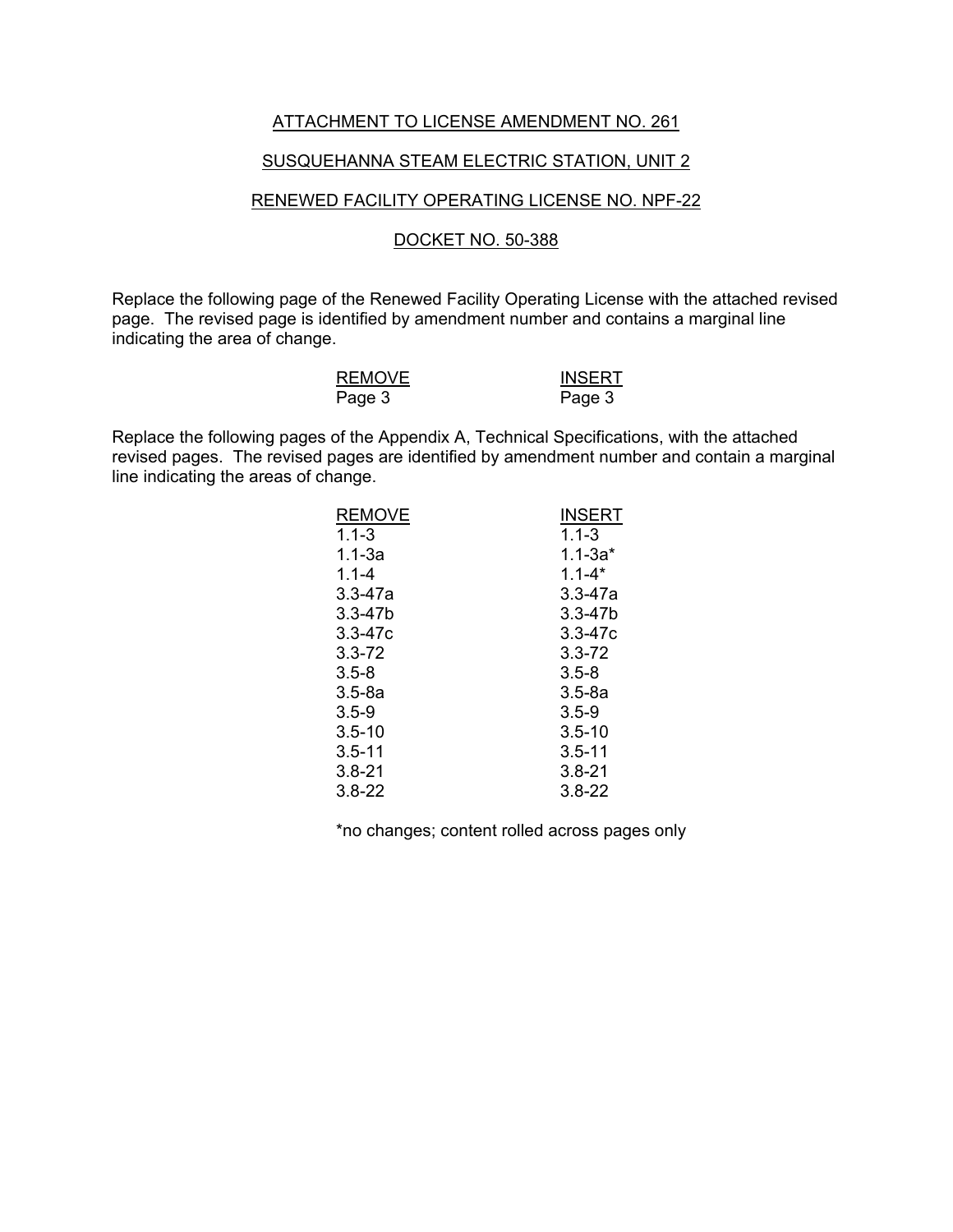- (4) Susquehanna Nuclear, LLC, pursuant to the Act and 10 CFR Parts 30, 40, and 70 to receive, posses, and use in amounts as required any byproduct, source or special nuclear material without restriction to chemical or physical form, for sample analysis or instrument calibration or associated with radioactive apparatus or components; and
- (5) Susquehanna Nuclear, LLC, pursuant to the Act and 10 CFR Parts 30, 40, and 70 to possess, but not separate, such byproduct and special nuclear materials as may be produced by the operation of the facility.
- C. This license shall be deemed to contain and is subject to the conditions specified in the Commission's regulations set forth in 10 CFR Chapter I and is subject to all applicable provisions of the Act and to the rules, regulations and orders of the Commission nor or hereafter in effect; and is subject to the additional conditions specified or incorporated below:

# (1) Maximum Power Level

Susquehanna Nuclear, LLC is authorized to operate the facility at reactor core power levels not in excess of 3952 megawatts thermal in accordance with the conditions specified herein. The preoperational tests, startup tests and other items identified in License Conditions 2.C.(20), 2.C.(21), 2.C.(22), and 2.C.(23) to this license shall be completed as specified.

# (2) Technical Specifications and Environmental Protection Plan

The Technical Specifications contained in Appendix A, as revised through Amendment No. 261, and the Environmental Protection Plan contained in Appendix B are hereby incorporated in the license. Susquehanna Nuclear, LLC shall operate the facility in accordance with the Technical Specifications and the Environmental Protection Plan.

For Surveillance Requirements (SRs) that are new in Amendment 151 to Facility Operating License No. NPF-22, the first performance is due at the end of the first surveillance interval that begins at implementation of Amendment 151. For SRs that existed prior to Amendment 151, including SRs with modified acceptance criteria and SRs whose frequency of performance is being extended, the first performance is due at the end of the first surveillance interval that begins on the date the Surveillance was last performed prior to implementation of Amendment 151.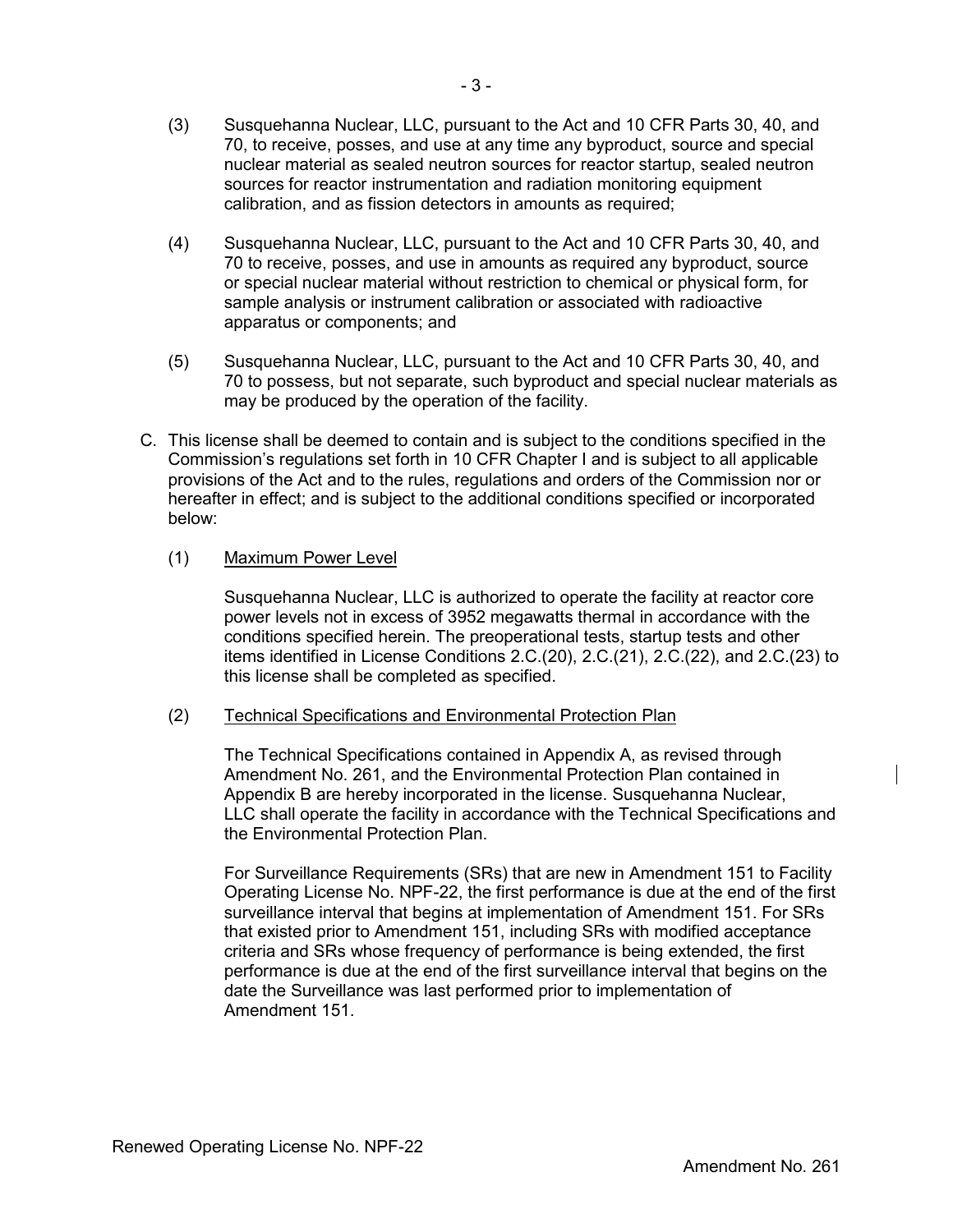$\overline{\phantom{a}}$ 

 $\overline{\phantom{a}}$ 

# 1.1 Definitions

| <b>DOSE EQUIVALENT I-131</b><br>(continued) | actually present. The conversion factors that are used for this<br>calculation of committed effective dose equivalent (CEDE)<br>from inhalation shall be those listed in Table 2.1 of Federal<br>Guidelines Report 11, "Limiting Values of Radionuclide Intake<br>and Air Concentration and Dose Conversion Factors for<br>Inhalation, Submersion, and Ingestion," EPA, 1988, as<br>described in Regulatory Guide 1.183. The factors in the<br>column headed "effective" yield doses corresponding to the<br>CEDE. The conversion factors that are used for the<br>calculation of EDE (or DDE) from external exposure<br>(submersion) shall be those listed in Table III.1 of Federal<br>Guidance Report 12, "External Exposure to Radionuclides in<br>Air, Water, and Soil," EPA, 1993, as described in Regulatory<br>Guide 1.183. The factors in the column headed "effective"<br>yield doses corresponding to the EDE. |  |  |
|---------------------------------------------|---------------------------------------------------------------------------------------------------------------------------------------------------------------------------------------------------------------------------------------------------------------------------------------------------------------------------------------------------------------------------------------------------------------------------------------------------------------------------------------------------------------------------------------------------------------------------------------------------------------------------------------------------------------------------------------------------------------------------------------------------------------------------------------------------------------------------------------------------------------------------------------------------------------------------|--|--|
| <b>DRAIN TIME</b>                           | The DRAIN TIME is the time it would take for the water<br>inventory in and above the Reactor Pressure Vessel (RPV) to<br>drain to the top of the active fuel (TAF) seated in the RPV<br>assuming:                                                                                                                                                                                                                                                                                                                                                                                                                                                                                                                                                                                                                                                                                                                         |  |  |
|                                             | a) The water inventory above the TAF is divided by the<br>limiting drain rate;                                                                                                                                                                                                                                                                                                                                                                                                                                                                                                                                                                                                                                                                                                                                                                                                                                            |  |  |
|                                             | b) The limiting drain rate is the larger of the drain rate<br>through a single penetration flow path with the highest<br>flow rate, or the sum of the drain rates through multiple<br>penetration flow paths susceptible to a common mode<br>failure for all penetration flow paths below the TAF<br>except:                                                                                                                                                                                                                                                                                                                                                                                                                                                                                                                                                                                                              |  |  |
|                                             | 1. Penetration flow paths connected to an intact closed<br>system, or isolated by manual or automatic valves<br>that are closed and administratively controlled in the<br>closed position, blank flanges, or other devices that<br>prevent flow of reactor coolant through the<br>penetration flow paths;                                                                                                                                                                                                                                                                                                                                                                                                                                                                                                                                                                                                                 |  |  |
|                                             | 2. Penetration flow paths capable of being isolated by<br>valves that will close automatically without offsite<br>power prior to the RPV water level being equal to the<br>TAF when actuated by RPV water level isolation<br>instrumentation; or                                                                                                                                                                                                                                                                                                                                                                                                                                                                                                                                                                                                                                                                          |  |  |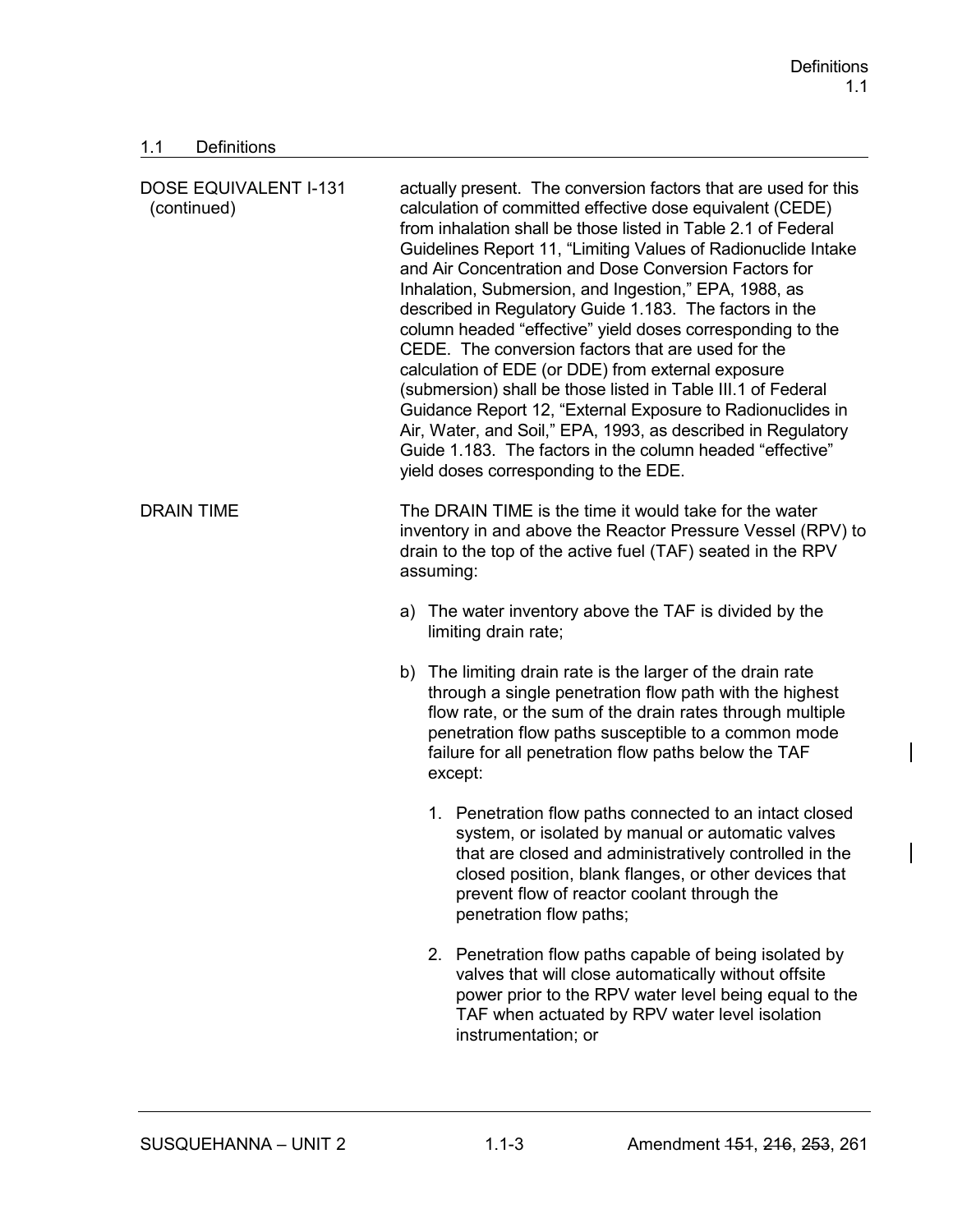| <b>DRAIN TIME</b><br>(continued)                                                                  |        | 3. Penetration flow paths with isolation devices that can<br>be closed prior to the RPV water level being equal to<br>the TAF by a dedicated operator trained in the task,<br>who in continuous communication with the control<br>room, is stationed at the controls, and is capable of<br>closing the penetration flow path isolation device<br>without offsite power.                                                                                                                                                                                                                                            |
|---------------------------------------------------------------------------------------------------|--------|--------------------------------------------------------------------------------------------------------------------------------------------------------------------------------------------------------------------------------------------------------------------------------------------------------------------------------------------------------------------------------------------------------------------------------------------------------------------------------------------------------------------------------------------------------------------------------------------------------------------|
|                                                                                                   | c)     | The penetration flow paths required to be evaluated per<br>paragraph b) are assumed to open instantaneously and<br>are not subsequently isolated, and no water is assumed<br>to be subsequently added to the RPV water inventory;                                                                                                                                                                                                                                                                                                                                                                                  |
|                                                                                                   | d)     | No additional draining events occur; and                                                                                                                                                                                                                                                                                                                                                                                                                                                                                                                                                                           |
|                                                                                                   | e)     | Realistic cross-sectional areas and drain rates are used.                                                                                                                                                                                                                                                                                                                                                                                                                                                                                                                                                          |
|                                                                                                   | value. | A bounding DRAIN TIME may be used in lieu of a calculated                                                                                                                                                                                                                                                                                                                                                                                                                                                                                                                                                          |
| <b>EMERGENCY CORE COOLING</b><br><b>SYSTEM (ECCS) RESPONSE</b><br><b>TIME</b>                     |        | The ECCS RESPONSE TIME shall be that time interval from<br>when the monitored parameter exceeds its ECCS initiation<br>setpoint at the channel sensor until the ECCS equipment is<br>capable of performing its safety function (i.e., the valves travel<br>to their required positions, pump discharge pressures reach<br>their required values, etc.). Times shall include diesel<br>generator starting and sequence loading delays, where<br>applicable. The response time may be measured by means of<br>any series of sequential, overlapping, or total steps so that the<br>entire response time is measured. |
| <b>END OF CYCLE</b><br><b>RECIRCULATION PUMP TRIP</b><br>(EOC RPT) SYSTEM<br><b>RESPONSE TIME</b> |        | The EOC RPT SYSTEM RESPONSE TIME shall be that time<br>interval from initial signal generation by the associated turbine<br>stop valve limit switch or from when the turbine control valve<br>hydraulic oil control oil pressure drops below the pressure<br>switch setpoint to complete suppression of the electric arc<br>between the fully open contacts of the recirculation pump<br>circuit breaker. The response time may be measured by<br>means of any series of sequential, overlapping, or total steps<br>so that the entire response time is measured.                                                  |
| <b>ISOLATION SYSTEM</b><br><b>RESPONSE TIME</b>                                                   |        | The ISOLATION SYSTEM RESPONSE TIME shall be that<br>time interval from when the monitored parameter exceeds its<br>isolation initiation setpoint at the channel sensor until the<br>isolation valves travel to their required positions. Times shall                                                                                                                                                                                                                                                                                                                                                               |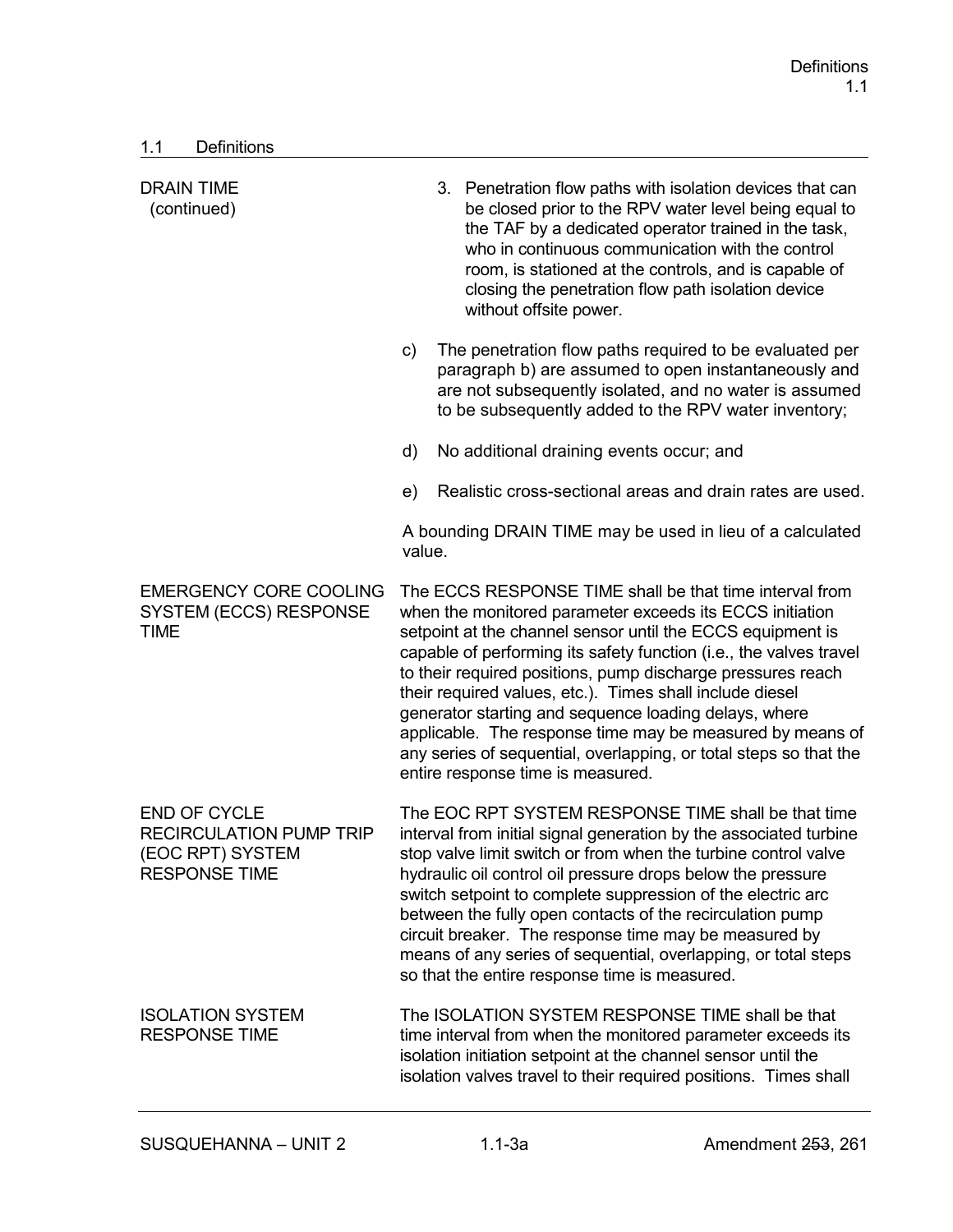# 1.1 Definitions

| <b>ISOLATION SYSTEM</b><br><b>RESPONSE TIME</b><br>(continued) | include diesel generator starting and sequence loading delays,<br>where applicable. The response time may be measured by<br>means of any series of sequential, overlapping, or total steps<br>so that the entire response time is measured.                                                                                                                                                                                                                                                            |  |  |
|----------------------------------------------------------------|--------------------------------------------------------------------------------------------------------------------------------------------------------------------------------------------------------------------------------------------------------------------------------------------------------------------------------------------------------------------------------------------------------------------------------------------------------------------------------------------------------|--|--|
| <b>LEAKAGE</b>                                                 | <b>LEAKAGE</b> shall be:                                                                                                                                                                                                                                                                                                                                                                                                                                                                               |  |  |
|                                                                | <b>Identified LEAKAGE</b><br>a.                                                                                                                                                                                                                                                                                                                                                                                                                                                                        |  |  |
|                                                                | 1. LEAKAGE into the drywell, such as that from pump<br>seals or valve packing, that is captured and conducted<br>to a collecting tank; or                                                                                                                                                                                                                                                                                                                                                              |  |  |
|                                                                | 2. LEAKAGE into the drywell atmosphere from sources<br>that are both specifically located and known either not<br>to interfere with the operation of leakage detection<br>systems or not to be pressure boundary LEAKAGE;                                                                                                                                                                                                                                                                              |  |  |
|                                                                | b. Unidentified LEAKAGE                                                                                                                                                                                                                                                                                                                                                                                                                                                                                |  |  |
|                                                                | All LEAKAGE into the drywell that is not identified<br>LEAKAGE;                                                                                                                                                                                                                                                                                                                                                                                                                                        |  |  |
|                                                                | <b>Total LEAKAGE</b><br>C.                                                                                                                                                                                                                                                                                                                                                                                                                                                                             |  |  |
|                                                                | Sum of the identified and unidentified LEAKAGE;                                                                                                                                                                                                                                                                                                                                                                                                                                                        |  |  |
|                                                                | <b>Pressure Boundary LEAKAGE</b><br>d.                                                                                                                                                                                                                                                                                                                                                                                                                                                                 |  |  |
|                                                                | LEAKAGE through a nonisolable fault in a Reactor Coolant<br>System (RCS) component body, pipe wall, or vessel wall.                                                                                                                                                                                                                                                                                                                                                                                    |  |  |
| <b>LINEAR HEAT GENERATION</b><br>RATE (LHGR)                   | The LHGR shall be the heat generation rate per unit length of<br>fuel rod. It is the integral of the heat flux over the heat transfer<br>area associated with the unit length.                                                                                                                                                                                                                                                                                                                         |  |  |
| <b>LOGIC SYSTEM FUNCTIONAL</b><br><b>TEST</b>                  | A LOGIC SYSTEM FUNCTIONAL TEST shall be a test of all<br>required logic components (i.e., all required relays and<br>contacts, trip units, solid state logic elements, etc.) of a logic<br>circuit, from as close to the sensor as practicable up to, but not<br>including, the actuated device, to verify OPERABILITY. The<br>LOGIC SYSTEM FUNCTIONAL TEST may be performed by<br>means of any series of sequential, overlapping, or total system<br>steps so that the entire logic system is tested. |  |  |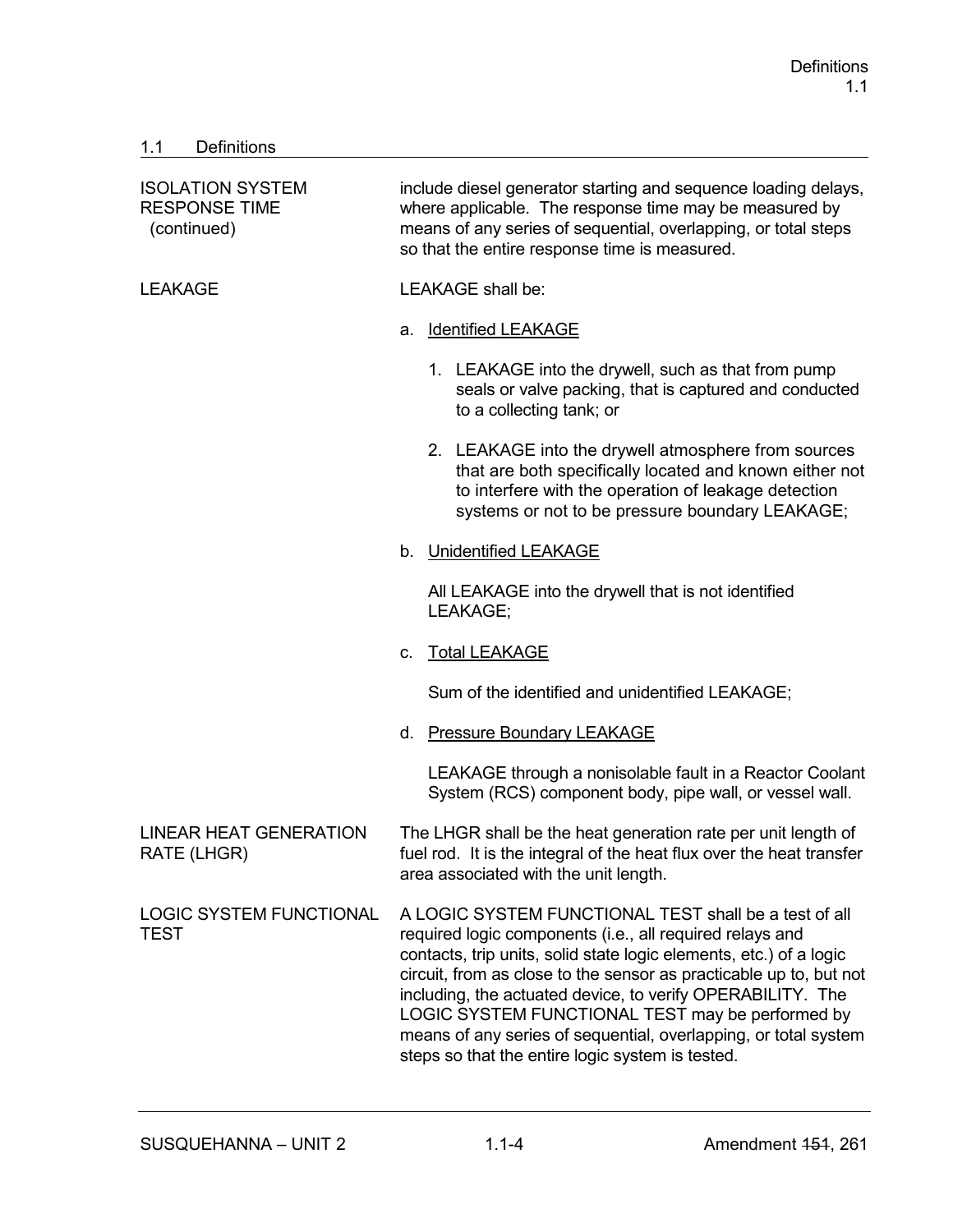#### 3.3 INSTRUMENTATION

| 3.3.5.2        | Reactor Pressure Vessel (RPV) Water Inventory Control Instrumentation                                      |
|----------------|------------------------------------------------------------------------------------------------------------|
| LCO 3.3.5.2    | The RPV Water Inventory Control instrumentation for each Function in<br>Table 3.3.5.2-1 shall be OPERABLE. |
| APPLICABILITY: | According to Table 3.3.5.2-1.                                                                              |

#### ACTIONS

| Separate Condition entry is allowed for each channel. |
|-------------------------------------------------------|
|                                                       |

| <b>CONDITION</b>                       |       | <b>REQUIRED ACTION</b>                                                                 | <b>COMPLETION TIME</b> |
|----------------------------------------|-------|----------------------------------------------------------------------------------------|------------------------|
| A. One or more channels<br>inoperable. | A.1   | Initiate action to place<br>channel in trip.                                           | Immediately            |
|                                        | OR    |                                                                                        |                        |
|                                        | A.2.1 | Declare associated<br>penetration flow path(s)<br>incapable of automatic<br>isolation. | Immediately            |
|                                        |       | <b>AND</b>                                                                             |                        |
|                                        | A.2.2 | Initiate action to calculate<br>DRAIN TIME.                                            | Immediately            |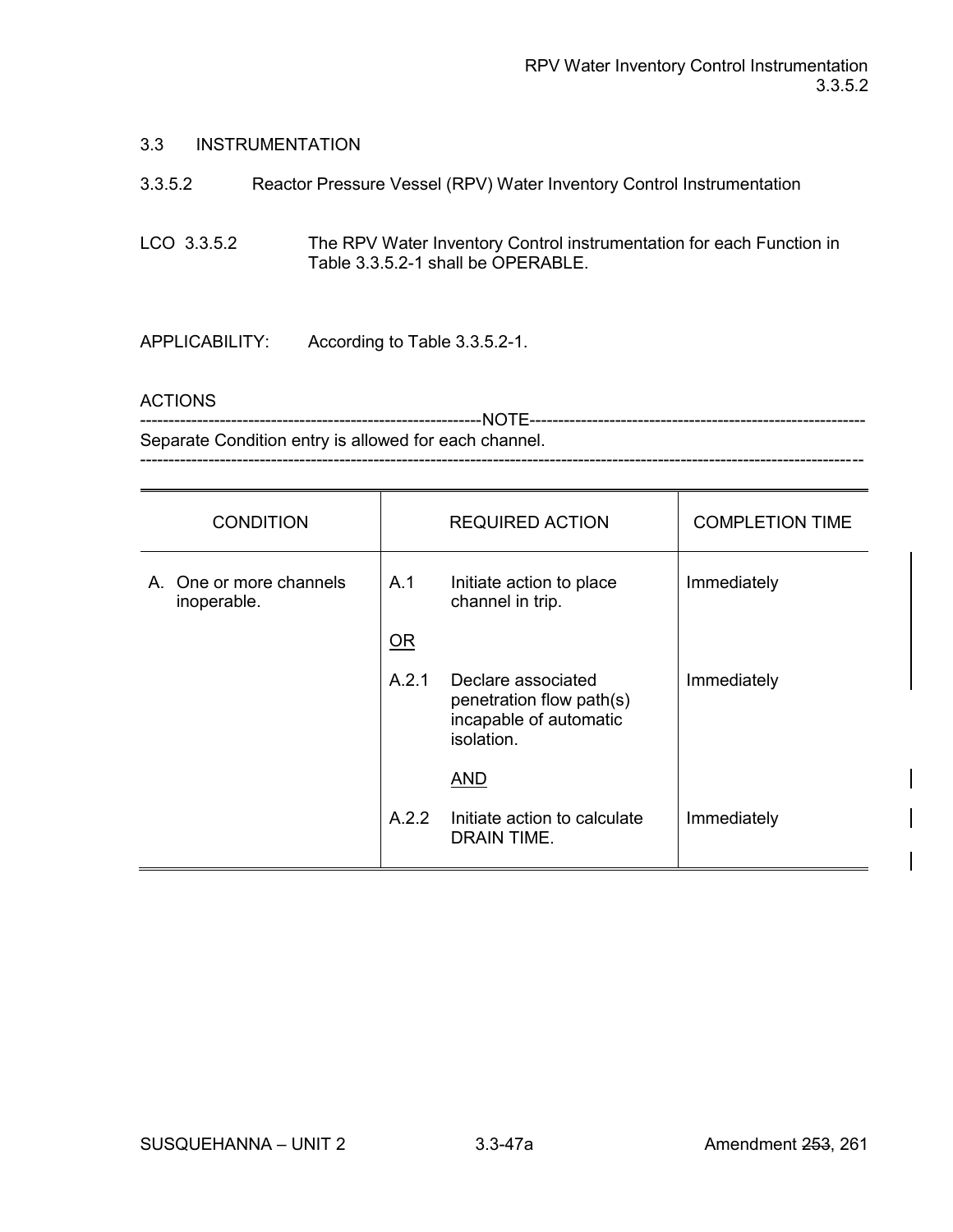#### SURVEILLANCE REQUIREMENTS

------------------------------------------------------------NOTE----------------------------------------------------------- These SRs apply to each Function in Table 3.3.5.2-1. -------------------------------------------------------------------------------------------------------------------------------

|              | <b>SURVEILLANCE</b>                                               | <b>FREQUENCY</b>                                                              |
|--------------|-------------------------------------------------------------------|-------------------------------------------------------------------------------|
| SR 3.3.5.2.1 | Perform CHANNEL CHECK.                                            | In accordance with<br>the Surveillance<br><b>Frequency Control</b><br>Program |
| SR 3.3.5.2.2 | A test of all required contacts does not have to be<br>performed. |                                                                               |
|              | Perform CHANNEL FUNCTIONAL TEST.                                  | In accordance with<br>the Surveillance<br><b>Frequency Control</b><br>Program |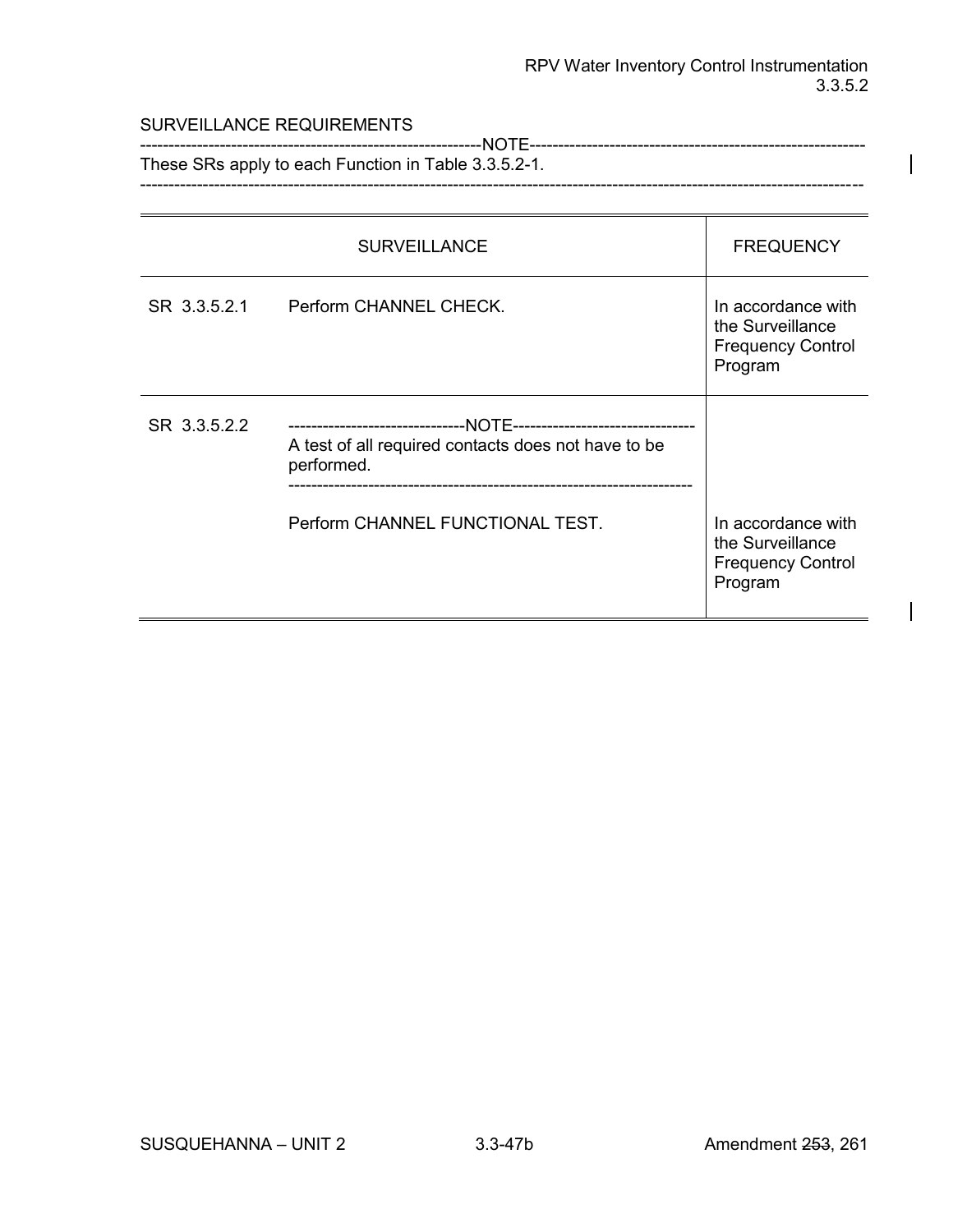| <b>FUNCTION</b>                                     | APPLICABLE MODES<br>OR OTHER SPECIFIED<br><b>CONDITIONS</b> | <b>REQUIRED</b><br><b>CHANNELS PER</b><br><b>FUNCTION</b> | <b>ALLOWABLE</b><br><b>VALUE</b> |
|-----------------------------------------------------|-------------------------------------------------------------|-----------------------------------------------------------|----------------------------------|
| 1. Not Used                                         |                                                             |                                                           |                                  |
| 2. Not Used                                         |                                                             |                                                           |                                  |
| 3. RHR System Isolation                             |                                                             |                                                           |                                  |
| a. Reactor Vessel Water Level - Low, Level 3        | (a)                                                         | 2 in one trip system                                      | $\geq$ 11.5 inches               |
| 4. Reactor Water Cleanup (RWCU) System<br>Isolation |                                                             |                                                           |                                  |
| a. Reactor Vessel Water Level - Low Low,<br>Level 2 | (a)                                                         | 2 in one trip system                                      | $\ge$ -45 inches                 |

# Table 3.3.5.2-1 (page 1 of 1) RPV Water Inventory Control Instrumentation

(a) When automatic isolation of the associated penetration flow path(s) is credited in calculating DRAIN TIME.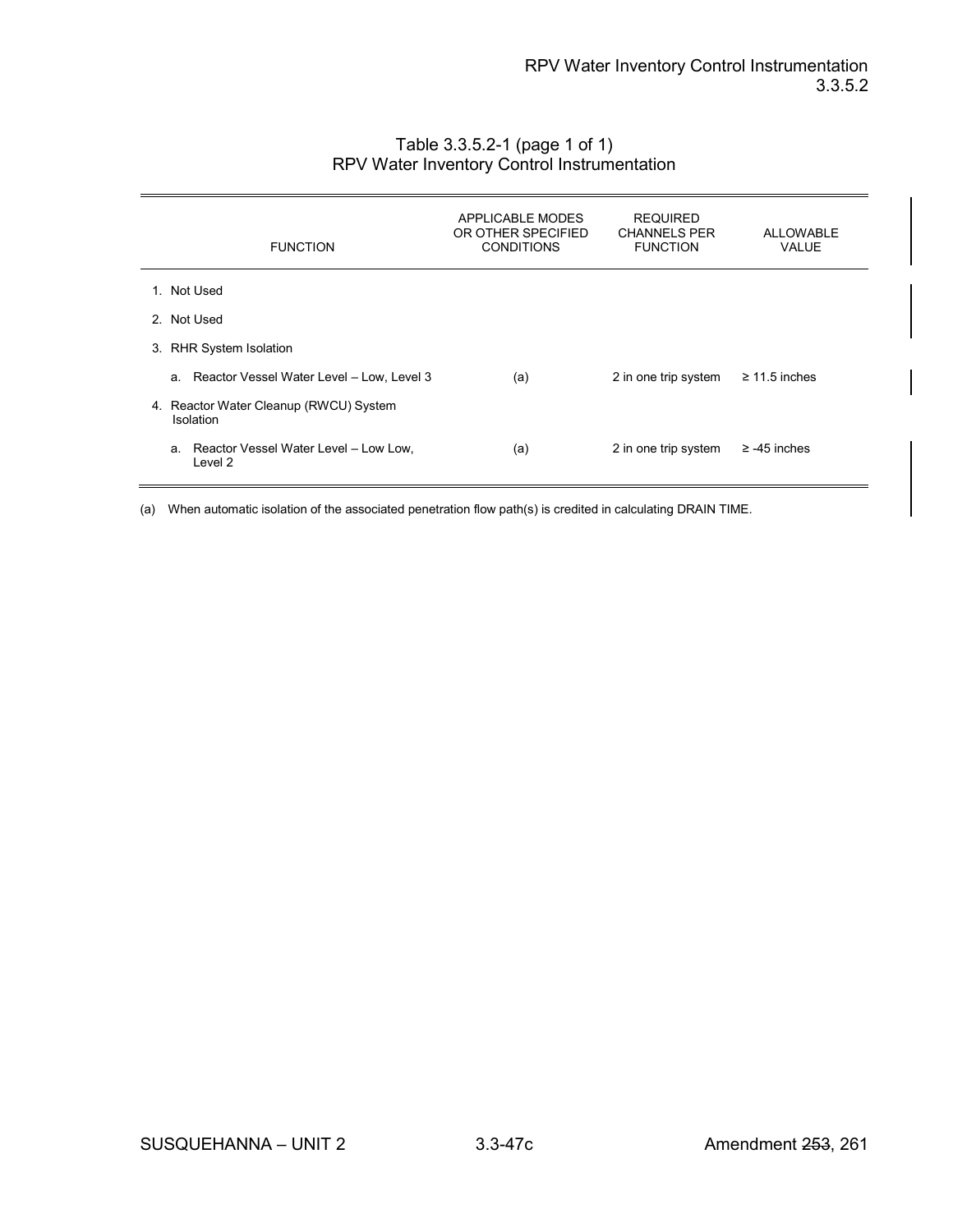# 3.3 INSTRUMENTATION

- 3.3.8.1 Loss of Power (LOP) Instrumentation
- LCO 3.3.8.1 The LOP instrumentation for each Function in Table 3.3.8.1-1 shall be OPERABLE.

# APPLICABILITY: MODES 1, 2, and 3

#### **ACTIONS**

------------------------------------------------------------NOTE--------------------------------------------------------- Separate Condition entry is allowed for each channel.

-----------------------------------------------------------------------------------------------------------------------------

| <b>CONDITION</b> |                                                                                                                                                                   | <b>REQUIRED ACTION</b> |                                                                                 | <b>COMPLETION TIME</b> |
|------------------|-------------------------------------------------------------------------------------------------------------------------------------------------------------------|------------------------|---------------------------------------------------------------------------------|------------------------|
|                  | A. One or more required<br>channels inoperable for<br>reasons other than<br>Condition B.                                                                          | A.1                    | <b>Enter the Condition</b><br>referenced in Table 3.3.8.1-1<br>for the channel. | Immediately            |
|                  | B. One or more required<br>channels associated with<br>Unit 1 4.16 kV ESS<br>Buses in one Division<br>inoperable for the<br>performance of Unit 1<br>SR 3.8.1.19. | B.1                    | Restore the inoperable<br>channels.                                             | 8 hours                |
|                  | C. As required by Required<br>Action A.1 and<br>referenced in<br>Table 3.3.8.1-1.                                                                                 | C.1                    | Place channel in trip.                                                          | 1 hour                 |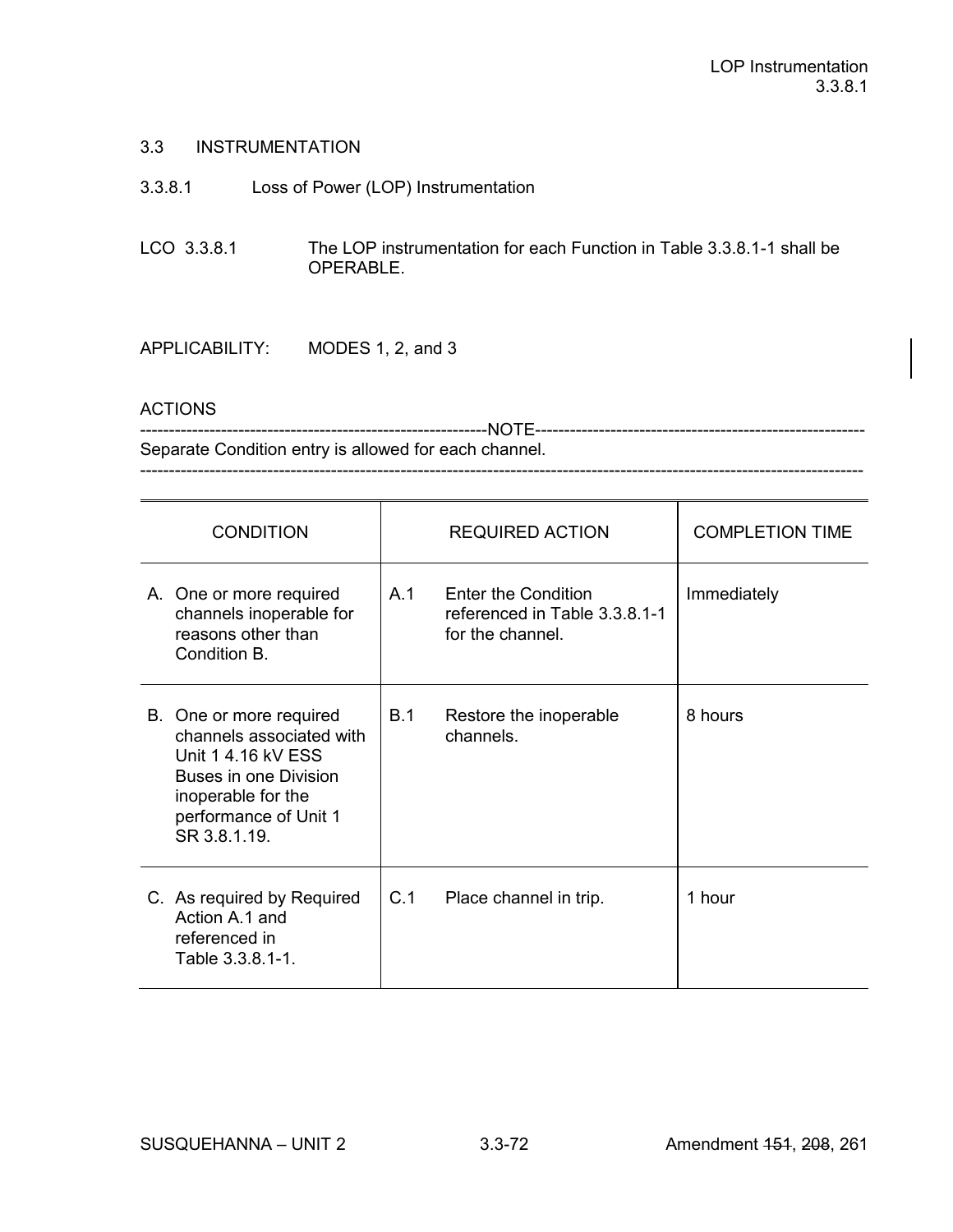- 3.5 EMERGENCY CORE COOLING SYSTEMS (ECCS), REACTOR PRESSURE VESSEL (RPV) WATER INVENTORY CONTROL, AND REACTOR CORE ISOLATION COOLING (RCIC) SYSTEM
- 3.5.2 RPV Water Inventory Control
- LCO 3.5.2 DRAIN TIME of RPV water inventory to the top of active fuel (TAF) shall be  $\geq$  36 hours.

# AND

One low pressure ECCS injection/spray subsystem shall be OPERABLE.

---NOTE----------A Low Pressure Coolant Injection (LPCI) subsystem may be considered OPERABLE during alignment and operation for decay heat removal if capable of being manually realigned and not otherwise inoperable. --------------------------------------------------------------------------------------------------

APPLICABILITY: MODES 4 and 5

#### ACTIONS

| <b>CONDITION</b> |                                                                                           |     | <b>REQUIRED ACTION</b>                                                                                                   | <b>COMPLETION TIME</b> |
|------------------|-------------------------------------------------------------------------------------------|-----|--------------------------------------------------------------------------------------------------------------------------|------------------------|
|                  | A. Required ECCS<br>injection/spray subsystem<br>inoperable.                              | A.1 | <b>Restore required ECCS</b><br>injection/spray subsystem to<br><b>OPERABLE</b> status.                                  | 4 hours                |
|                  | <b>B.</b> Required Action and<br>associated Completion<br>Time of Condition A not<br>met. | B.1 | Initiate action to establish a<br>method of water injection<br>capable of operating without<br>offsite electrical power. | Immediately            |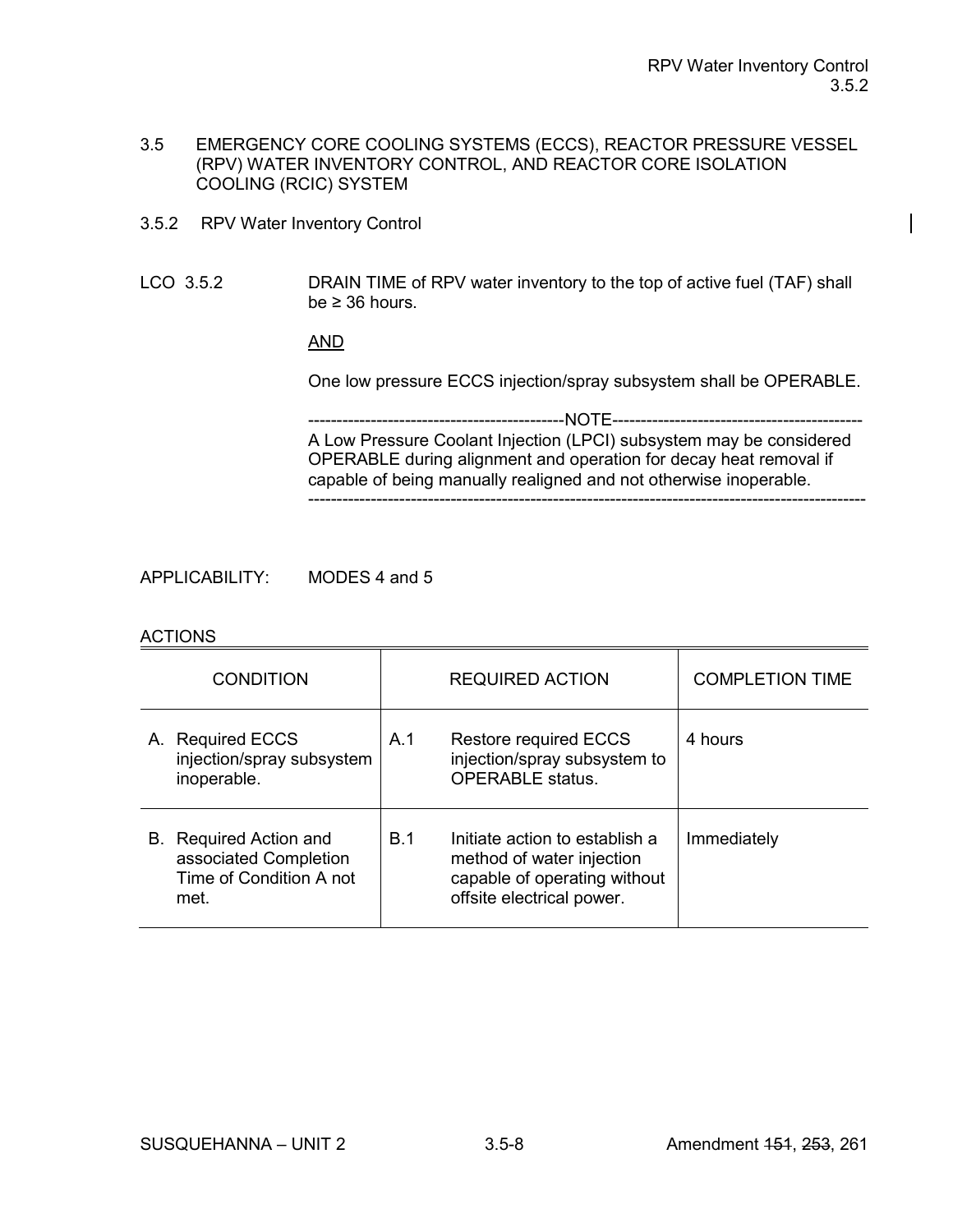ACTIONS (continued)

| <b>CONDITION</b>                                |            | <b>REQUIRED ACTION</b>                                                                                                                   | <b>COMPLETION TIME</b> |
|-------------------------------------------------|------------|------------------------------------------------------------------------------------------------------------------------------------------|------------------------|
| C. DRAIN TIME < 36 hours<br>and $\geq 8$ hours. | C.1        | Verify secondary<br>containment boundary is<br>capable of being established<br>in less than the DRAIN<br>TIME.                           | 4 hours                |
|                                                 | <b>AND</b> |                                                                                                                                          |                        |
|                                                 | C.2        | Verify each secondary<br>containment penetration<br>flow path is capable of being<br>isolated in less than the<br>DRAIN TIME.            | 4 hours                |
|                                                 | <b>AND</b> |                                                                                                                                          |                        |
|                                                 | C.3        | Verify one standby gas<br>treatment (SGT) subsystem<br>is capable of being placed in<br>operation in less than the<br><b>DRAIN TIME.</b> | 4 hours                |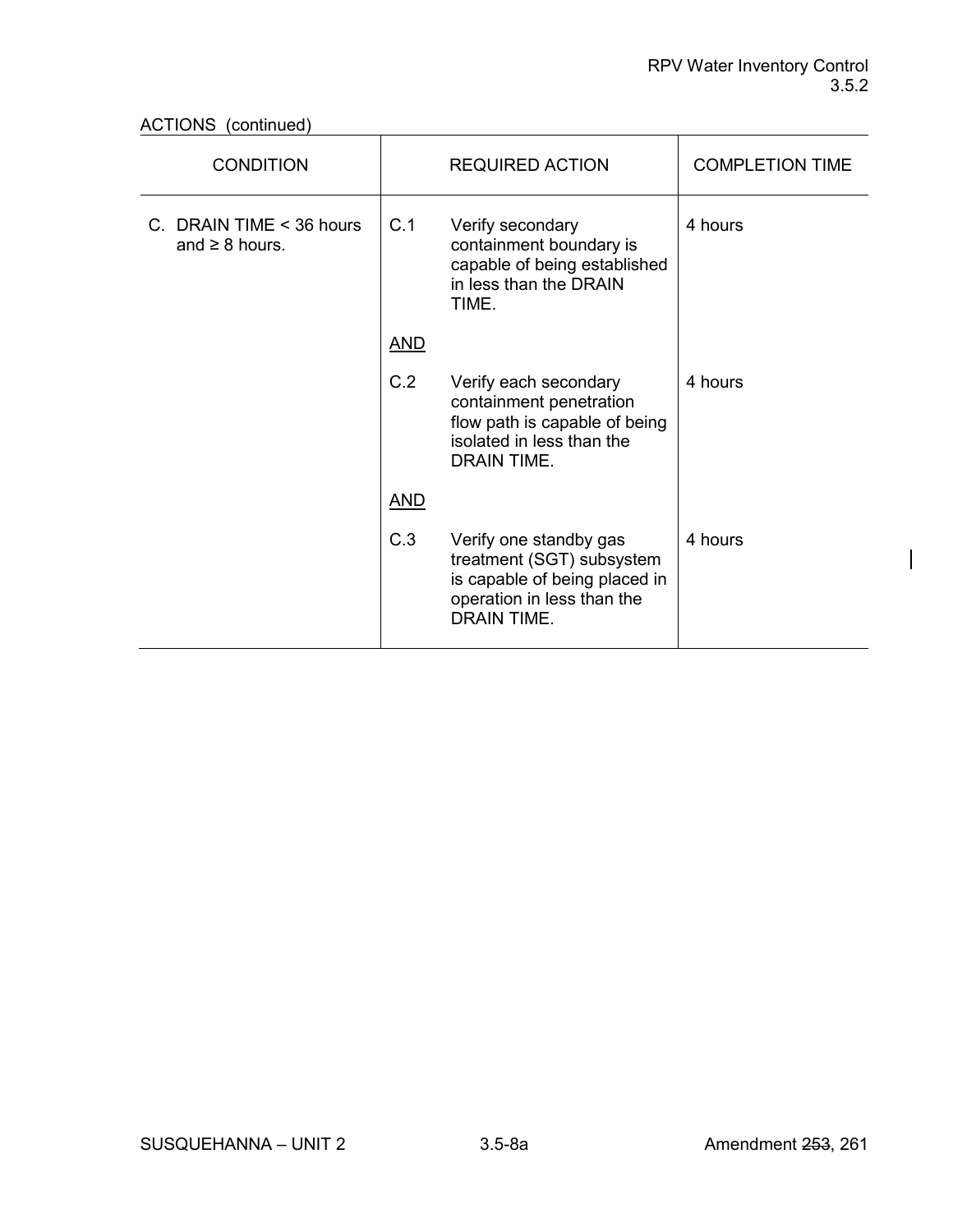ACTIONS (continued)

| <b>CONDITION</b>         |            | <b>REQUIRED ACTION</b>                                                                                                                                                                                 | <b>COMPLETION TIME</b> |
|--------------------------|------------|--------------------------------------------------------------------------------------------------------------------------------------------------------------------------------------------------------|------------------------|
| D. DRAIN TIME < 8 hours. | D.1        | ------------NOTE-------------<br><b>Required ECCS</b><br>injection/spray subsystem or<br>additional method of water<br>injection shall be capable of<br>operating without offsite<br>electrical power. |                        |
|                          |            | Initiate action to establish an<br>additional method of water<br>injection with water sources<br>capable of maintaining RPV<br>water level > TAF for<br>$\geq$ 36 hours.                               | Immediately            |
|                          | <b>AND</b> |                                                                                                                                                                                                        |                        |
|                          | D.2        | Initiate action to establish<br>secondary containment<br>boundary.                                                                                                                                     | Immediately            |
|                          | <b>AND</b> |                                                                                                                                                                                                        |                        |
|                          | D.3        | Initiate action to isolate each<br>secondary containment<br>penetration flow path or verify<br>it can be automatically or<br>manually isolated from the<br>control room.                               | Immediately            |
|                          | <b>AND</b> |                                                                                                                                                                                                        |                        |
|                          | D.4        | Initiate action to verify one<br>SGT subsystem is capable of<br>being placed in operation.                                                                                                             | Immediately            |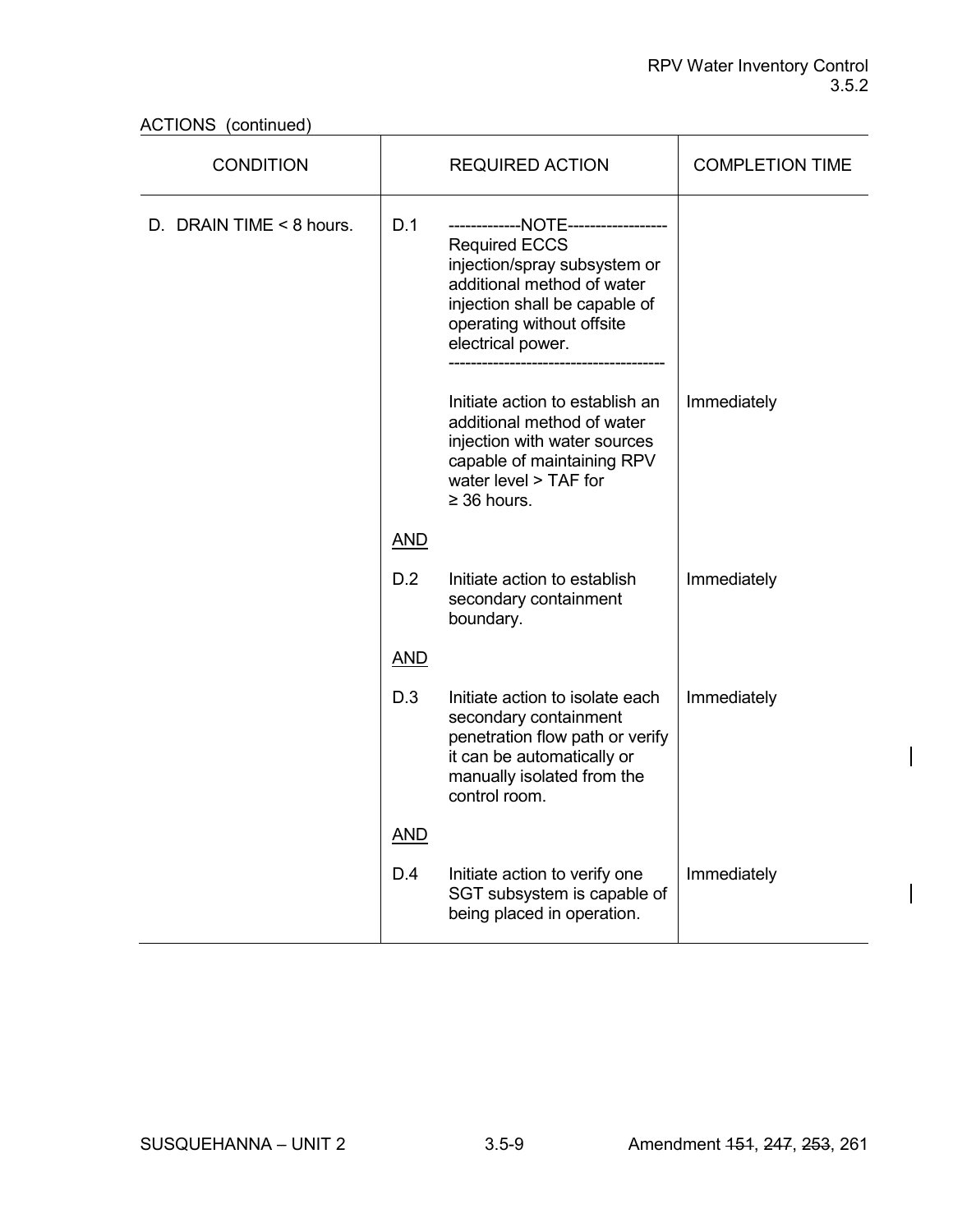$\overline{\mathbf{r}}$ 

 $\overline{\phantom{a}}$ 

# ACTIONS (continued)<br>
and the continued of the continued of the continued of the continued of the continued of the continued of the<br>
and the continued of the continued of the continued of the continued of the continued of t

| <b>CONDITION</b>                                                                        |     | <b>REQUIRED ACTION</b>                                       | <b>COMPLETION TIME</b> |
|-----------------------------------------------------------------------------------------|-----|--------------------------------------------------------------|------------------------|
| E. Required Action and<br>associated Completion<br>Time of Condition C or D<br>not met. | E.1 | Initiate action to restore<br>DRAIN TIME to $\geq$ 36 hours. | Immediately            |
| <b>OR</b>                                                                               |     |                                                              |                        |
| DRAIN TIME $<$ 1 hour.                                                                  |     |                                                              |                        |

# SURVEILLANCE REQUIREMENTS

|            | <b>SURVEILLANCE</b>                                                                                                                                                                                      | <b>FREQUENCY</b>                                                              |
|------------|----------------------------------------------------------------------------------------------------------------------------------------------------------------------------------------------------------|-------------------------------------------------------------------------------|
| SR 3.5.2.1 | Verify DRAIN TIME $\geq$ 36 hours.                                                                                                                                                                       | In accordance with<br>the Surveillance<br><b>Frequency Control</b><br>Program |
| SR 3.5.2.2 | Verify, for a required LPCI subsystem, the<br>suppression pool water level is $\geq 20$ ft 0 inches.                                                                                                     | In accordance with<br>the Surveillance<br><b>Frequency Control</b><br>Program |
| SR 3.5.2.3 | Verify, for a required Core Spray (CS) subsystem,<br>the:<br>a. Suppression pool water level is $\geq 20$ ft 0 inches;<br>or<br>Condensate storage tank water level is $\geq 49\%$ of<br>b.<br>capacity. | In accordance with<br>the Surveillance<br><b>Frequency Control</b><br>Program |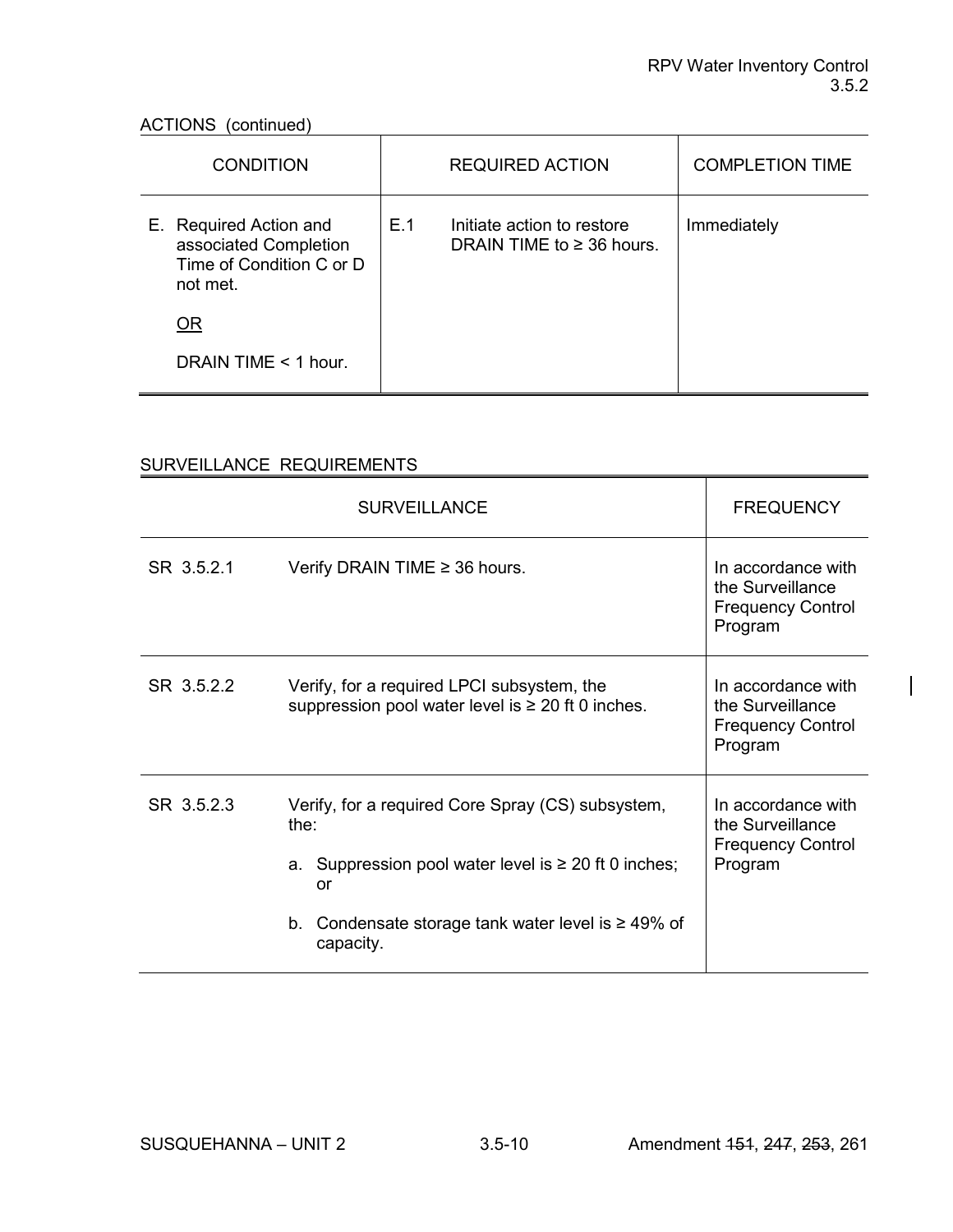# SURVEILLANCE REQUIREMENTS (continued)

|            | <b>SURVEILLANCE</b>                                                                                                                                                                                                                                                      | <b>FREQUENCY</b>                                                              |
|------------|--------------------------------------------------------------------------------------------------------------------------------------------------------------------------------------------------------------------------------------------------------------------------|-------------------------------------------------------------------------------|
| SR 3.5.2.4 | Verify, for the required ECCS injection/spray<br>subsystem, the piping is filled with water from the<br>pump discharge valve to the injection valve.                                                                                                                     | In accordance with<br>the Surveillance<br><b>Frequency Control</b><br>Program |
| SR 3.5.2.5 | <b>Not Used</b>                                                                                                                                                                                                                                                          |                                                                               |
| SR 3.5.2.6 | -------------------------NOTES----------------------------<br>1. Operation may be through the test return line.<br>2. Credit may be taken for normal system operation<br>to satisfy this SR.<br>Operate the required ECCS injection/spray<br>subsystem for ≥ 10 minutes. | In accordance with<br>the Surveillance<br><b>Frequency Control</b><br>Program |
| SR 3.5.2.7 | Verify each valve credited for automatically isolating a<br>penetration flow path actuates to the isolation position<br>on an actual or simulated isolation signal.                                                                                                      | In accordance with<br>the Surveillance<br><b>Frequency Control</b><br>Program |
| SR 3.5.2.8 | Vessel injection/spray may be excluded.                                                                                                                                                                                                                                  |                                                                               |
|            | Verify the required ECCS injection/spray subsystem<br>can be manually operated.                                                                                                                                                                                          | In accordance with<br>the Surveillance<br><b>Frequency Control</b><br>Program |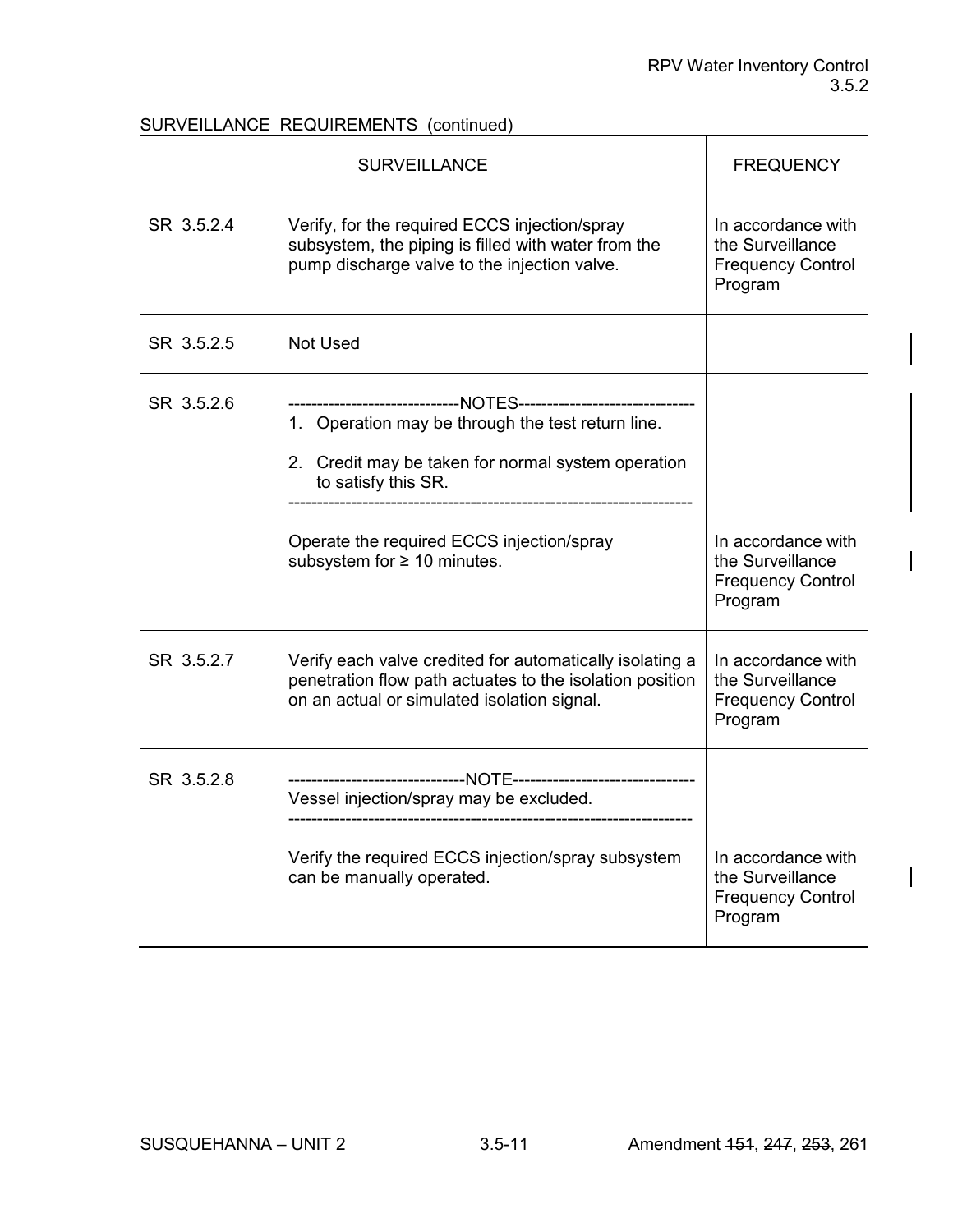# SURVEILLANCE REQUIREMENTS

|            | <b>SURVEILLANCE</b>                                                                                |                                                                 |                                      |
|------------|----------------------------------------------------------------------------------------------------|-----------------------------------------------------------------|--------------------------------------|
| SR 3.8.2.1 | The following SRs must be met but are not required<br>to be performed:                             |                                                                 |                                      |
|            | SR 3.8.1.3;<br>SR 3.8.1.9;<br>SR 3.8.1.10;                                                         | SR 3.8.1.14; and<br>SR 3.8.1.16.                                |                                      |
|            | For required Unit 2 AC sources, the following SRs of<br>Unit 2 Specification 3.8.1 are applicable: |                                                                 | In accordance with<br>applicable SRs |
|            | SR 3.8.1.1;<br>SR 3.8.1.3;<br>SR 3.8.1.4;<br>SR 3.8.1.5;<br>SR 3.8.1.6;                            | SR 3.8.1.9;<br>SR 3.8.1.10;<br>SR 3.8.1.14; and<br>SR 3.8.1.16. |                                      |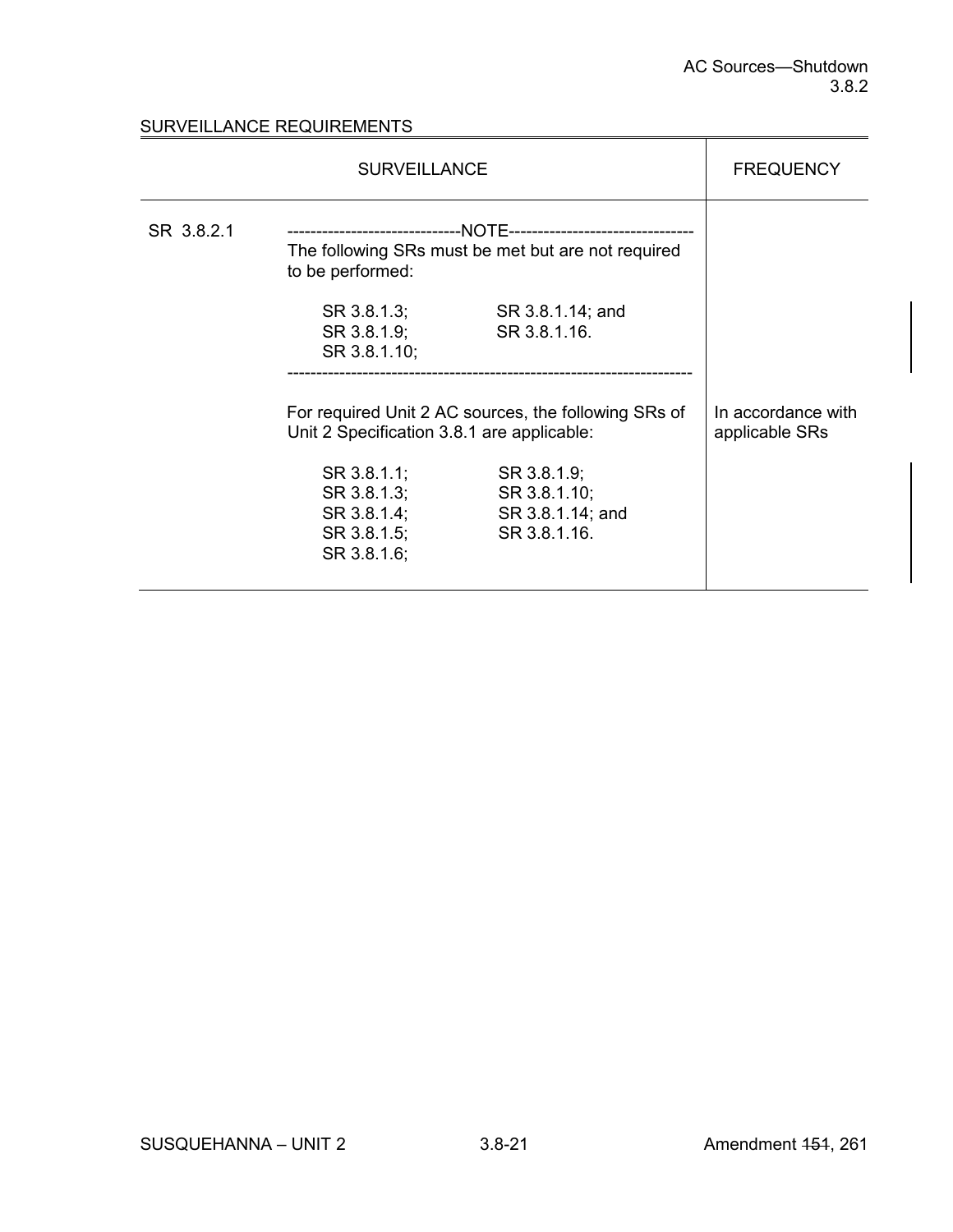# SURVEILLANCE REQUIREMENTS (continued)

| <b>SURVEILLANCE</b> |                                                                                                                              |                                                                                                                             | <b>FREQUENCY</b>                     |
|---------------------|------------------------------------------------------------------------------------------------------------------------------|-----------------------------------------------------------------------------------------------------------------------------|--------------------------------------|
| SR 3.8.2.2          | When Unit 1 is in MODE 4 or 5, the Note to Unit 1<br>SR 3.8.2.1 is applicable for the performance of<br>required Unit 1 SRs. |                                                                                                                             |                                      |
|                     | For required Unit 1 AC sources, the following SRs<br>of Unit 1 Specification 3.8.1 are applicable:                           |                                                                                                                             | In accordance with<br>applicable SRs |
|                     | SR 3.8.1.1;<br>SR 3.8.1.3;<br>SR 3.8.1.4;<br>SR 3.8.1.5;<br>SR 3.8.1.6;<br>is required).                                     | SR 3.8.1.9;<br>SR 3.8.1.10;<br>SR 3.8.1.14;<br>SR 3.8.1.16;<br>and<br>SR 3.8.1.8 (when more than one Unit 1 offsite circuit |                                      |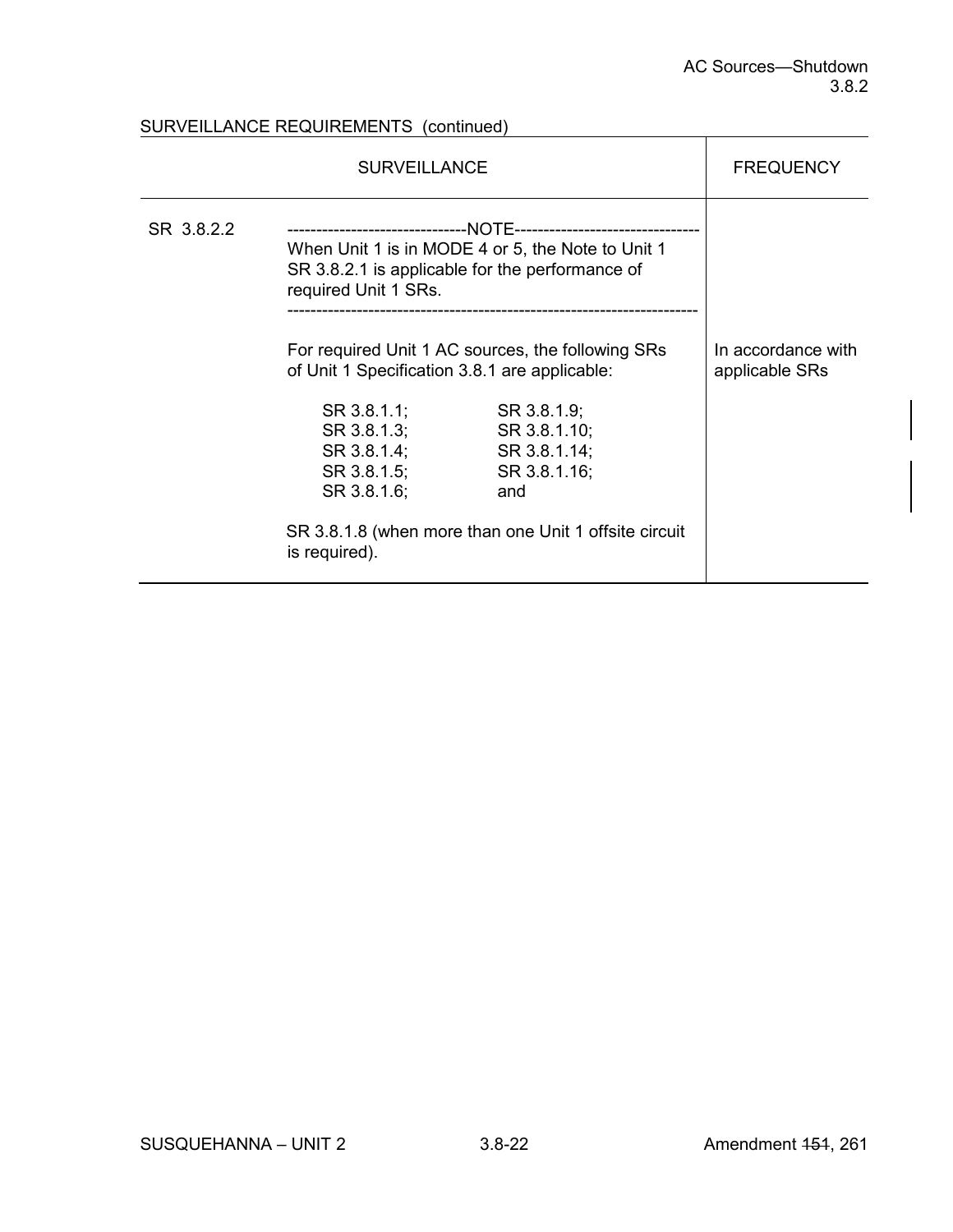

#### **UNITED STATES NUCLEAR REGULATORY COMMISSION WASHINGTON, D.C. 20555-0001**

# SAFETY EVALUATION BY THE OFFICE OF NUCLEAR REACTOR REGULATION

# RELATED TO AMENDMENT NO. 279 TO

# RENEWED FACILITY OPERATING LICENSE NO. NPF-14

# AND AMENDMENT NO. 261 TO

# RENEWED FACILITY OPERATING LICENSE NO. NPF-22

# SUSQUEHANNA NUCLEAR, LLC

# ALLEGHENY ELECTRIC COOPERATIVE, INC.

#### SUSQUEHANNA STEAM ELECTRIC STATION, UNITS 1 AND 2

# DOCKET NOS. 50-387 AND 50-388

#### 1.0 INTRODUCTION

Susquehanna Nuclear, LLC (the licensee) requested changes to the technical specifications (TSs) for Susquehanna Steam Electric Station (Susquehanna), Units 1 and 2 by license amendment request (LAR, application), dated September 1, 2020 (Agencywide Documents Access and Management System (ADAMS) Accession No. ML20245E192). In its application, the licensee requested that the U.S. Nuclear Regulatory Commission (NRC, the Commission) process the proposed amendment under the Consolidated Line Item Improvement Process (CLIIP). The proposed changes would revise the TSs related to reactor pressure vessel (RPV) water inventory control (WIC) based on Technical Specifications Task Force (TSTF) Traveler TSTF-582, Revision 0, "RPV WIC Enhancements" (ADAMS Accession No. ML19240A260), and the associated NRC staff safety evaluation (SE) of TSTF-582 (ADAMS Accession No. ML20219A333).

The boiling-water reactor (BWR) RPV design includes multiple penetrations located below the top of active fuel (TAF). These penetrations provide entry for control rods, recirculation flow, reactor water cleanup, and shutdown cooling. Since these penetrations are below the TAF, this creates a potential to drain the reactor vessel water inventory and lose effective core cooling. The loss of water inventory and effective core cooling can potentially lead to fuel cladding failure and radioactive release. Drain time is the time it would take for the water inventory in and above the RPV to drain to the TAF.

#### 1.1 Proposed TS Changes to Adopt TSTF-582

In accordance with NRC staff-approved TSTF-582, the licensee proposed changes that would revise the TSs related to RPV WIC to incorporate operating experience and to correct errors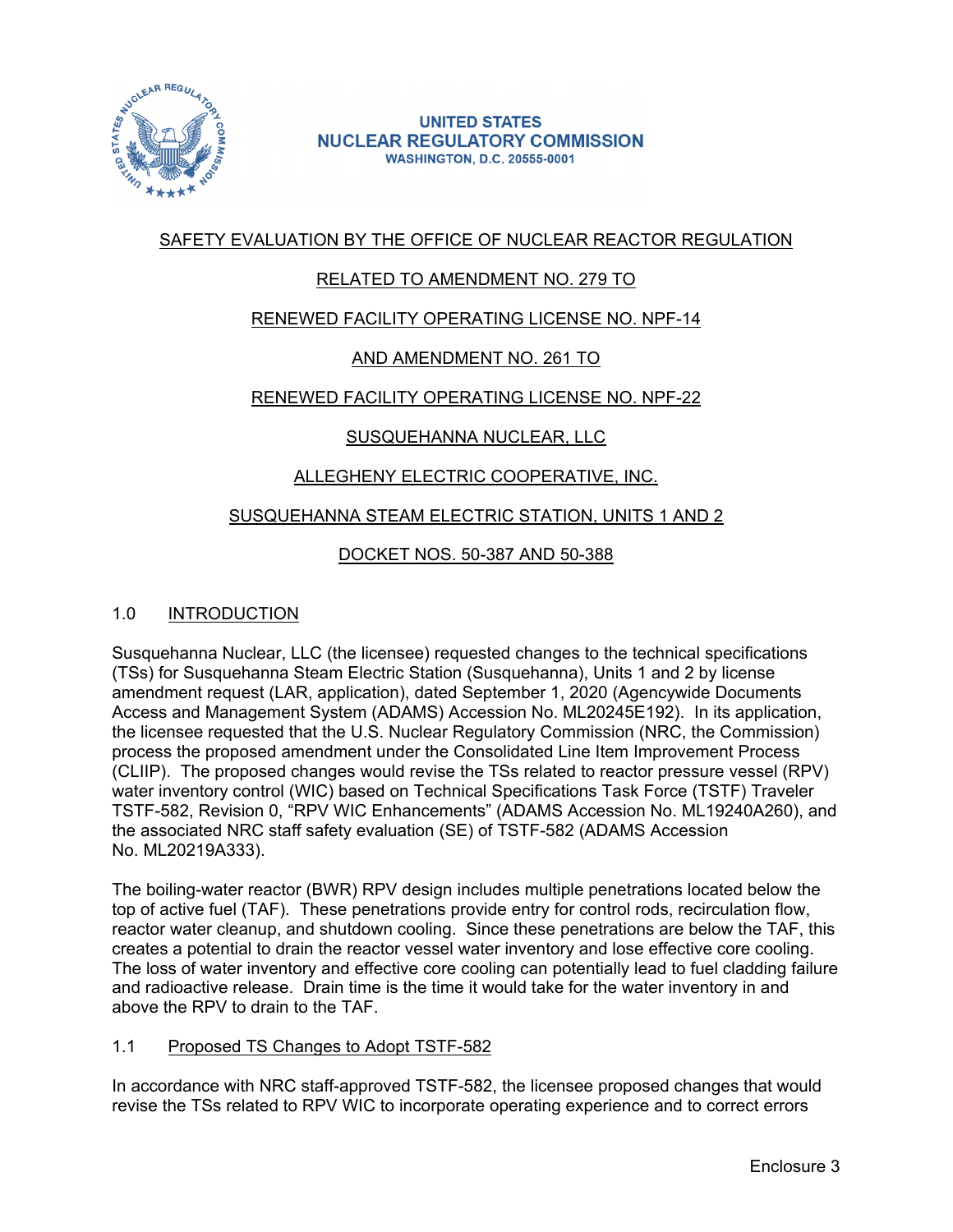and omissions that the licensee incorporated into the Susquehanna, Units 1 and 2, TSs when adopting TSTF-542, Revision 2, "Reactor Pressure Vessel Water Inventory Control" (ADAMS Accession No. ML16074A448). Specifically, the licensee proposed the following changes to adopt TSTF-582:

- In the TS 1.1, "Definitions," "Drain Time" would be revised to move the examples of common mode failure mechanisms to the Bases and delete seismic events.
- In the TS 1.1, "Definitions," "Drain Time," the exception from considering the drain time for penetration flow paths isolated with manual or automatic valves that are that are "locked, sealed, or otherwise secured" would be revised to apply the exception for manual or automatic valves that are "closed and administratively controlled."
- The Actions of TS 3.3.5.2 would be revised to permit placing an inoperable isolation channel in trip as an alternative to declaring the associated penetration flow path incapable of automatic isolation.
- TS 3.3.5.2 Required Action B.2 requires calculating drain time with a completion time (CT) of "immediately." The Required Action would be renumbered as A.2.2 and revised to state, "Initiate action to calculate Drain Time."
- In TS 3.5.2, the first use of the acronym "SGT" would be defined in Required Action C.3, and the acronym "SGT" would be used in Required Action D.4.
- TS 3.5.2 and TS 3.3.5.2 would be revised to eliminate the requirement for a manual emergency core cooling system (ECCS) initiation signal to start the required ECCS injection/spray subsystem and to instead rely on manual valve alignment and pump start. TS 3.5.2 surveillance requirements (SRs) related to manual initiation using the ECCS signal (such as verifying automatic alignment of valves on an initiation signal) would be eliminated. Related to this change, the TS 3.3.5.2 functions, SRs, and Actions that only support manual initiation using an ECCS signal (including interlocks and minimum flow instruments) would be eliminated.
- Susquehanna Units 1 and 2 share secondary containment structures between units. The TS 3.5.2 Actions would be revised to recognize that an operable secondary containment and operable secondary containment isolation valves satisfy the Required Actions.
- A redundant definition of "LPCI" in SR 3.5.2.2 would be eliminated.
- SR 3.5.2.6, that requires operating the required ECCS injection/spray subsystem for at least 10 minutes through the recirculation line, would be modified by the addition of two notes. The first Note would replace the existing SR that the ECCS subsystem be run through the recirculation line with a Note that states that operation may be through the test return line. The second Note would permit crediting normal operation of the low pressure ECCS subsystem for performance of the SR.
- TS 3.8.2, "AC [Alternating Current] Sources Shutdown," SR 3.8.2.1, would be revised to not require SRs that test the ability of the automatic diesel generator (DG) to start in Modes 4 and 5. TSTF-542 eliminated the automatic ECCS initiation in Modes 4 and 5.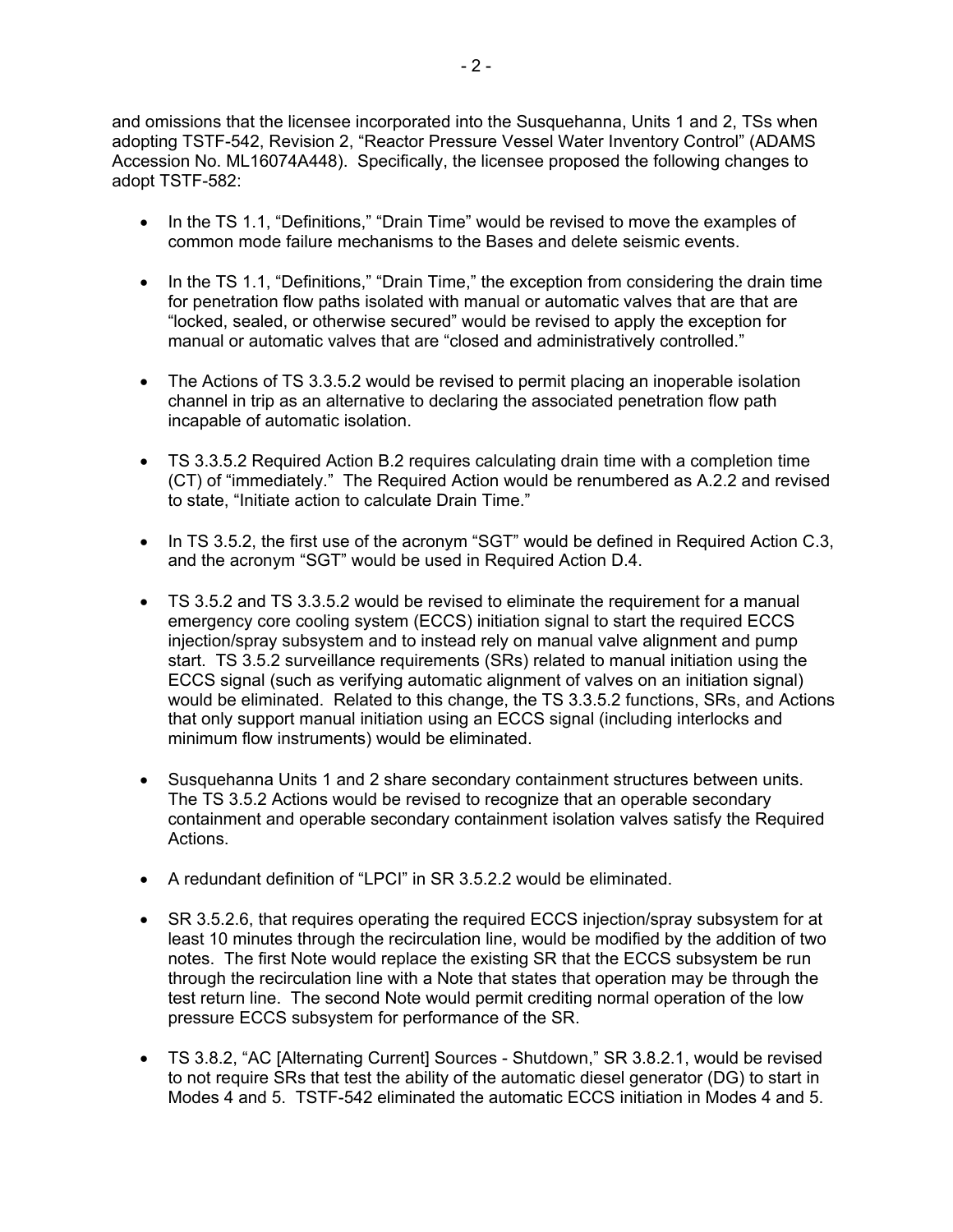### 1.2 Additional Proposed TS Changes

The licensee proposed to make the following additional changes:

- TS 3.3.8.1, "Loss of Power (LOP) Instrumentation," would be revised to delete "When the associated diesel generator is required to be OPERABLE by LCO 3.8.2, 'AC Sources – Shutdown'" from the applicability.
- SR 3.8.2.1 would be revised to remove SRs  $3.8.1.7$ ,  $3.8.1.11$ ,  $3.8.1.12$ ,  $3.8.1.13$ , 3.8.1.15, 3.8.1.18, and 3.8.1.19 from the list of SRs that are applicable.

#### 1.2.1 Editorial Variations

- In the Susquehanna, Unit 1 TSs, the title of Table 3.3.5.1-1, "Emergency Core Cooling System Instrumentation," Function 3.a, would be revised to add one instance of the word "Low." The proposed Function 3.a title would be "Reactor Vessel Water Level – Low Low, Level 2."
- Table  $3.3.5.2 1 -$  All the Functions

The licensee proposed to retain the numbering for Function 3.a, "RHR [Residual Heat Removal] System Isolation, Reactor Vessel Water Level – Low, Level 3," and Function 4.a, "Reactor Water Cleanup (RWCU) System Isolation Reactor Vessel Water Level – Low Low, Level 2." Specifically, rather than deleting Functions 1 and 2 in their entirety and renumbering Functions 3 and 4, the license proposed revising Functions 1 and 2 to state, "Not Used."

- In the Susquehanna, Unit 1 TSs, the title of Table 3.3.7.1-1, Function 3, would be revised to add "High Exhaust Duct." The proposed title of Function 3 would be "Unit 1 Refuel Floor High Exhaust Duct Radiation – High."
- The licensee proposed to modify the title of TS 3.5.2 by replacing the words "Reactor" Pressure Vessel" from the title with the acronym "RPV."
- The licensee proposed to retain the numbering for the existing SRs in TS 3.5.2. Specifically, rather than deleting SR 3.5.2.5 in its entirety and renumbering SR 3.5.2.6, SR 3.5.2.7, and SR 3.5.2.8, the licensee proposed revising SR 3.5.2.5 to state, "Not Used" and leaving the remaining SRs as their current numbers.

# 2.0 REGULATORY EVALUATION

The regulation in Title 10 of the *Code of Federal Regulations* (10 CFR) 50.36(c)(2) requires that TSs include limiting conditions for operation (LCOs). Per 50.36(c)(2)(i), LCOs "are the lowest functional capability or performance levels of equipment required for safe operation of the facility." The regulation also requires that when an LCO of a nuclear reactor is not met, the licensee shall shut down the reactor or follow any remedial action permitted by the TS until the condition can be met.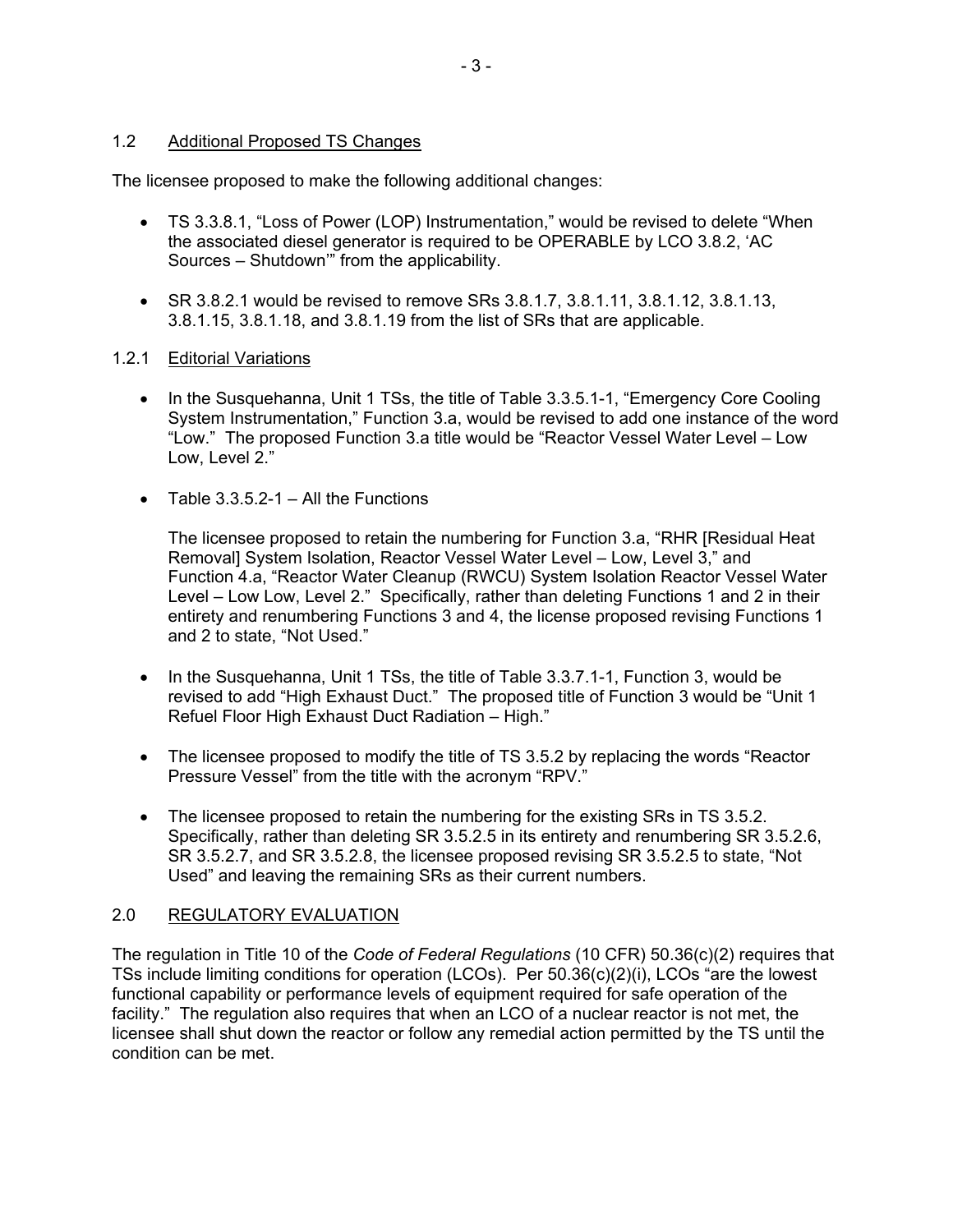The regulation at 10 CFR 50.36(c)(3) requires that TSs include items in the category of SRs, which are requirements relating to test, calibration, or inspection to assure that the necessary quality of systems and components is maintained, that facility operation will be within safety limits, and that the LCOs will be met.

The NRC staff's guidance for the review of TSs is in Chapter 16.0, "Technical Specifications," of NUREG-0800, Revision 3, "Standard Review Plan for the Review of Safety Analysis Reports for Nuclear Power Plants: LWR [Light-Water Reactor] Edition" (SRP), dated March 2010 (ADAMS Accession No. ML100351425). As described therein, as part of the regulatory standardization effort, the NRC staff has prepared standard technical specifications (STS) for each of the LWR nuclear designs. Accordingly, the NRC staff's review includes consideration of whether the proposed changes are consistent with the "Standard Technical Specifications, General Electric, BWR/4 Plants," NUREG 1433, Volume 1, "Specifications," and Volume 2, "Bases," Revision 4.0, dated April 2012 (ADAMS Accession Nos. ML12104A192 and ML12104A193, respectively), as modified by NRC-approved travelers.

Traveler TSTF-582 revised the STS related to RPV WIC to incorporate operating experience and to correct editorial errors in TSTF-542, Revision 2, "Reactor Pressure Vessel Water Inventory Control." The NRC approved TSTF-542, Revision 2, on December 20, 2016 (ADAMS Package Accession No. ML16343B066). The NRC staff approved TSTF-582 under the consolidated line item improvement process (CLIIP) in letter dated August 13, 2020 (ADAMS Accession No. ML20219A333). The TSTF-582 safety evaluation (SE) states that a licensee may adopt the STS changes approved in TSTF-582, if the licensee has already adopted the STS changes approved in TSTF-542.

### 3.0 TECHNICAL EVALUATION

# 3.1 Proposed TS Changes to Adopt TSTF-582

The NRC staff compared the licensee's proposed TS changes in Section 1.1 of this SE against the changes approved in TSTF-582. In accordance with SRP Chapter 16.0, the NRC staff determined that the STS changes approved in TSTF-582 are applicable to the Susquehanna TSs because Susquehanna, Units 1 and 2, are a BWR/4 design, and the NRC staff approved the TSTF-582 changes for BWR/4 designs. The licensee meets the TSTF-582 SE provision for adoption of TSTF-582 since the licensee adopted TSTF-542 on September 26, 2018 (ADAMS Accession No. ML18222A203). Therefore, the NRC staff concluded that the licensee's proposed changes to the Susquehanna TSs in Section 1.1 of this SE are acceptable in that they are consistent with TSTF-582 and the terms for use stated in the NRC SE of TSTF-582.

The NRC staff finds that proposed changes to TS 1.1, "Definition," and LCOs 3.3.5.2 and 3.5.2, correctly specify the lowest functional capability or performance levels of equipment required for safe operation of the facility in accordance with 10 CFR  $50.36(c)(2)(i)$ . In addition, the NRC staff finds that proposed changes to the actions of LCOs 3.3.5.2 and 3.5.2 are adequate remedial actions to be taken until each LCO can be met and provide protection to the health and safety of the public, thereby satisfying 10 CFR 50.36(c)(2)(i).

The NRC staff finds that the proposed revisions to the SRs in TS 3.3.5.2, 3.5.2, and 3.8.2 continue to provide requirements relating to test, calibration, or inspection to assure that the necessary quality of systems and components is maintained, that facility operation will be within safety limits, and that the LCOs will be met in accordance with 10 CFR  $50.36(c)(3)$ .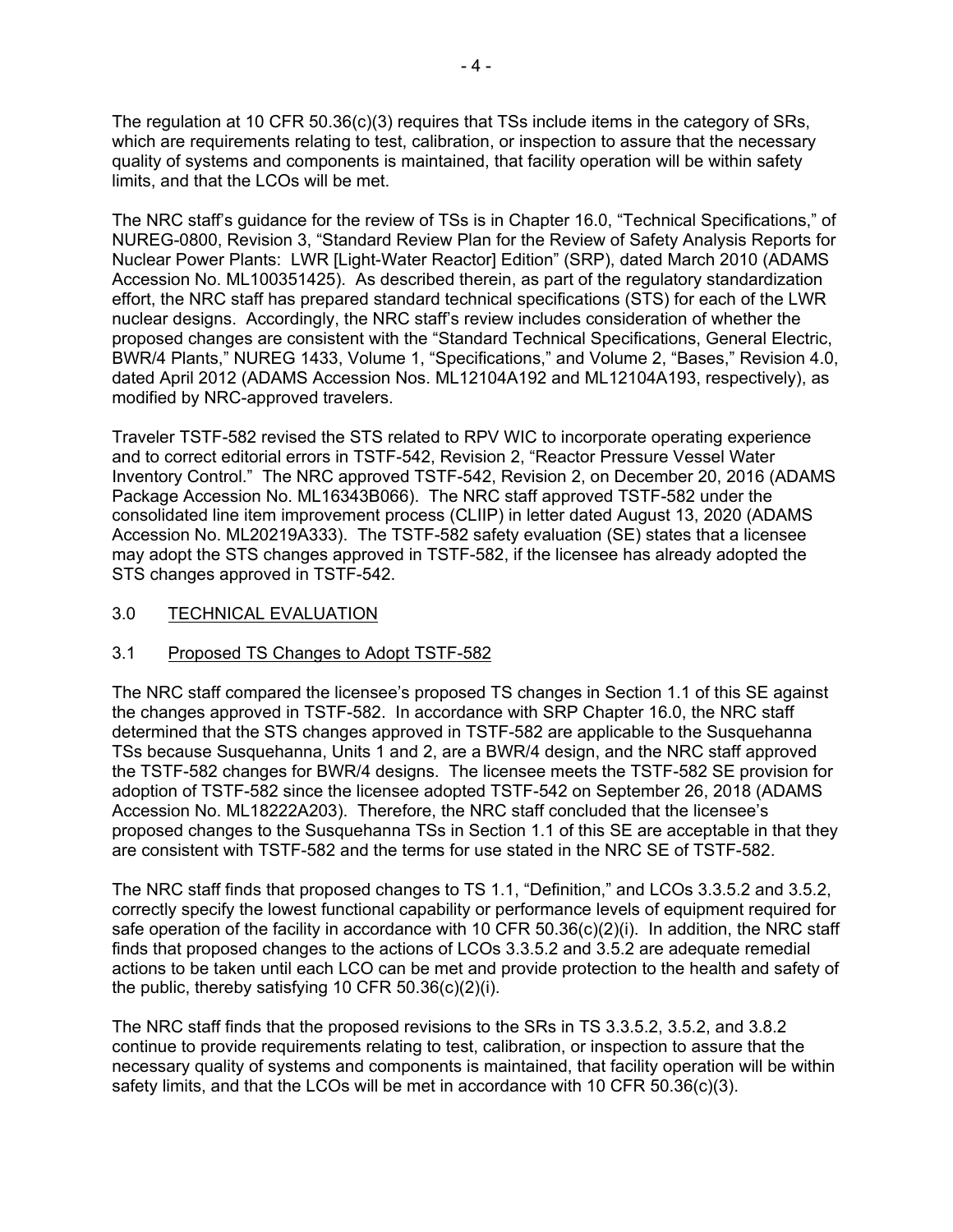Thus, the proposed changes continue to meet the requirements of 10 CFR 50.36(c)(2)(i) and 50.36(c)(3) as discussed in Section 3.0 of the NRC SE of TSTF-582.

### 3.2 Additional Proposed TS Changes

The licensee proposed to make the following additional changes:

- TS 3.3.8.1, "Loss of Power (LOP) Instrumentation," APPLICABILITY would be revised to delete "When the associated diesel generator is required to be OPERABLE by LCO 3.8.2, 'AC Sources – Shutdown'" from the applicability.
- SR 3.8.2.1 would be revised to remove SRs  $3.8.1.7$ ,  $3.8.1.11$ ,  $3.8.1.12$ ,  $3.8.1.13$ , 3.8.1.15, 3.8.1.18, and 3.8.1.19 from the list of SRs that are applicable.

The NRC staff notes that the above proposed changes are consistent with TSTF-583-T, Revision 0, "TSTF-582 Diesel Generator Variation" (ADAMS Accession No. ML20248H330). The NRC staff's evaluation of these additional changes is provided below.

# 3.2.1.1 TS 3.3.8.1 – Applicability

The licensee stated that TS 3.8.2 does not require automatic start and loading of a DG within 10 seconds on an ECCS initiation signal or a loss-of-offsite-power (LOOP) signal. Currently, TS 3.3.8.1, "Loss of Power (LOP) Instrumentation," is applicable in Modes 1, 2, and 3, and when the associated DG is required to be operable by TS 3.8.2. The NRC staff confirmed that TS 3.8.2 no longer requires automatic start and loading of a DG on a LOP signal. The NRC staff finds it acceptable to revise the Applicability of LCO 3.3.8.1 by deleting "When the associated diesel generator is required to be OPERABLE by LCO 3.8.2, 'AC Sources – Shutdown'," because the LOP instrumentation that generates the LOP signal does not need to be operable when the DG is required to be operable by TS 3.8.2. Therefore, the NRC staff concludes that the LCO applicability changes will continue to provide for the lowest functional capability or performance levels of equipment required for safe operation of the facility and, therefore, meet the LCO requirements of 10 CFR 50.36(c)(2).

# 3.2.1.2 SR 3.8.2.1

LCO 3.8.2, "AC Sources - Shutdown," requires one offsite circuit and two DGs capable of supplying one division of the onsite Class 1E AC electrical power distribution subsystem(s) required by LCO 3.8.8, "Distribution Systems - Shutdown," to be operable in shutdown conditions. The existing SR 3.8.2.1 lists the TS 3.8.1 SRs that are applicable in shutdown conditions with some exceptions.

TS SR 3.8.1.7 and SR 3.8.1.15 require that the DG starts from standby or hot conditions, respectively, and achieves required voltage and frequency within 10 seconds within required steady state voltage and frequency ranges. The 10-second start requirement associated with the DG automatic start supports assumptions in the design-basis loss-of-coolant accident analysis. The NRC staff confirmed that 10-second timing is not required during a manual DG start to respond to a draining event, which has a minimum drain time of 1 hour. In addition, SR 3.8.1.2, which requires the DG to start from standby conditions and achieve the required steady state voltage and frequency ranges, is applicable under SR 3.8.2. The NRC staff finds that the SR 3.8.1.7 and SR 3.8.1.15 testing for the DG's capability to achieve required steady state voltage and frequency ranges will be performed in SR 3.8.1.2, since SR 3.8.1.2 provides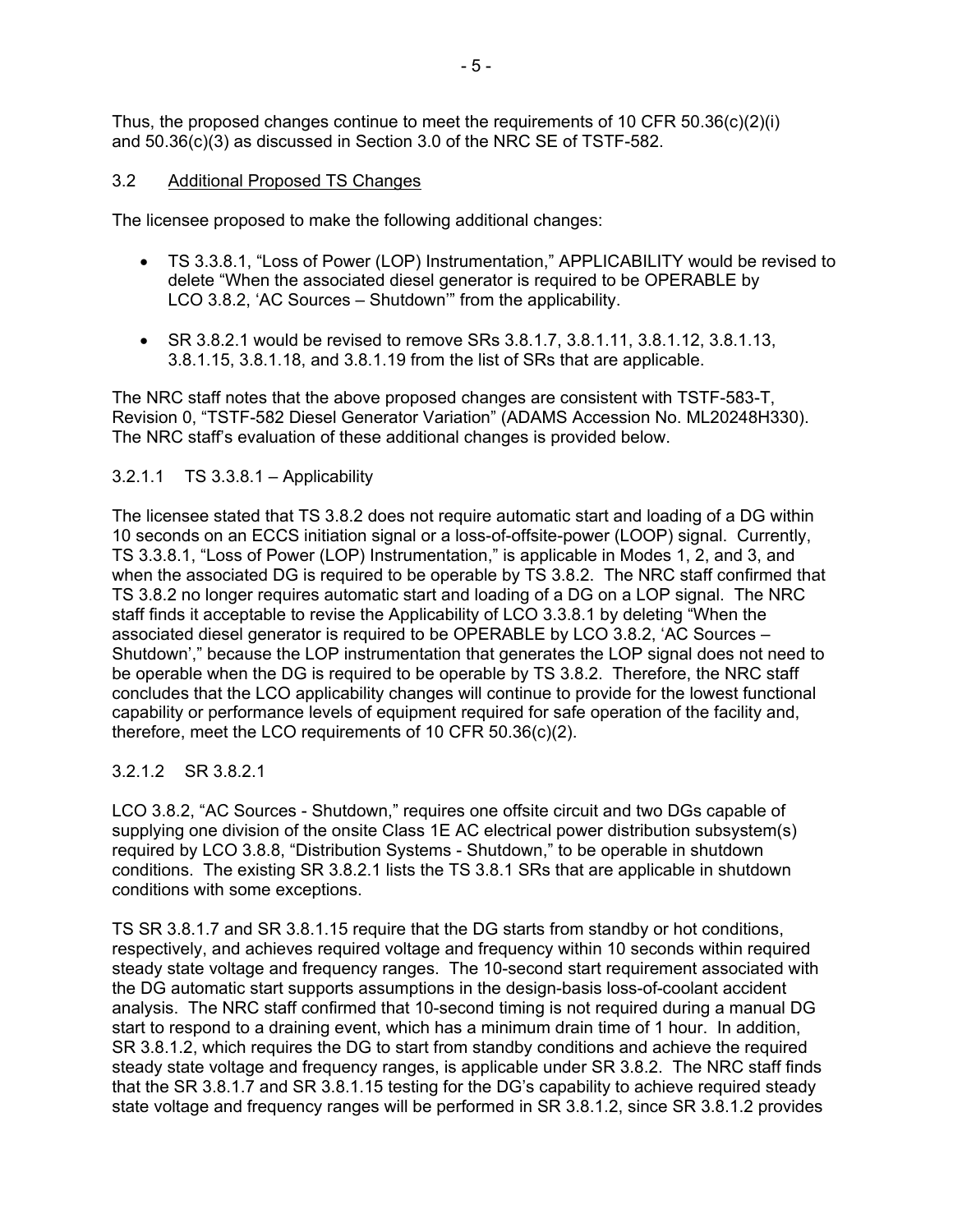the test for this DG capability. Therefore, the NRC staff finds it acceptable to add SR 3.8.1.7 and SR 3.8.1.15 to the list of TS 3.8.1 SRs that are not applicable under SR 3.8.2.1.

TS SR 3.8.1.18 states, "Verify each sequenced load is within required limits of the design interval." This SR verifies the 10 percent load sequence time interval tolerance between each sequenced load block when loads are sequentially connected to the engineered safety features (ESF) bus by an automatic sequencer while the DG is tied to the ESF bus. TS 3.5.2 requires manual starting of the equipment for water injection to respond to a draining event so that the DG will be manually loaded during a draining event. No other postulated events require automatic loading of the DG during shutdown conditions. The NRC staff confirmed that with respect to SR 3.8.18, the load sequencer is used for the automatic loading of the DG and is not used during a manual loading of the DG. Therefore, the NRC staff finds it acceptable to add SR 3.8.1.18 to the list of TS 3.8.1 SRs that are not applicable under SR 3.8.2.1.

The Susquehanna Unit 2 TSs contain an additional SR 3.8.2.2, which requires that certain SRs from Unit 1 LCO 3.8.1 are met for Unit 2. The licensee proposed modifying Unit 2 SR 3.8.2.2 by eliminating SR 3.8.1.7, SR 3.8.1.11, SR 3.8.1.15, SR 3.8.1.18, and SR 3.8.1.19 from the list of required Unit 1 LCO 3.8.1 SRs in Susquehanna, Unit 2 SR 3.8.2.2. The NRC staff finds the proposed change acceptable because the list of SRs to be removed is equivalent to the changes made to SR 3.8.2.1 for each unit's TSs and is needed to align the operability requirements for Unit 1 AC sources powering Unit 2 equipment with the operability requirements for Unit 1 AC sources powering only Unit 1 equipment.

The NRC staff finds that the proposed changes to revise SR 3.8.2.1 are acceptable because the remaining applicable SRs will continue to demonstrate the operability of the required AC power sources and, as such, ensure the availability of the AC power required to operate the plant in a safe manner and mitigate postulated events during shutdown conditions. Therefore, the NRC staff finds the proposed changes to SR 3.8.2.1 are acceptable because the changes continue to assure that the necessary quality of systems and components is maintained, that facility operation will be within safety limits, and that the associated LCO will continue to be met in accordance with 10 CFR 50.36(c)(3).

# 3.2.2 Editorial Changes

The NRC staff reviewed the editorial variations proposed by the licensee described in Section 1.2.2 of this SE.

The licensee proposed to correct an editorial error in Susquehanna Unit 1 TS Table 3.3.5.1-1, "Emergency Core Cooling System Instrumentation," Function 3.a. The licensee stated that during adoption of TSTF-542, one instance of the word "Low" was inadvertently deleted. The function should be titled "Reactor Vessel Water Level – Low Low, Level 2." However, it is currently titled, "Reactor Vessel Water Level – Low Level 2." The NRC staff reviewed the correction and found it acceptable because the correct title used in the Susquehanna Updated Safety Analysis Review (UFSAR) and TSs is "Reactor Vessel Water Level – Low Low Level 2." The NRC staff finds this change acceptable because it is editorial and does not substantively change the TS requirements.

The licensee proposed to retain the numbering for Table 3.3.5.2-1, Functions 3.a and 4.a. Rather than deleting Functions 1 and 2 in their entirety and re-numbering Functions 3 and 4, Functions 1 and 2 will be revised to state, "Not Used." The licensee also proposed to retain the numbering for the existing Surveillance Requirements (SRs) in TS 3.5.2. Specifically, rather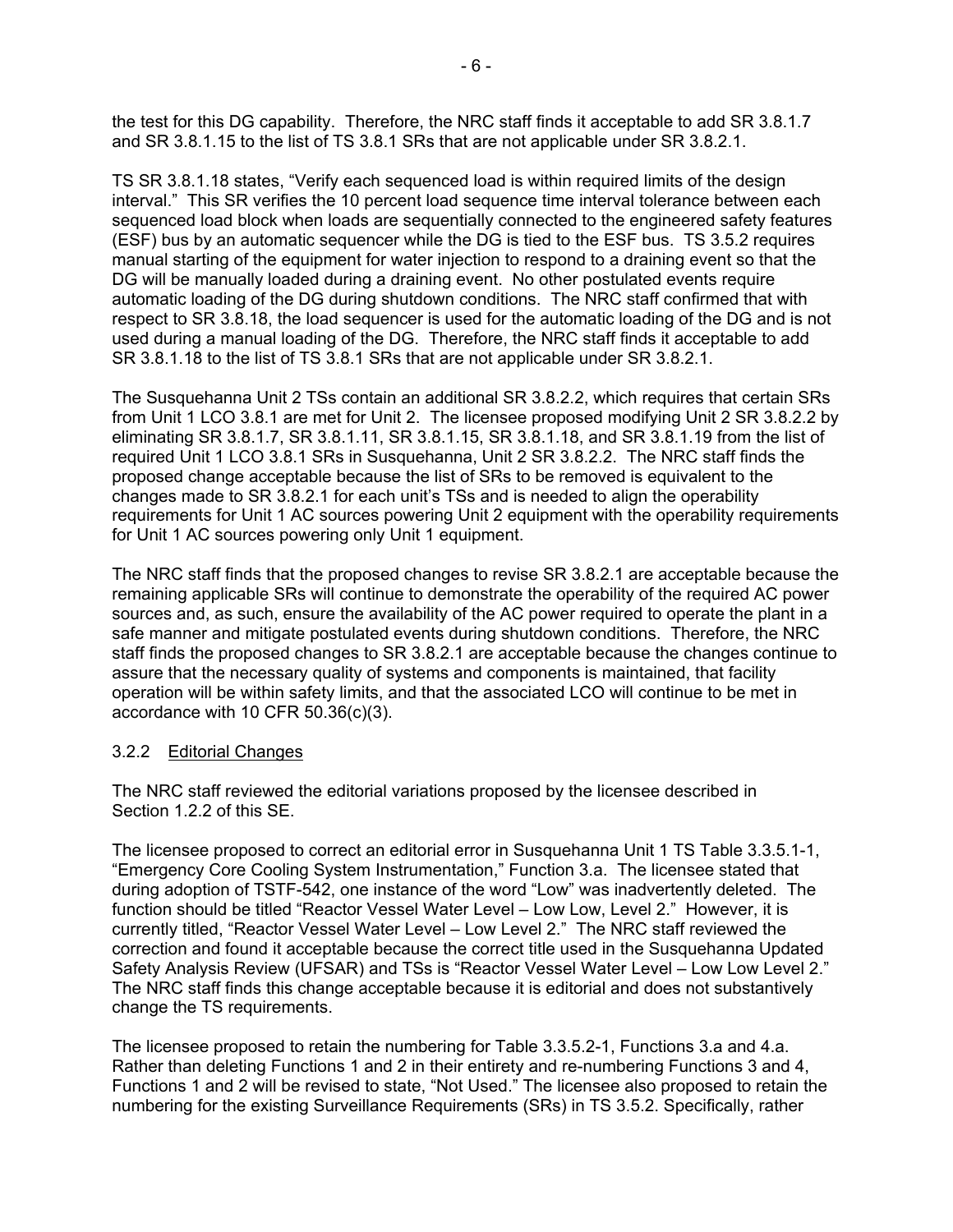than deleting SR 3.5.2.5 in its entirety and re-numbering SR 3.5.2.6, SR 3.5.2.7, and SR 3.5.2.8, the licensee proposes revising SR 3.5.2.5 to state, "Not Used" and leave the remaining SRs as their current number. The NRC staff finds this variation acceptable because it is editorial and does not substantively change the TS requirements. The proposed changes eliminate the need to revise existing Susquehanna Surveillance Procedures for the sole purpose of a changed SR number within TS 3.5.2 and Table 3.3.5.2-1.

The licensee proposed to correct an editorial error that was introduced during the adoption of TSTF-542. The licensee stated that during adoption of TSTF-542, an editorial error was introduced into the Susquehanna Unit 1 TSs. In Table 3.3.7.1-1, "Control Room Emergency Outside Air Supply System Instrumentation," Function 3, the words "High Exhaust Duct" were inadvertently deleted. Function 3 should be titled, "Unit 1 Refuel Floor High Exhaust Duct Radiation – High." However, it is currently titled, "Unit 1 Refuel Floor Radiation – High." The NRC staff reviewed the correction and found it acceptable because the correct title used in the Susquehanna UFSAR and TSs is "Unit 1 Refuel Floor High Exhaust Duct Radiation – High." The NRC staff finds this change acceptable because it is editorial and does not substantively change the TS requirements.

The licensee proposed to modify the title of TS 3.5.2, to replace the words "Reactor Pressure Vessel" from the title with the acronym "RPV." The licensee stated that RPV is defined in the title of Chapter 3.5 of the TS; it is redundant to redefine the acronym in the title of TS 3.5.2. This change aligns TS 3.5.2 with TS 3.5.1 and TS 3.5.3. The NRC staff finds this change acceptable because it is editorial and does not substantively change the TS requirements.

Finally, the NRC staff reviewed the proposed TS changes for technical clarity and consistency with the existing requirements for customary terminology and formatting. The NRC staff finds that the proposed changes are consistent with Chapter 16 of the SRP and are therefore acceptable.

# 4.0 STATE CONSULTATION

In accordance with the Commission's regulations, the Pennsylvania State official was notified of the proposed issuance of the amendments on December 14, 2020. The State official had no comments.

# 5.0 ENVIRONMENTAL CONSIDERATION

The amendments change a requirement with respect to installation or use of a facility component located within the restricted area as defined in 10 CFR Part 20 or change SRs. The NRC staff has determined that the amendments involve no significant increase in the amounts, and no significant change in the types, of any effluents that may be released offsite, and that there is no significant increase in individual or cumulative occupational radiation exposure. The Commission has previously issued a proposed finding that the amendments involve no significant hazards consideration, and there has been no public comment on such finding published in the *Federal Register* on October 6, 2020 (85 FR 63149). Accordingly, the amendments meet the eligibility criteria for categorical exclusion set forth in 10 CFR 51.22(c)(9). Pursuant to 10 CFR 51.22(b), no environmental impact statement or environmental assessment need be prepared in connection with the issuance of the amendments.